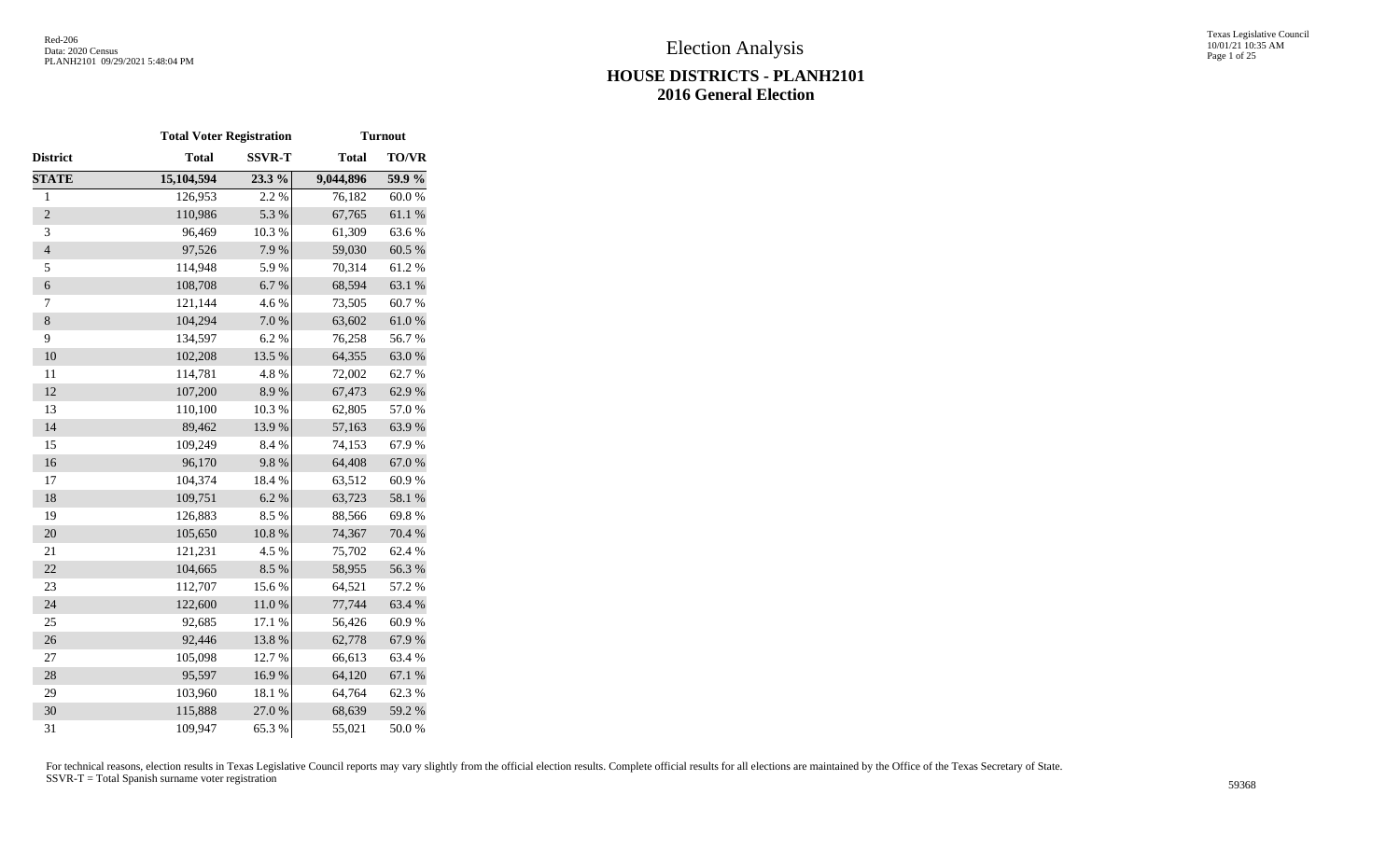|          | <b>Total Voter Registration</b> |               |              | <b>Turnout</b> |
|----------|---------------------------------|---------------|--------------|----------------|
| District | <b>Total</b>                    | <b>SSVR-T</b> | <b>Total</b> | TO/VR          |
| 32       | 109,962                         | 30.3%         | 64,920       | 59.0%          |
| 33       | 100,156                         | 8.3 %         | 68,664       | 68.6%          |
| 34       | 106,783                         | 64.4 %        | 50,394       | 47.2 %         |
| 35       | 68,929                          | 79.6%         | 35,235       | 51.1%          |
| 36       | 79,192                          | 84.7%         | 39,901       | $50.4~\%$      |
| 37       | 93,423                          | 81.1%         | 41,557       | 44.5 %         |
| 38       | 82,195                          | 80.4 %        | 40,121       | 48.8 %         |
| 39       | 73,500                          | 84.5 %        | 37,088       | 50.5 %         |
| 40       | 72,203                          | 85.6%         | 36,989       | 51.2 %         |
| 41       | 79,066                          | 72.9%         | 44,000       | 55.6%          |
| 42       | 90,856                          | 86.4%         | 44,236       | 48.7%          |
| 43       | 119,623                         | 55.1 %        | 62,842       | 52.5 %         |
| 44       | 105,807                         | 24.9%         | 64,476       | 60.9%          |
| 45       | 96,328                          | 27.2 %        | 55,401       | 57.5 %         |
| 46       | 96,531                          | 17.8%         | 58,704       | $60.8~\%$      |
| 47       | 133,014                         | 14.3 %        | 93,012       | 69.9%          |
| 48       | 126,472                         | $8.1~\%$      | 88,704       | $70.1~\%$      |
| 49       | 144,114                         | 11.9%         | 94,520       | 65.6%          |
| 50       | 88,908                          | 19.8%         | 51,683       | 58.1 %         |
| 51       | 96,386                          | 36.2%         | 52,700       | 54.7%          |
| 52       | 92,297                          | 13.7%         | 64,183       | 69.5 %         |
| 53       | 132,337                         | 24.0%         | 83,275       | 62.9%          |
| 54       | 93,384                          | 13.1 %        | 50,489       | 54.1 %         |
| 55       | 93,114                          | 12.4 %        | 45,659       | 49.0%          |
| 56       | 107,772                         | $11.5~\%$     | 67,055       | 62.2 %         |
| 57       | 92,824                          | 9.2%          | 62,756       | 67.6%          |
| 58       | 97,893                          | 9.8%          | 61,998       | 63.3%          |
| 59       | 102,897                         | 7.5 %         | 62,864       | 61.1%          |
| 60       | 83,920                          | 9.2%          | 56,227       | 67.0%          |
| 61       | 108,506                         | 6.2%          | 71,586       | 66.0%          |
| 62       | 109,932                         | 4.4 %         | 66,814       | $60.8~\%$      |
| 63       | 111,723                         | 8.9%          | 71,250       | 63.8%          |
| 64       | 104,918                         | 9.7%          | 65,537       | 62.5 %         |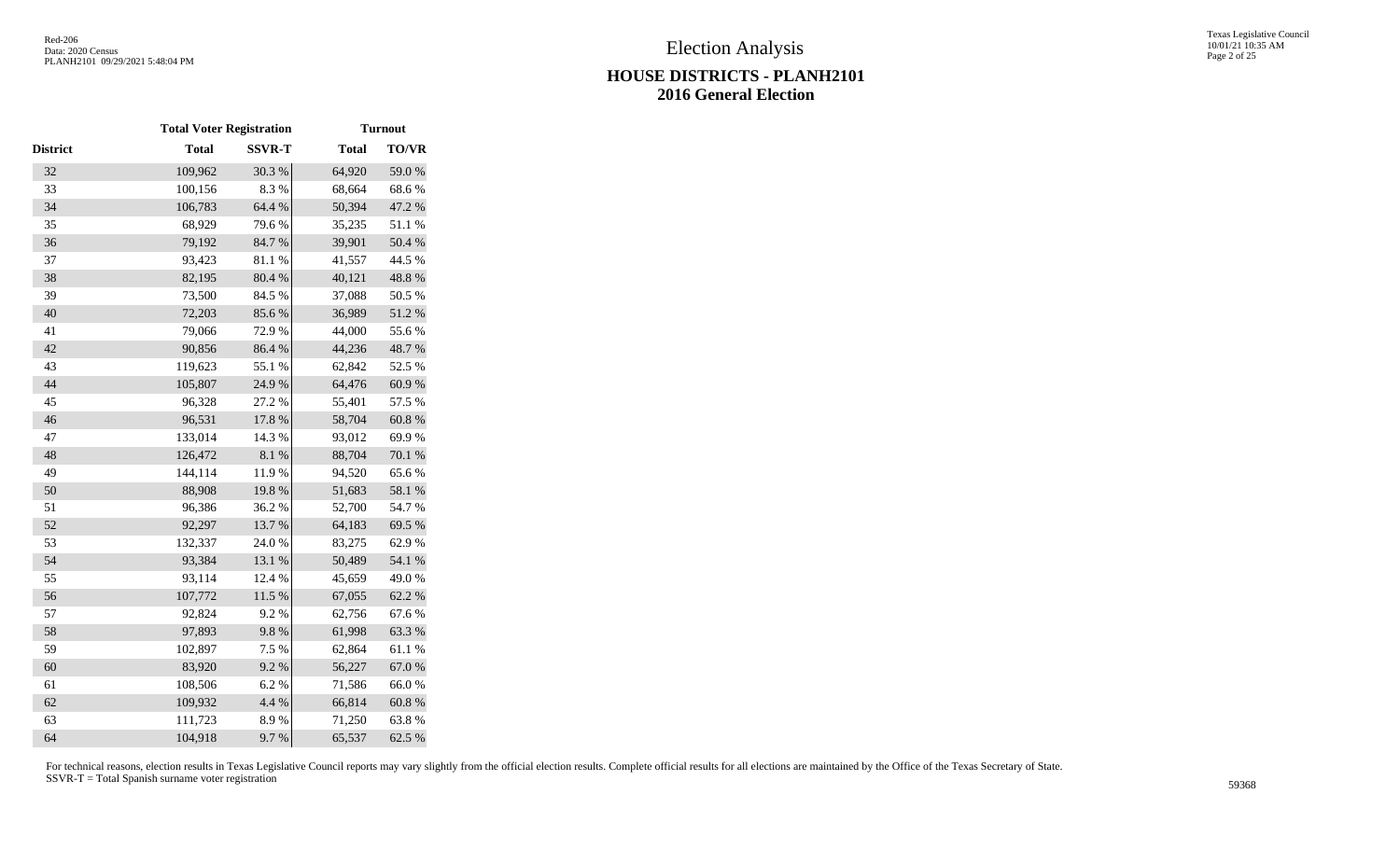|          | <b>Total Voter Registration</b> |               |              | <b>Turnout</b> |
|----------|---------------------------------|---------------|--------------|----------------|
| District | <b>Total</b>                    | <b>SSVR-T</b> | <b>Total</b> | <b>TO/VR</b>   |
| 65       | 107,009                         | 8.3 %         | 69,570       | 65.0%          |
| 66       | 101,367                         | 5.7%          | 67,573       | 66.7%          |
| 67       | 119,770                         | 6.0%          | 81,791       | 68.3%          |
| 68       | 123,812                         | 8.5 %         | 78,021       | 63.0%          |
| 69       | 117,921                         | 10.3%         | 62,722       | 53.2 %         |
| 70       | 89,863                          | $6.6\ \%$     | 63,050       | 70.2 %         |
| $71\,$   | 106,646                         | 14.7%         | 63,399       | 59.4 %         |
| 72       | 103,020                         | 24.3 %        | 60,158       | 58.4 %         |
| 73       | 117,650                         | 13.4 %        | 81,324       | 69.1 %         |
| 74       | 104,042                         | 66.6%         | 49,814       | 47.9%          |
| 75       | 70,288                          | 81.3%         | 33,789       | 48.1 %         |
| 76       | 97,276                          | 15.2 %        | 59,422       | 61.1 %         |
| 77       | 114,631                         | 79.0%         | 53,051       | 46.3%          |
| 78       | 112,149                         | 54.0 %        | 61,433       | 54.8 %         |
| 79       | 112,939                         | 71.4 %        | 59,660       | 52.8%          |
| 80       | 101,107                         | 73.4 %        | 47,414       | 46.9%          |
| 81       | 83,519                          | 41.1 %        | 42,674       | 51.1%          |
| 82       | 90,369                          | 27.1 %        | 55,054       | 60.9%          |
| 83       | 104,779                         | 23.5 %        | 64,743       | 61.8%          |
| 84       | 99,324                          | 28.6%         | 54,243       | 54.6%          |
| 85       | 119,285                         | 14.1 %        | 73,552       | 61.7%          |
| 86       | 107,224                         | 16.3%         | 67,512       | 63.0%          |
| 87       | 94,490                          | 21.3%         | 52,736       | 55.8%          |
| 88       | 107,170                         | 31.7%         | 58,052       | 54.2 %         |
| 89       | 100,723                         | 8.5%          | 67,371       | 66.9%          |
| 90       | 78,669                          | 38.9%         | 42,023       | 53.4 %         |
| 91       | 101,958                         | 12.5 %        | 63,677       | 62.5 %         |
| 92       | 76,043                          | 15.7%         | 41,345       | 54.4 %         |
| 93       | 85,666                          | 13.5 %        | 54,359       | 63.5%          |
| 94       | 115,783                         | 8.2%          | 76,837       | 66.4 %         |
| 95       | 92,689                          | 12.4 %        | 49,873       | 53.8%          |
| 96       | 110,130                         | 9.3%          | 72,359       | 65.7%          |
| 97       | 104,693                         | 9.8%          | 69,010       | 65.9%          |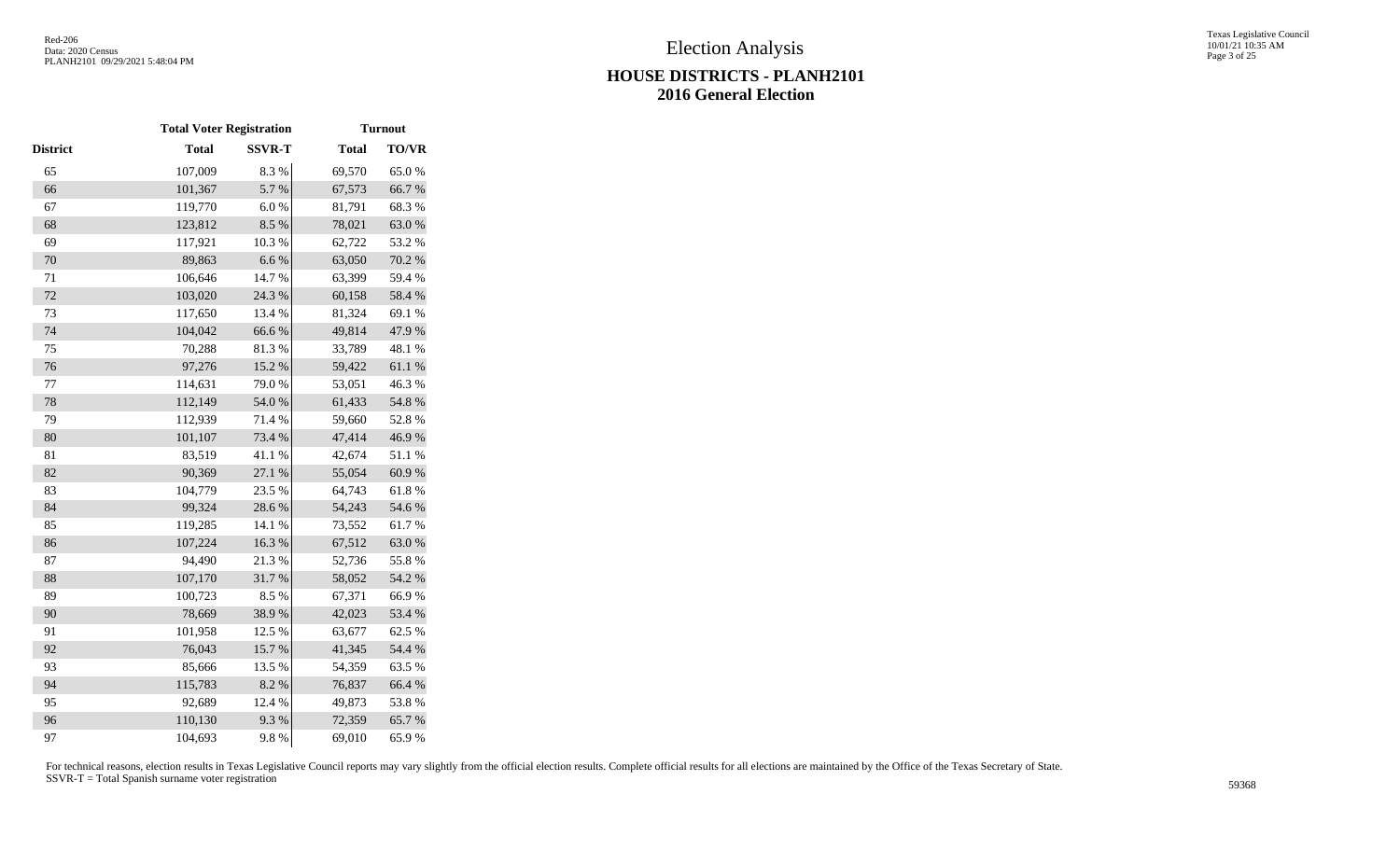|          | <b>Total Voter Registration</b> |               |              | <b>Turnout</b> |
|----------|---------------------------------|---------------|--------------|----------------|
| District | <b>Total</b>                    | <b>SSVR-T</b> | <b>Total</b> | TO/VR          |
| 98       | 120,623                         | 5.7 %         | 84,862       | 70.4 %         |
| 99       | 100,503                         | 15.0%         | 61,185       | 60.9%          |
| 100      | 100,859                         | 14.0 %        | 56,006       | 55.5 %         |
| 101      | 91,464                          | 15.5 %        | 53,558       | 58.6%          |
| 102      | 86,084                          | $11.5\ \%$    | 49,299       | 57.3 %         |
| 103      | 78,097                          | 33.6%         | 45,400       | 58.1 %         |
| 104      | 79,075                          | 42.3 %        | 39,734       | 50.2 %         |
| 105      | 70,795                          | 22.6 %        | 40,500       | 57.2 %         |
| 106      | 87,152                          | $8.0\ \%$     | 58,903       | 67.6%          |
| 107      | 85,307                          | 17.2 %        | 51,752       | 60.7%          |
| 108      | 128,320                         | 4.6%          | 94,859       | 73.9%          |
| 109      | 101,114                         | 8.7%          | 58,854       | 58.2%          |
| 110      | 68,458                          | 28.5 %        | 31,972       | 46.7%          |
| 111      | 110,511                         | 12.0%         | 66,369       | 60.1%          |
| 112      | 111,958                         | 8.1%          | 76,243       | 68.1%          |
| 113      | 92,332                          | 18.7%         | 53,708       | 58.2%          |
| 114      | 80,031                          | 30.4 %        | 43,959       | 54.9%          |
| 115      | 95,400                          | 9.6%          | 61,935       | 64.9%          |
| 116      | 107,324                         | 48.4 %        | 59,299       | 55.3 %         |
| 117      | 80,216                          | 57.6%         | 42,656       | 53.2 %         |
| 118      | 102,261                         | 54.9%         | 55,037       | 53.8%          |
| 119      | 99,622                          | 51.4%         | 52,327       | 52.5 %         |
| 120      | 100,497                         | 32.4 %        | 51,118       | 50.9%          |
| 121      | 125,108                         | 21.6%         | 84,367       | 67.4 %         |
| 122      | 107,762                         | 23.1 %        | 75,762       | 70.3 %         |
| 123      | 115,537                         | 49.0%         | 66,737       | 57.8 %         |
| 124      | 90,637                          | 61.4%         | 45,783       | 50.5 %         |
| 125      | 115,777                         | 54.1 %        | 65,605       | 56.7%          |
| 126      | 113,989                         | 12.1 %        | 73,457       | 64.4 %         |
| 127      | 112,711                         | 13.6 %        | 72,848       | 64.6%          |
| 128      | 98,490                          | 19.7%         | 58,517       | 59.4 %         |
| 129      | 113,775                         | 14.2 %        | 72,089       | 63.4 %         |
| 130      | 102,236                         | 11.7%         | 69,368       | 67.9%          |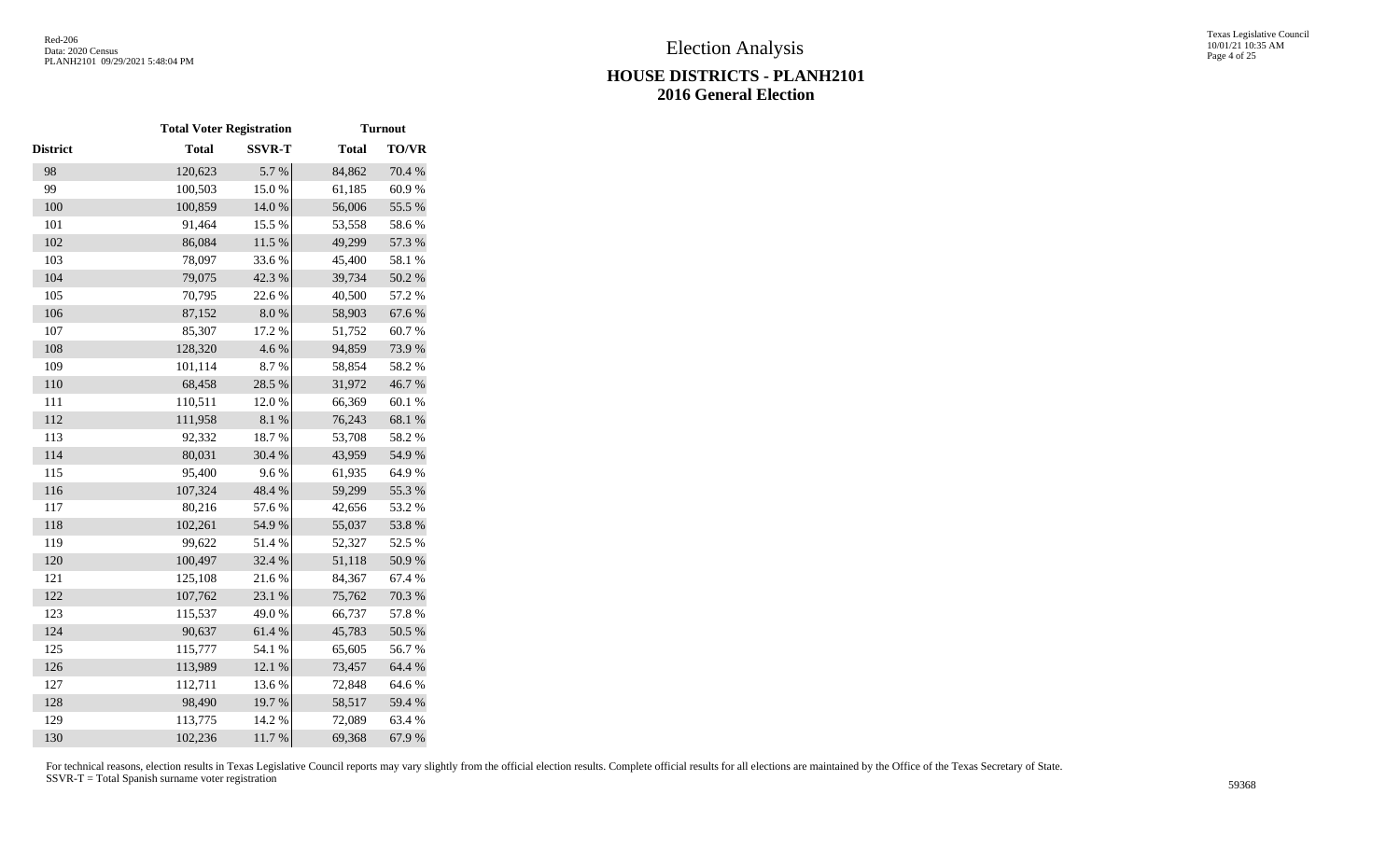#### Texas Legislative Council 10/01/21 10:35 AM Page 5 of 25

# **HOUSE DISTRICTS - PLANH2101 2016 General Election**

|          | <b>Total Voter Registration</b> |               |              | <b>Turnout</b> |
|----------|---------------------------------|---------------|--------------|----------------|
| District | Total                           | <b>SSVR-T</b> | <b>Total</b> | <b>TO/VR</b>   |
| 131      | 79,201                          | 25.3 %        | 40,872       | 51.6%          |
| 132      | 84,675                          | 15.2 %        | 55,366       | 65.4 %         |
| 133      | 106,954                         | 8.2%          | 72,104       | 67.4 %         |
| 134      | 128,028                         | 8.2%          | 89,584       | 70.0%          |
| 135      | 83,866                          | 24.8%         | 49,390       | 58.9%          |
| 136      | 102,233                         | 14.0%         | 67,312       | 65.8%          |
| 137      | 58,060                          | 21.1%         | 29,737       | 51.2%          |
| 138      | 103,829                         | 19.0%         | 65,692       | 63.3%          |
| 139      | 95,754                          | 18.9%         | 52,825       | 55.2 %         |
| 140      | 66,495                          | 59.2 %        | 30,593       | 46.0%          |
| 141      | 83,133                          | 17.7 %        | 40,301       | 48.5 %         |
| 142      | 79,135                          | 21.7%         | 43,340       | 54.8%          |
| 143      | 78,313                          | 54.5 %        | 38,085       | 48.6%          |
| 144      | 77,255                          | 54.5 %        | 38,408       | 49.7%          |
| 145      | 93,678                          | 47.4 %        | 52,301       | 55.8%          |
| 146      | 106,153                         | 10.7%         | 60,349       | 56.9%          |
| 147      | 107,019                         | 18.0%         | 58,287       | 54.5 %         |
| 148      | 82,658                          | 29.8%         | 45,149       | 54.6 %         |
| 149      | 85,248                          | 20.6 %        | 43,518       | 51.0%          |
| 150      | 93,636                          | 14.3 %        | 60,795       | 64.9%          |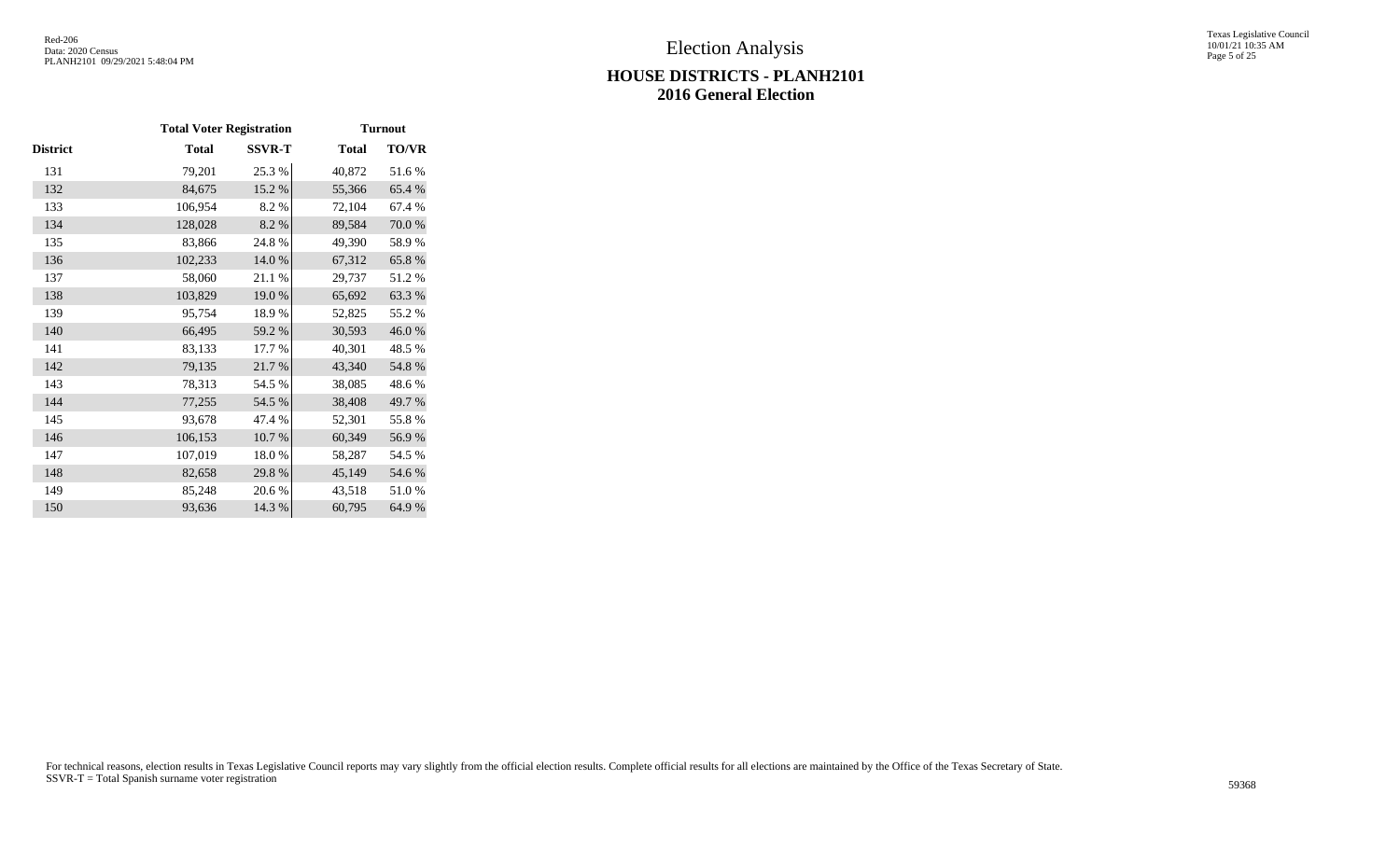|                 |                  |               |                  |               |               | <b>PRESIDENT</b> |                |          |            |          |                  |               |                    | <b>RR COMM1</b> |          |         |           |         | SUP CT 3         |               |
|-----------------|------------------|---------------|------------------|---------------|---------------|------------------|----------------|----------|------------|----------|------------------|---------------|--------------------|-----------------|----------|---------|-----------|---------|------------------|---------------|
| <b>District</b> | <b>Clinton-D</b> |               | <b>Trump-R</b>   |               | Johnson-L     |                  | <b>Stein-G</b> |          | Write-In-W |          | Yarbrough-D      |               | <b>Christian-R</b> |                 | Miller-L |         | Salinas-G |         | Lehrmann-R       |               |
| <b>STATE</b>    | 3,877,626 43.2 % |               | 4,684,288 52.2 % |               | 283,462 3.2 % |                  | 71,546         | $0.8\%$  | 64,938     | 0.7%     | 3,361,857 38.4 % |               | 4,648,357 53.1 %   |                 | 462,163  | $5.3\%$ | 286,066   | $3.3\%$ | 4,807,466 54.8 % |               |
|                 | 17.375           | 22.9 %        | 56,513           | 74.6 %        | 1,213         | 1.6%             | 274            | 0.4%     | 359        | 0.5%     | 17,535           | 23.9 %        | 52,120             | 71.0%           | 2,860    | 3.9%    | 873       | 1.2%    | 52,939           | 72.3 %        |
| 2               | 11,705           | 17.5 %        | 53,090           | 79.2 %        | 1,467         | 2.2 %            | 283            | 0.4%     | 446        | 0.7%     | 10,974           | 17.0 %        | 49,561             | 76.8%           | 2,982    | 4.6 %   | 1,034     | 1.6 %   | 50,537           | 78.2 %        |
| 3               | 11,504           | 18.8%         | 47,322           | 77.2 %        | 1,580         | 2.6 %            | 262            | 0.4%     | 641        | 1.0%     | 9,868            | 16.5 %        | 46,775             | 78.0%           | 2,574    | 4.3 %   | 763       | 1.3%    | 47,540           | 78.8%         |
| $\overline{4}$  | 13,893           | 23.9%         | 42,436           | 73.0%         | 1,302         | 2.2 %            | 259            | 0.4%     | 260        | 0.4%     | 13,047           | 22.9 %        | 40,933             | 71.8%           | 2,216    | 3.9%    | 836       | 1.5 %   | 41,585           | 72.7 %        |
| 5               | 13,048           | 18.6%         | 55,048           | 78.7%         | 1,229         | 1.8%             | 250            | 0.4%     | 389        | 0.6%     | 12,644           | 18.5 %        | 52,830             | 77.1 %          | 2,247    | 3.3 %   | 797       | 1.2 %   | 53,316           | 77.8%         |
| 6               | 18,747           | 27.5 %        | 46,471           | 68.1 %        | 1,747         | 2.6 %            | 288            | 0.4%     | 953        | 1.4 %    | 17,238           | 26.0%         | 46,109             | 69.5 %          | 2,137    | 3.2 %   | 842       | 1.3 %   | 46,820           | 70.5 %        |
| $\tau$          | 19,993           | 27.6 %        | 50,496           | 69.6 %        | 1,423         | 2.0 %            | 239            | 0.3 %    | 384        | 0.5%     | 18,880           | 26.6 %        | 49,199             | 69.2%           | 2,262    | 3.2 %   | 753       | 1.1%    | 49,543           | 69.8%         |
| 8               | 12,894           | 20.3 %        | 48,920           | 77.2 %        | 1,172         | 1.8%             | 189            | 0.3 %    | 192        | 0.3%     | 12,615           | 20.4 %        | 46,285             | 74.9 %          | 2,103    | 3.4 %   | 792       | 1.3%    | 46,873           | 75.9%         |
| 9               | 17,003           | 22.4 %        | 56,992           | 75.1 %        | 1,230         | 1.6 %            | 260            | 0.3%     | 449        | 0.6 %    | 16,279           | 22.2 %        | 53,933             | 73.7 %          | 2,157    | 2.9 %   | 807       | 1.1 %   | 53,636           | 73.7 %        |
| 10              | 16,253           | 25.4 %        | 44,941           | 70.1 %        | 1,747         | 2.7 %            | 325            | 0.5%     | 844        | 1.3%     | 14,744           | 23.5 %        | 43,546             | 69.5 %          | 2,908    | 4.6 %   | 1,475     | 2.4 %   | 44,551           | 71.1 %        |
| 11              | 16,144           | 22.6 %        | 53,350           | 74.7 %        | 1,360         | 1.9%             | 277            | 0.4%     | 305        | 0.4%     | 15,204           | 21.9%         | 51,523             | 74.1 %          | 1,966    | 2.8%    | 828       | 1.2%    | 50,909           | 74.1 %        |
| 12              | 17,919           | 26.9%         | 46,268           | 69.3%         | 1,714         | 2.6 %            | 350            | 0.5%     | 483        | 0.7%     | 16,590           | 25.6 %        | 44,502             | 68.6%           | 2,700    | 4.2 %   | 1,069     | 1.6 %   | 45,353           | 70.1 %        |
| 13              | 17,011           | 27.3 %        | 43,511           | 69.8%         | 1,217         | 2.0 %            | 242            | 0.4%     | 342        | $0.5\%$  | 16,593           | 27.4 %        | 41,048             | 67.7 %          | 2,176    | 3.6 %   | 844       | 1.4 %   | 41,929           | 69.3%         |
| 14              | 19,952           | 35.5 %        | 31,379           | 55.9%         | 3,400         | 6.1 %            | 492            | 0.9%     | 911        | 1.6 %    | 15,836           | 29.1 %        | 32,891             | 60.4 %          | 3,935    | 7.2 %   | 1,749     | 3.2 %   | 33,111           | 61.9%         |
| 15              | 21,486           | 29.0 %        | 48,004           | 64.7 %        | 2,874         | 3.9%             | 463            | 0.6 %    | 1,326      | 1.8%     | 16,785           | 23.3 %        | 49,593             | 68.9 %          | 4,351    | 6.0%    | 1,206     | 1.7 %   | 51,132           | 70.6%         |
| 16              | 12,020           | 18.7%         | 49,942           | 77.5 %        | 1,583         | 2.5 %            | 268            | 0.4%     | 595        | 0.9%     | 10,525           | 16.7%         | 49,164             | 78.1 %          | 2,524    | 4.0%    | 753       | 1.2 %   | 49,866           | 78.8%         |
| 17              | 20,278           | 32.2 %        | 39,696           | 63.0 %        | 1,931         | 3.1 %            | 522            | 0.8%     | 598        | 0.9%     | 19,202           | 31.4 %        |                    | 36,343 59.5 %   | 3,640    | 6.0%    | 1,928     | 3.2 %   |                  | 37,558 61.6 % |
| 18              | 10.505           | 16.6 %        | 51,603           | 81.3%         | 992           | 1.6 %            | 203            | 0.3%     | 150        | 0.2 %    | 10,562           | 17.2 %        | 47,811             | 77.8%           | 2,285    | 3.7 %   | 806       | 1.3%    | 48,574           | 79.0%         |
| 19              | 21,089           | 24.0 %        | 62,578           | 71.2 %        | 2,867         | 3.3 %            | 518            | 0.6 %    | 818        | 0.9%     | 17,383           | 20.1 %        | 61,724             | 71.5 %          | 5,484    | 6.4 %   | 1,679     | 1.9%    | 63,634           | 73.9%         |
| 20              | 25,669           | 34.7 %        | 42,879           | 58.0%         | 3,463         | 4.7 %            | 646            | 0.9%     | 1,232      | 1.7%     | 21,394           | 29.9 %        | 42,896             | 60.0%           | 5,301    | 7.4 %   | 1,949     | 2.7 %   | 44,303           | 61.7%         |
| 21              | 15,487           | 20.6 %        | 57,444           | 76.6 %        | 1,427         | 1.9%             | 288            | 0.4%     | 395        | 0.5%     | 15,639           | 21.4 %        | 53,877             | 73.8%           | 2,591    | 3.5 %   | 919       | 1.3 %   | 54,751           | 75.0%         |
| 22              | 35,273           | 60.7%         | 21,508           | 37.0 %        | 991           | 1.7%             | 284            | 0.5%     | 89         | 0.2%     | 35,010           | 61.5 %        | 19,998             | 35.1 %          | 1,280    | 2.2 %   | 674       | 1.2 %   | 20,540           | 36.0%         |
| 23              | 23,711           | 37.4 %        | 37,296           | 58.8%         | 1,750         | 2.8%             | 456            | 0.7%     | 260        | 0.4%     | 22,285           | 35.8%         | 35,663             | 57.4 %          | 2,774    | 4.5 %   | 1,449     | 2.3 %   | 36,745           | 59.2 %        |
| 24              | 22,895           | 30.0 %        | 49,800           | 65.3%         | 2,680         | 3.5 %            | 492            | 0.6 %    | 399        | 0.5 %    | 20,484           | 27.2 %        | 49,215             | 65.3%           | 4,177    | 5.5 %   | 1,475     | 2.0 %   |                  | 51,146 67.8%  |
| 25              | 19.840           | 35.2 %        | 34,331           | 60.9%         | 1.674         | 3.0 %            | 323            | 0.6 %    | 249        | 0.4%     | 18,048           | 32.6 %        | 33,328             | 60.2%           | 2,744    | 5.0%    | 1,205     | 2.2 %   | 34,342           | 62.0%         |
| 26              | 22,843           | 36.4 %        | 36,864           | 58.8%         | 2,155         | 3.4 %            | 371            | 0.6 %    | 487        | $0.8 \%$ | 18,847           | 30.2 %        | 39,214             | 62.8%           | 3,324    | 5.3 %   | 1,068     | 1.7 %   | 40,459           | 64.6 %        |
| 27              | 47,093           | 70.8%         | 17,470           | 26.3 %        | 1,266         | 1.9%             | 476            | 0.7%     | 208        | 0.3 %    | 44,452           | 67.1 %        | 18,581             | 28.1 %          | 1,951    | 2.9 %   | 1,255     | 1.9%    | 19,433           | 29.3 %        |
| 28              | 25,097           | 39.2 %        | 36,417           | 56.9%         | 1,793         | 2.8 %            | 375            | 0.6%     | 339        | 0.5%     | 21,377           | 33.6 %        | 37,963             | 59.7 %          | 3,019    | 4.7 %   | 1,252     | 2.0 %   | 39,266           | 61.6 %        |
| 29              | 23,360           | 36.1 %        | 38,460           | 59.4 %        | 2,094         | 3.2 %            | 483            | 0.7%     | 367        | 0.6 %    | 20,623           | 32.3 %        | 38,514             | 60.4 %          | 3,110    | 4.9%    | 1,552     | 2.4 %   | 39,703           | 62.1 %        |
| 30              | 16,576           | 24.4 %        | 49,393           | 72.6 %        | 1,436         | 2.1 %            | 285            | $0.4~\%$ | 337        | 0.5%     | 16,061           | 24.5 %        | 45,504             | 69.3%           | 2,541    | 3.9%    | 1,580     | 2.4 %   | 46,689           | 71.2%         |
| 31              | 25,652           | 47.1 %        | 27,448           | 50.4 %        | 891           | 1.6 %            | 247            | 0.5%     | 187        | 0.3%     | 21,794           | 43.4 %        | 23,416             | 46.6 %          | 1,948    | 3.9%    | 3,053     | 6.1 %   | 24,464           | 48.9%         |
| 32              |                  | 23,216 35.9 % |                  | 38,466 59.4 % | 2,260         | 3.5 %            | 495            | 0.8%     | 267        | $0.4~\%$ |                  | 19,544 31.0 % |                    | 36,322 57.6 %   | 4,801    | 7.6 %   | 2,371     | 3.8%    |                  | 36,858 57.8 % |
|                 |                  |               |                  |               |               |                  |                |          |            |          |                  |               |                    |                 |          |         |           |         |                  |               |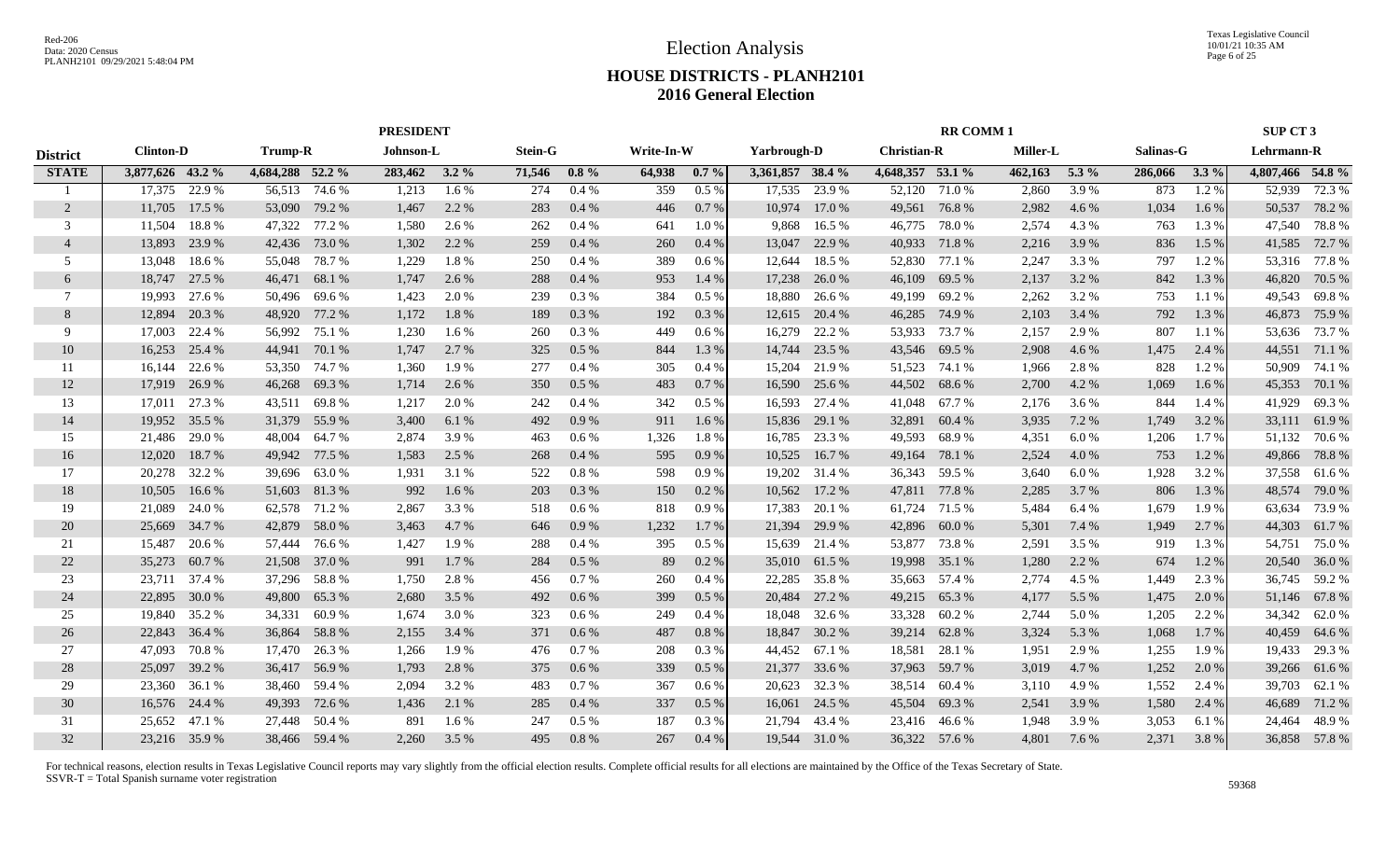Texas Legislative Council 10/01/21 10:35 AM Page 7 of 25

### **HOUSE DISTRICTS - PLANH2101 2016 General Election**

|                 | SUP CT 3         |               |                |         |         |         |                  |               | SUP CT 5         |               |          |         |             |         |                  | <b>SUP CT 9</b> |                   |               |                 |         |
|-----------------|------------------|---------------|----------------|---------|---------|---------|------------------|---------------|------------------|---------------|----------|---------|-------------|---------|------------------|-----------------|-------------------|---------------|-----------------|---------|
| <b>District</b> | Westergren-D     |               | <b>Glass-L</b> |         | Munoz-G |         | <b>Green-R</b>   |               | Garza-D          |               | Oxford-L |         | Waterbury-G |         | <b>Guzman-R</b>  |                 | <b>Robinson-D</b> |               | <b>Fulton-L</b> |         |
| <b>STATE</b>    | 3,377,983 38.5 % |               | 348,336        | $4.0\%$ | 232,643 | $2.7\%$ | 4,757,840 54.3 % |               | 3,608,430 41.2 % |               | 288,474  | $3.3\%$ | 107,722     | $1.2\%$ | 4,883,916 55.8 % |                 | 3,445,814 39.4 %  |               | 304,559         | $3.5\%$ |
|                 | 17,195           | 23.5 %        | 2,531          | 3.5 %   | 597     | 0.8%    | 53,926           | 73.7 %        | 16,749           | 22.9 %        | 1,992    | 2.7 %   | 546         | 0.7%    | 52,207           | 71.4 %          | 17,604            | 24.1 %        | 2,382           | 3.3 %   |
| 2               | 10,777           | 16.7 %        | 2,497          | 3.9 %   | 774     | 1.2%    | 50,907           | 79.0 %        | 10,753           | 16.7 %        | 2,238    | 3.5 %   | 574         | 0.9%    | 49,591           | 77.1 %          | 11,200            | 17.4 %        | 2,555           | 4.0%    |
| 3               | 9.862            | 16.3%         | 2,019          | 3.3 %   | 915     | $1.5\%$ | 47,665           | 79.2 %        | 10,382           | 17.2 %        | 1,743    | 2.9 %   | 420         | 0.7%    | 47,736           | 79.3 %          | 10,137            | 16.8 %        | 1,844           | 3.1 %   |
| $\overline{4}$  | 12,929           | 22.6 %        | 1,932          | 3.4 %   | 718     | 1.3%    | 41,714           | 73.1 %        | 13,254           | 23.2 %        | 1,638    | 2.9%    | 471         | 0.8%    | 41,518           | 72.7 %          | 13,188            | 23.1 %        | 1,809           | 3.2 %   |
| .5              | 12,427           | 18.1 %        | 2,021          | 2.9 %   | 772     | 1.1%    | 53,864           | 78.7%         | 12,486           | 18.2 %        | 1,671    | 2.4 %   | 463         | $0.7\%$ | 53,098           | 77.6 %          | 12,768            | 18.7%         | 1,929           | 2.8%    |
| 6               | 17,002           | 25.6 %        | 1,933          | 2.9 %   | 684     | 1.0%    | 46,729           | 70.4 %        | 17,556           | 26.5 %        | 1,671    | 2.5 %   | 399         | 0.6 %   | 46,627           | 70.3 %          | 17,384            | 26.2 %        | 1,812           | 2.7 %   |
| 7               | 18,918           | 26.7 %        | 1,860          | 2.6 %   | 650     | 0.9%    | 49,839           | 70.3 %        | 18,978           | 26.8 %        | 1,633    | 2.3 %   | 411         | $0.6\%$ | 49,213           | 69.4 %          | 19,203            | 27.1 %        | 1,845           | 2.6 %   |
| 8               | 12,278           | 19.9 %        | 1,934          | 3.1 %   | 708     | 1.1%    | 47,409           | 76.8%         | 12,321           | 20.0 %        | 1,606    | 2.6 %   | 419         | 0.7 %   | 46,344           | 75.1 %          | 12,644            | 20.5 %        | 2,019           | 3.3 %   |
| 9               | 16,437           | 22.6 %        | 2,014          | 2.8 %   | 681     | 0.9%    | 54,326           | 74.7 %        | 16,212           | 22.3 %        | 1,581    | 2.2 %   | 621         | 0.9%    | 53,170           | 73.2 %          | 16,558            | 22.8 %        | 1,911           | 2.6 %   |
| 10              | 14,443           | 23.1 %        | 2,437          | 3.9 %   | 1,193   | 1.9 %   | 44,571           | 71.3 %        | 15,286           | 24.5 %        | 1,984    | 3.2 %   | 628         | 1.0%    | 44,420           | 71.0%           | 15,045            | 24.1 %        | 2,224           | 3.6 %   |
| 11              | 15,302           | 22.3 %        | 1,796          | 2.6 %   | 679     | 1.0%    | 51,263           | 74.8 %        | 15,287           | 22.3 %        | 1,499    | 2.2 %   | 524         | 0.8 %   | 50,294           | 73.4 %          | 15,593            | 22.8 %        | 1,795           | 2.6 %   |
| 12              | 16,183           | 25.0 %        | 2,227          | 3.4 %   | 953     | 1.5 %   | 45,436           | 70.3 %        |                  | 16,782 26.0 % | 1,845    | 2.9 %   | 525         | 0.8%    | 45,067           | 69.7%           | 16,690            | 25.8%         | 2,110           | 3.3 %   |
| 13              | 16.097           | 26.6 %        | 1,827          | 3.0 %   | 690     | 1.1 %   | 42,018           | 69.6 %        |                  | 16,432 27.2 % | 1,488    | 2.5 %   | 463         | $0.8\%$ | 41,299           | 68.4%           | 16,631            | 27.5 %        | 1,834           | 3.0 %   |
| 14              | 15,872           | 29.7 %        | 3,138          | 5.9%    | 1,360   | 2.5 %   | 32,647           | 61.2%         |                  | 17,316 32.4 % | 2,720    | 5.1 %   | 684         | 1.3%    | 33,332           | 62.4 %          | 16,339            | 30.6 %        | 2,957           | 5.5 %   |
| 15              | 17,078           | 23.6 %        | 2,987          | 4.1 %   | 1,260   | 1.7%    | 50,760           | 70.2 %        | 18,266           | 25.2 %        | 2,643    | 3.7%    | 680         | 0.9%    | 51,457           | 71.1 %          | 17,530            | 24.2 %        | 2,685           | 3.7 %   |
| 16              | 10,515           | 16.6 %        | 2,007          | 3.2 %   | 903     | 1.4 %   | 50,136           | 79.3 %        | 10,943           | 17.3 %        | 1,713    | 2.7 %   | 427         | 0.7 %   | 50,128           | 79.2 %          | 10,785            | 17.0 %        | 1,828           | 2.9 %   |
| 17              |                  | 18,717 30.7 % | 3,179          | 5.2 %   | 1,543   | 2.5 %   | 37,784           | 62.1 %        |                  | 19,792 32.5 % | 2,420    | 4.0%    | 820         | 1.3 %   | 37,319           | 61.4 %          | 19,602            | 32.3 %        | 2,716           | 4.5 %   |
| 18              | 10,336           | 16.8%         | 1,821          | 3.0 %   | 717     | 1.2%    | 49,273           | 80.3%         | 10,012           | 16.3%         | 1,634    | 2.7 %   | 472         | 0.8%    | 48,171           | 78.5 %          | 10,487            | 17.1%         | 1,886           | 3.1 %   |
| 19              | 17,637           | 20.5 %        | 3,939          | 4.6 %   | 956     | 1.1 %   | 63,248           | 73.5 %        | 18,521           | 21.5 %        | 3,505    | 4.1 %   | 818         | 1.0%    | 63,188           | 73.4 %          | 18,082            | 21.0%         | 3,782           | 4.4 %   |
| 20              | 21,816           | 30.4 %        | 4,376          | 6.1 %   | 1,273   | 1.8%    | 43,731           | 61.2%         | 23,089           | 32.3 %        | 3,807    | 5.3 %   | 887         | 1.2%    | 44,199           | 61.9%           | 22,285            | 31.2 %        | 4,012           | 5.6 %   |
| 21              | 15,535           | 21.3 %        | 2,034          | 2.8%    | 649     | 0.9%    | 54,810           | 75.1 %        | 15,343           | 21.0 %        | 2,270    | 3.1 %   | 581         | 0.8%    | 54,392           | 74.6 %          | 15,714            | 21.6 %        | 1,955           | 2.7 %   |
| 22              | 34,879           | 61.1%         | 1,080          | 1.9 %   | 556     | 1.0%    | 20,391           | 35.7 %        | 35,100           | 61.5 %        | 1,245    | 2.2 %   | 331         | 0.6%    | 20,641           | 36.2%           | 35,037            | 61.4 %        | 975             | 1.7 %   |
| 23              | 21,736           | 35.0 %        | 2,382          | 3.8%    | 1,172   | 1.9%    | 36,887           | 59.4 %        | 22,658           | 36.5 %        | 1,912    | 3.1 %   | 681         | $1.1\%$ | 36,851           | 59.3%           | 22,279            | 35.9%         | 2,144           | 3.5 %   |
| 24              | 20,072           | 26.6 %        | 3,100          | 4.1 %   | 1,116   | 1.5 %   | 50,971           | 67.6 %        |                  | 21,015 27.9 % | 2,614    | 3.5 %   | 784         | 1.0%    | 51,157           | 67.7%           | 20,588            | 27.3 %        | 2,838           | 3.8 %   |
| 25              | 17,984           | 32.4 %        | 2,099          | 3.8%    | 1,002   | 1.8%    | 34,363           | 62.0%         | 18,757           | 33.8 %        | 1,767    | 3.2 %   | 559         | 1.0 %   | 34,496           | 62.4 %          | 18,427            | 33.3 %        | 1,851           | 3.3 %   |
| 26              | 19,252           | 30.8%         | 1,926          | 3.1 %   | 949     | 1.5 %   | 39,895           | 63.9%         |                  | 20,413 32.7 % | 1,692    | 2.7 %   | 444         | 0.7%    | 40,732           | 65.2 %          | 19,448            | 31.2 %        | 1,777           | 2.8 %   |
| 27              | 44,224           | 66.7%         | 1,492          | 2.2 %   | 1,186   | 1.8%    | 19,112           | 28.9%         | 45,434           | 68.6%         | 1,128    | 1.7 %   | 563         | 0.8%    | 19,698           | 29.7 %          | 44,850            | 67.7 %        | 1,185           | 1.8%    |
| 28              | 21,543           | 33.8%         | 1,837          | 2.9 %   | 1,090   | 1.7 %   | 38,851           | 61.1 %        | 22,713           | 35.7 %        | 1,539    | 2.4 %   | 488         | 0.8%    | 39,686           | 62.4 %          | 21,741            | 34.2 %        | 1,625           | $2.6\%$ |
| 29              | 20,621           | 32.3 %        | 2,341          | 3.7 %   | 1,249   | 2.0 %   | 39,507           | 61.8 %        |                  | 21,812 34.1 % | 1,949    | 3.0 %   | 681         | 1.1 %   | 40,072           | 62.8%           | 21,056            | 33.0 %        | 2,030           | 3.2 %   |
| 30              | 15,402           | 23.5 %        | 1,997          | 3.0 %   | 1,494   | 2.3 %   | 46,879           | 71.5 %        |                  | 16,652 25.4 % | 1,528    | 2.3 %   | 488         | 0.7%    | 46,949           | 71.8%           | 15,838            | 24.2 %        | 1,926           | 2.9 %   |
| 31              | 21,416           | 42.8%         | 1,340          | 2.7 %   | 2,773   | 5.5 %   | 24,280           | 48.7%         | 24,029           | 48.2%         | 1,086    | 2.2 %   | 496         | 1.0%    | 26,292           | 52.7 %          | 21,690            | 43.5 %        | 1,202           | 2.4 %   |
| 32              |                  | 22,381 35.1 % | 2.742          | 4.3 %   | 1,780   | 2.8%    |                  | 37,636 59.4 % |                  | 22,603 35.7 % | 2.308    | 3.6 %   | 842         | 1.3 %   |                  | 39,024 61.6 %   |                   | 20,515 32.4 % | 2,719           | 4.3 %   |
|                 |                  |               |                |         |         |         |                  |               |                  |               |          |         |             |         |                  |                 |                   |               |                 |         |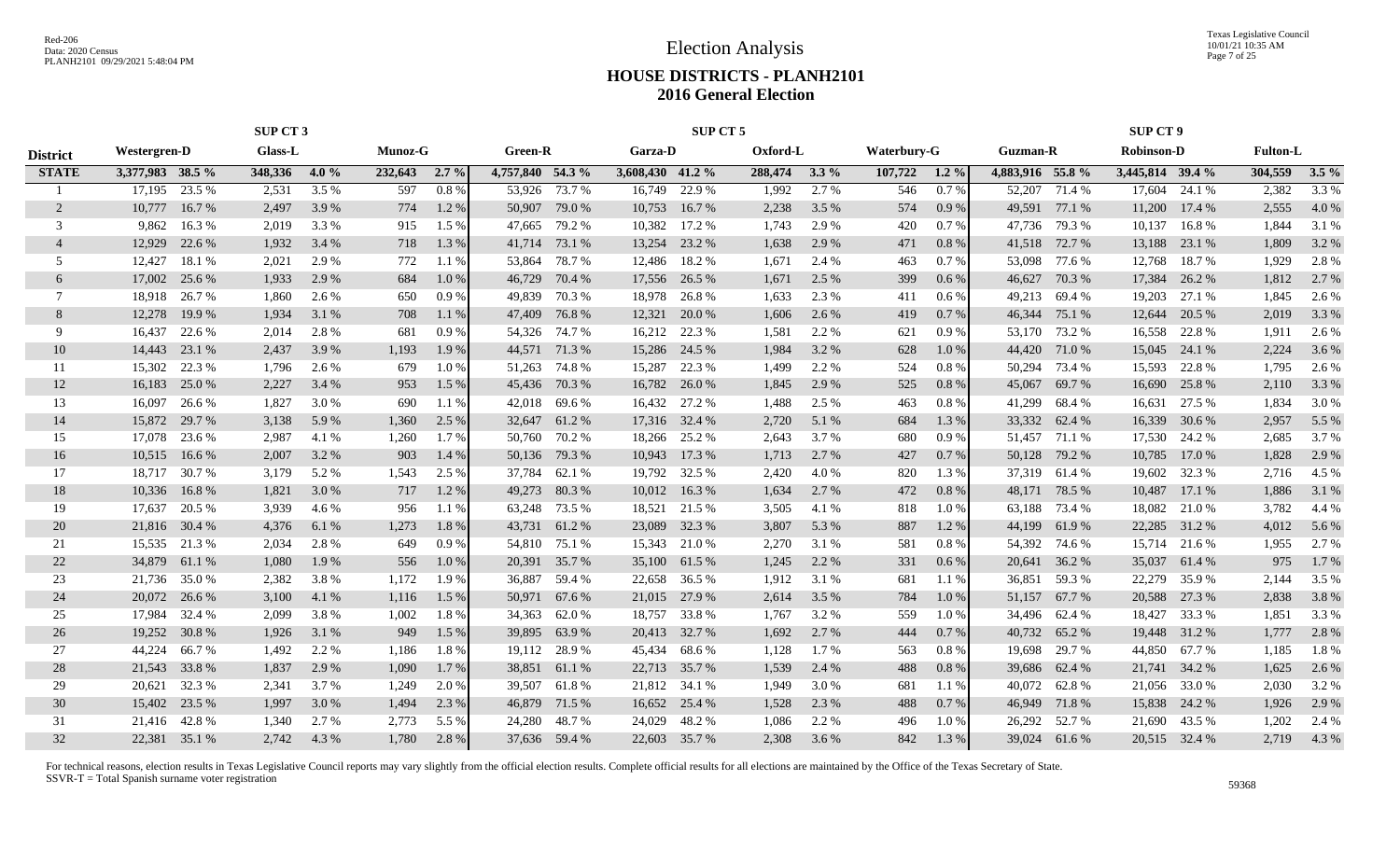Texas Legislative Council 10/01/21 10:35 AM Page 8 of 25

### **HOUSE DISTRICTS - PLANH2101 2016 General Election**

|                 | <b>SUP CT 9</b>   |         |                  |               | CCA <sub>2</sub> |               |         |         |          |         |                  |        | CCA <sub>5</sub> |               |                  |         |                  | CCA <sub>6</sub> |                  |               |
|-----------------|-------------------|---------|------------------|---------------|------------------|---------------|---------|---------|----------|---------|------------------|--------|------------------|---------------|------------------|---------|------------------|------------------|------------------|---------------|
| <b>District</b> | <b>Chisholm-G</b> |         | <b>Meyers-D</b>  |               | <b>Keel-R</b>    |               | Ash-L   |         | Reposa-G |         | <b>Johnson-D</b> |        | <b>Walker-R</b>  |               | <b>Strange-L</b> |         | Sanders-Castro-G |                  | <b>Keasler-R</b> |               |
| <b>STATE</b>    | 118,968           | $1.4\%$ | 3,496,038 40.0 % |               | 4,790,280 54.9 % |               | 321,601 | $3.7\%$ | 121,412  | $1.4\%$ | 3,511,747 40.2 % |        | 4,781,627 54.7 % |               | 248,075          | $2.8\%$ | 192,895          | $2.2\%$          | 4,784,500 55.0 % |               |
|                 | 960               | 1.3 %   | 17,566           | 24.1 %        | 52,555           | 72.0 %        | 2,393   | 3.3 %   | 470      | 0.6%    | 17,382           | 23.8 % | 53,583           | 73.3 %        | 1,587            | 2.2 %   | 571              | 0.8%             | 52,949           | 72.5 %        |
| 2               | 988               | 1.5 %   | 11,235           | 17.5 %        | 49,969           | 77.8%         | 2,475   | 3.9 %   | 513      | 0.8 %   | 11,175           | 17.4 % | 50,745           | 78.9%         | 1,706            | 2.7%    | 717              | 1.1 %            | 50,183           | 78.4 %        |
| 3               | 511               | 0.8 %   | 10,206           | 17.0 %        | 47.644           | 79.2 %        | 1,828   | 3.0 %   | 451      | 0.8 %   | 10,251           | 17.0 % | 47,808           | 79.3 %        | 1,524            | 2.5 %   | 724              | 1.2%             | 47,712           | 79.5 %        |
| $\overline{4}$  | 609               | 1.1%    | 13,197           | 23.2 %        | 41,443           | 72.7 %        | 1,894   | 3.3 %   | 439      | 0.8%    | 13,455           | 23.6 % | 41,630           | 72.9 %        | 1,430            | 2.5 %   | 553              | 1.0%             | 41,542           | 73.0%         |
| 5               | 657               | 1.0%    | 12,882           | 18.8%         | 53,122           | 77.7 %        | 1,942   | 2.8%    | 408      | 0.6 %   | 12,736           | 18.6 % | 53,634           | 78.4 %        | 1,443            | 2.1 %   | 625              | 0.9%             | 53,275           | 78.0%         |
| 6               | 500               | 0.8%    | 17,579           | 26.6 %        | 46,396           | 70.1 %        | 1,803   | 2.7%    | 414      | 0.6 %   | 17,497           | 26.4 % | 46,588           | 70.3 %        | 1,581            | 2.4 %   | 593              | 0.9%             | 46,640           | 70.5 %        |
| 7               | 610               | 0.9%    | 19,111           | 27.0 %        | 49,495           | 70.0%         | 1,710   | 2.4 %   | 373      | $0.5\%$ | 19,231           | 27.1 % |                  | 49,711 70.2 % | 1,387            | 2.0 %   | 512              | 0.7 %            | 49,570           | 70.1 %        |
| 8               | 666               | 1.1%    | 12,792           | 20.8%         | 46,413           | 75.4 %        | 1,927   | 3.1 %   | 405      | 0.7%    | 12,595           | 20.4 % | 47,146           | 76.4 %        | 1,391            | 2.3 %   | 542              | 0.9%             | 46,605           | 75.8%         |
| 9               | 1,003             | 1.4 %   | 16,855           | 23.2 %        | 53,262           | 73.4 %        | 1,942   | 2.7 %   | 463      | $0.6\%$ | 16,389           | 22.6 % | 54,290           | 74.7 %        | 1,325            | 1.8%    | 630              | 0.9%             | 53,510           | 73.9%         |
| 10              | 862               | 1.4 %   | 14,946           | 23.9 %        | 44,552           | 71.4 %        | 2,279   | 3.7%    | 658      | 1.1 %   | 15,445           | 24.7 % | 44,439           | 71.1 %        | 1,649            | 2.6 %   | 976              | 1.6 %            | 44,464           | 71.4 %        |
| 11              | 842               | 1.2%    | 15,585           | 22.8%         | 50,438           | 73.8%         | 1,849   | 2.7 %   | 496      | 0.7%    | 15,498           | 22.6 % | 51,125           | 74.6 %        | 1,265            | 1.8%    | 606              | 0.9%             | 50,525           | 74.0 %        |
| 12              | 746               | 1.2%    | 17,046           | 26.5 %        | 44,796           | 69.5 %        | 2,080   | 3.2 %   | 516      | 0.8 %   | 16,735           | 26.0%  | 45,340           | 70.3 %        | 1,628            | 2.5 %   | 774              | 1.2%             | 45,019           | 70.0%         |
| 13              | 628               | 1.0%    | 16,839           | 27.9 %        | 41,360           | 68.6%         | 1,712   | 2.8%    | 377      | $0.6\%$ | 16,696           | 27.6 % | 41,879           | 69.3%         | 1,260            | 2.1 %   | 555              | 0.9%             | 41,489           | 68.9%         |
| 14              | 746               | 1.4 %   | 16,969           | 32.0 %        | 32,310           | 60.9%         | 2,968   | 5.6 %   | 774      | 1.5 %   | 16,608           | 31.3 % | 32,871           | 61.9%         | 2,559            | 4.8%    | 1,025            | 1.9%             | 32,776           | 62.0%         |
| 15              | 709               | 1.0%    | 17,590           | 24.4 %        | 51,032           | 70.8%         | 2,781   | 3.9%    | 718      | 1.0%    | 17,753           | 24.6 % |                  | 51,068 70.7%  | 2,359            | 3.3 %   | 1,057            | 1.5 %            | 50,946           | 70.9%         |
| 16              | 539               | 0.9%    | 10,895           | 17.3 %        | 50,005           | 79.2 %        | 1,820   | 2.9 %   | 422      | 0.7%    | 10,877           | 17.2 % |                  | 50,211 79.3 % | 1,518            | 2.4 %   | 691              | $1.1\%$          | 50,075           | 79.5 %        |
| 17              | 1,139             | 1.9%    | 19,709           | 32.5 %        | 37,231           | 61.4 %        | 2,803   | 4.6 %   | 901      | 1.5 %   | 19,584           | 32.3 % | 37,634           | 62.0 %        | 2,081            | 3.4 %   | 1,386            | 2.3 %            | 37,458           | 61.9 %        |
| 18              | 824               | 1.3 %   | 10,596           | 17.3 %        | 48,328           | 79.0 %        | 1,843   | 3.0%    | 437      | 0.7%    | 10,386           | 16.9%  | 49,146           | 80.1 %        | 1,241            | 2.0%    | 619              | 1.0%             | 48,250           | 79.1 %        |
| 19              | 991               | 1.2%    | 17,750           | 20.7 %        | 63,530           | 74.0%         | 3,745   | 4.4 %   | 835      | 1.0%    | 18,251           | 21.3 % | 63,372           | 73.9 %        | 3,068            | 3.6 %   | 1,086            | 1.3 %            | 63,381           | 74.1 %        |
| 20              | 947               | 1.3%    | 21,847           | 30.7 %        | 44,171           | 62.0%         | 4,212   | 5.9%    | 968      | 1.4 %   | 22,615           | 31.7 % | 44,002           | 61.7 %        | 3,366            | 4.7 %   | 1,295            | 1.8%             | 44,045           | 62.1 %        |
| 21              | 824               | 1.1%    | 16,032           | 22.1 %        | 54,129           | 74.6 %        | 1,910   | 2.6 %   | 517      | 0.7%    | 15,444           | 21.2 % | 55,414           | 76.0 %        | 1,474            | 2.0 %   | 605              | 0.8%             | 54,474           | 74.9 %        |
| 22              | 406               | 0.7%    | 35,377           | 62.0%         | 20,334           | 35.6%         | 929     | 1.6%    | 402      | 0.7%    | 34,999           | 61.3%  | 20,859           | 36.5 %        | 762              | 1.3%    | 456              | 0.8 %            | 20,370           | 35.8%         |
| 23              | 847               | 1.4 %   | 22,552           | 36.4 %        | 36,585           | 59.1 %        | 2,056   | 3.3 %   | 731      | 1.2%    | 22,612           | 36.5 % | 36,706           | 59.3 %        | 1,662            | 2.7%    | 964              | $1.6\%$          | 36,656           | 59.3%         |
| 24              | 934               | 1.2%    | 20,907           | 27.8%         | 50,829           | 67.6%         | 2,665   | 3.5 %   | 750      | 1.0%    | 21,040           | 28.0%  | 50,954           | 67.7 %        | 2,226            | 3.0%    | 992              | 1.3%             | 50,889           | 67.8%         |
| 25              | 547               | 1.0%    | 18,726           | 33.9 %        | 34,120           | 61.8%         | 1,866   | 3.4 %   | 521      | 0.9%    | 18,592           | 33.7 % | 34,303           | 62.1 %        | 1,550            | 2.8 %   | 791              | 1.4 %            | 34,224           | 62.0%         |
| 26              | 475               | 0.8%    | 19,771           | 31.7 %        | 40,246           | 64.6 %        | 1,800   | 2.9 %   | 504      | 0.8%    | 19,793           | 31.7 % | 40,266           | 64.5 %        | 1,533            | 2.5 %   | 812              | 1.3 %            | 40,170           | 64.6 %        |
| 27              | 546               | 0.8%    | 45,118           | 68.2%         | 19,250           | 29.1 %        | 1,219   | 1.8%    | 589      | 0.9%    | 45,226           | 68.2%  | 19,115           | 28.8%         | 1,021            | 1.5 %   | 905              | 1.4 %            | 19,146           | 29.0%         |
| 28              | 527               | 0.8 %   | 22,311           | 35.2 %        | 38,993           | 61.5%         | 1,630   | 2.6 %   | 508      | 0.8 %   | 22,151           | 34.9 % | 39,098           | 61.6%         | 1,388            | 2.2 %   | 875              | 1.4 %            | 38,926           | 61.6%         |
| 29              | 662               | 1.0%    | 21,363           | 33.6 %        | 39,496           | 62.0%         | 2,088   | 3.3 %   | 717      | 1.1%    | 21,451           | 33.7 % | 39,412           | 61.9%         | 1,752            | 2.8%    | 1,040            | 1.6 %            |                  | 39,626 62.3 % |
| 30              | 690               | 1.1 %   | 16,390           | 25.1 %        | 46,374           | 71.1 %        | 1,806   | 2.8%    | 667      | 1.0%    | 15,857           | 24.3 % | 47,027           | 72.0 %        | 1,351            | 2.1 %   | 1,114            | 1.7 %            | 46,582           | 71.6 %        |
| 31              | 659               | 1.3%    | 22,950           | 46.3%         | 24,604           | 49.6%         | 1,346   | 2.7 %   | 679      | 1.4 %   | 22,464           | 45.1 % | 24,492           | 49.2%         | 908              | 1.8%    | 1,899            | 3.8%             | 24,483           | 49.5 %        |
| 32              | 1,043             | 1.6%    |                  | 21,472 34.1 % |                  | 37,967 60.2 % | 2,700   | 4.3 %   | 909      | 1.4 %   | 20,995           | 33.1 % |                  | 38,833 61.3 % | 1,995            | 3.1 %   | 1,559            | 2.5 %            |                  | 38,539 61.4 % |
|                 |                   |         |                  |               |                  |               |         |         |          |         |                  |        |                  |               |                  |         |                  |                  |                  |               |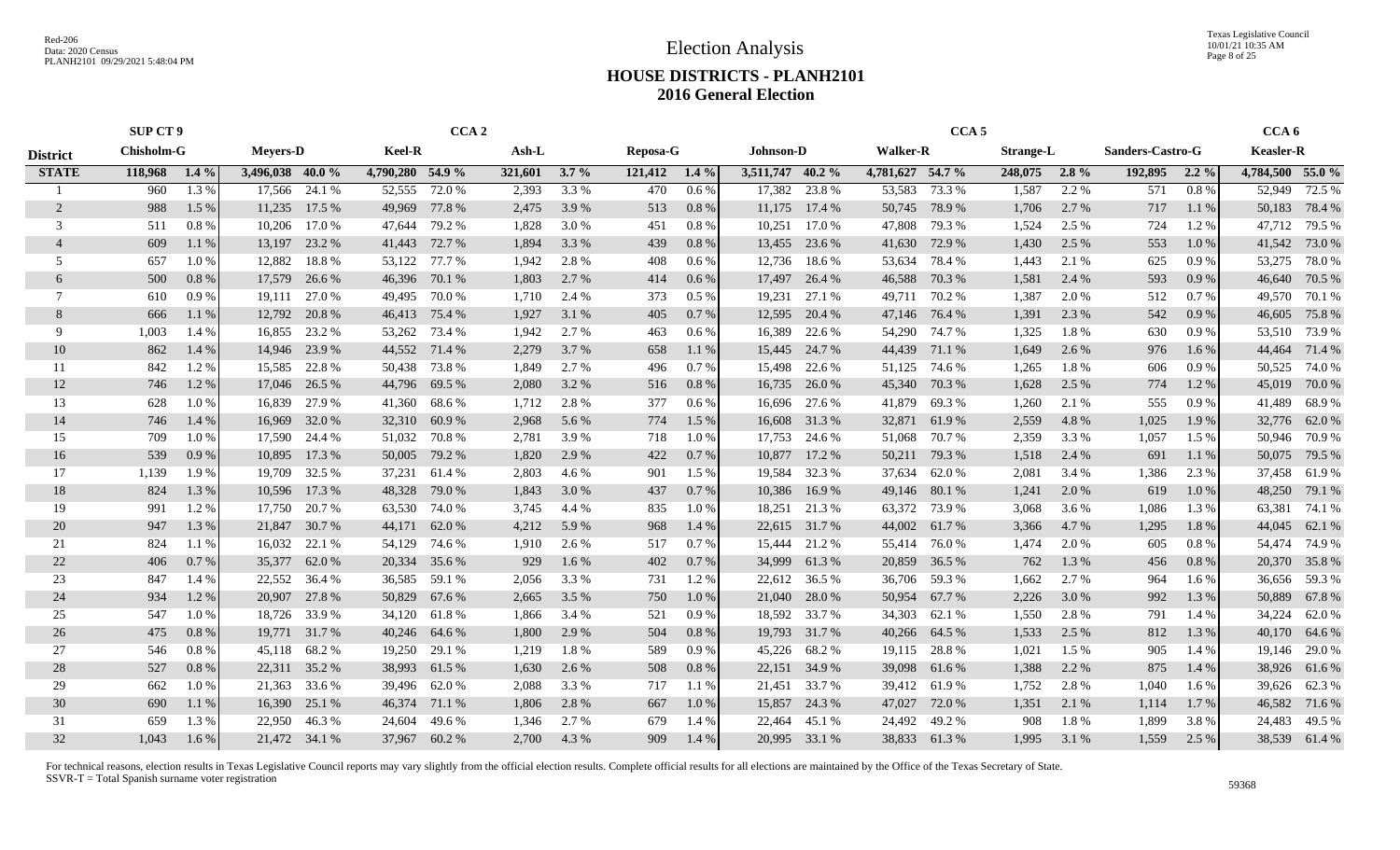|                 |                | CCA <sub>6</sub> |                  |           |
|-----------------|----------------|------------------|------------------|-----------|
| <b>District</b> | <b>Burns-D</b> |                  | <b>Bennett-L</b> |           |
| <b>STATE</b>    | 3,558,650      | 40.9%            | 360,127          | 4.1%      |
| $\overline{1}$  | 17,585         | 24.1 %           | 2,464            | 3.4 %     |
| $\overline{c}$  | 11,323         | 17.7 %           | 2,533            | 4.0%      |
| 3               | 10,353         | 17.3 %           | 1,949            | 3.2%      |
| $\overline{4}$  | 13,383         | 23.5 %           | 1,985            | 3.5 %     |
| 5               | 12,946         | 19.0%            | 2,059            | 3.0%      |
| 6               | 17,546         | 26.5 %           | 1,956            | 3.0%      |
| 7               | 19,233         | 27.2 %           | 1,887            | 2.7%      |
| 8               | 12,686         | 20.6%            | 2,186            | 3.6%      |
| 9               | 16,864         | 23.3 %           | 2,004            | 2.8 %     |
| 10              | 15,294         | 24.5 %           | 2,545            | 4.1 %     |
| 11              | 15,823         | 23.2 %           | 1,908            | 2.8 %     |
| 12              | 16,888         | 26.3%            | 2,382            | 3.7%      |
| 13              | 16,859         | 28.0%            | 1,852            | 3.1 %     |
| 14              | 16,995         | 32.1 %           | 3,130            | 5.9%      |
| 15              | 17,982         | 25.0%            | 2,971            | 4.1 %     |
| 16              | 11,005         | 17.5 %           | 1,944            | 3.1 %     |
| 17              | 19,833         | 32.8%            | 3,197            | 5.3 %     |
| 18              | 10,641         | 17.4 %           | 2,115            | 3.5 %     |
| 19              | 18,181         | 21.2%            | 4,006            | 4.7%      |
| 20              | 22,595         | 31.9%            | 4,290            | $6.0~\%$  |
| 21              | 16,062         | 22.1 %           | 2,201            | 3.0%      |
| 22              | 35,344         | 62.1 %           | 1,195            | 2.1 %     |
| 23              | 22,747         | 36.8%            | 2,374            | 3.8%      |
| 24              | 21,102         | 28.1 %           | 3,016            | $4.0\ \%$ |
| 25              | 18,736         | 34.0%            | 2,207            | 4.0%      |
| 26              | 20,067         | 32.3 %           | 1,930            | 3.1 %     |
| 27              | 45,419         | 68.8%            | 1,428            | 2.2 %     |
| 28              | 22,491         | 35.6%            | 1,815            | 2.9%      |
| 29              | 21,635         | 34.0%            | 2,326            | 3.7%      |
| 30              | 16,532         | 25.4 %           | 1,990            | 3.1 %     |
| 31              | 23,179         | 46.9%            | 1,759            | 3.6%      |
| 32              | 21,062         | 33.5 %           | 3,187            | 5.1 %     |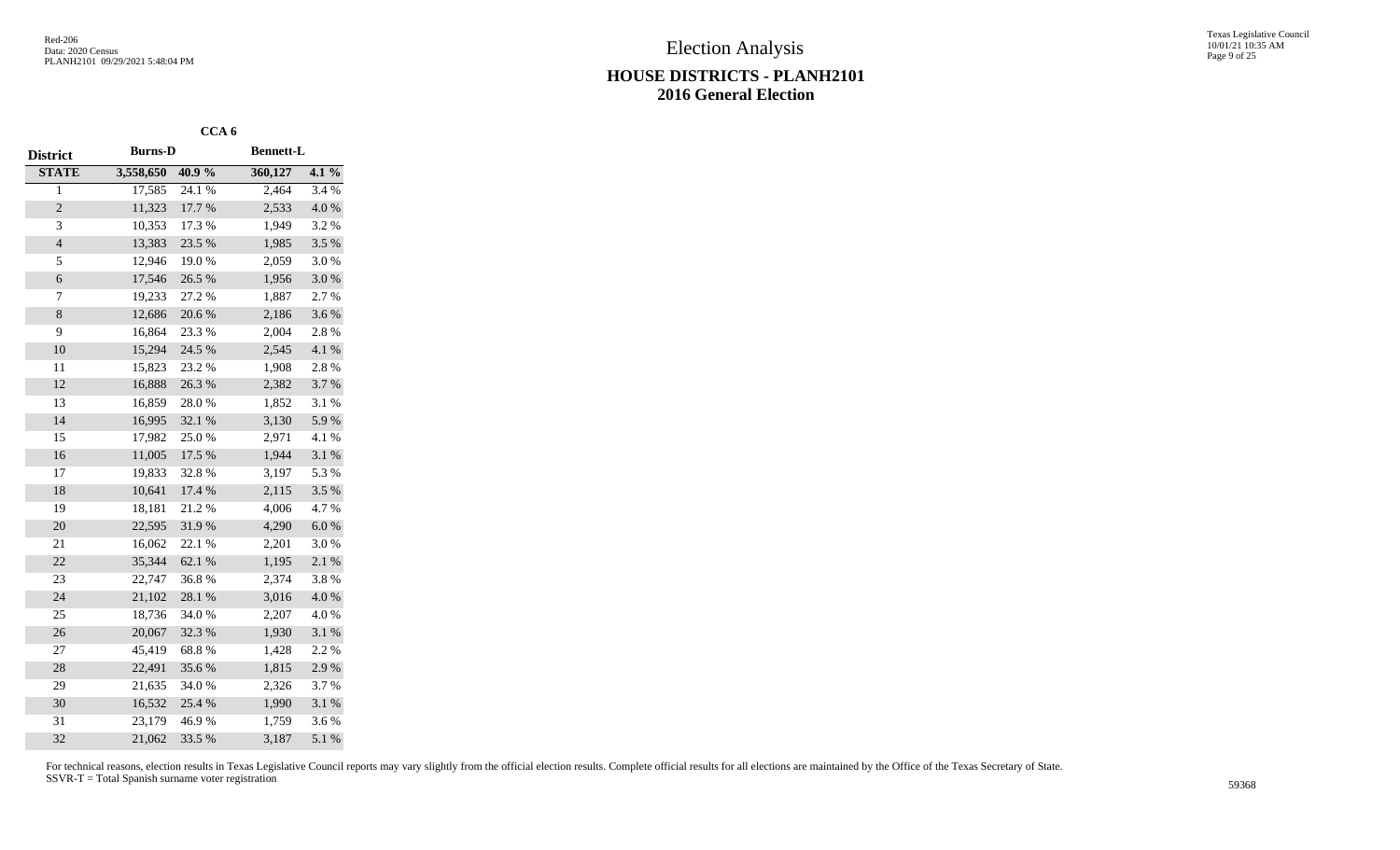|                 |                  |        |                |        | <b>PRESIDENT</b> |       |                |         |                |         |             |               |                    | <b>RR COMM1</b> |                 |        |           |         | SUP CT 3      |               |
|-----------------|------------------|--------|----------------|--------|------------------|-------|----------------|---------|----------------|---------|-------------|---------------|--------------------|-----------------|-----------------|--------|-----------|---------|---------------|---------------|
| <b>District</b> | <b>Clinton-D</b> |        | <b>Trump-R</b> |        | Johnson-L        |       | <b>Stein-G</b> |         | Write-In-W     |         | Yarbrough-D |               | <b>Christian-R</b> |                 | <b>Miller-L</b> |        | Salinas-G |         | Lehrmann-R    |               |
| 33              | 22,123 32.3 %    |        | 42,444 62.0 %  |        | 2,433            | 3.6 % | 428            | 0.6 %   | 1,083          | $1.6\%$ |             | 18.354 27.7 % | 42,990 64.8 %      |                 | 3,688           | 5.6 %  | 1,292     | 1.9%    |               | 44,429 66.9 % |
| 34              | 28,447           | 56.6 % | 20,040         | 39.9 % | 1,302            | 2.6 % | 393            | 0.8%    | 91             | 0.2 %   | 25,820      | 52.6 %        | 18,110             | 36.9%           | 2,450           | 5.0 %  | 2,729     | 5.6 %   | 17,789        | 35.8%         |
| 35              | 22,262           | 64.2 % | 11,294         | 32.6 % | 733              | 2.1 % | 266            | 0.8%    | 96             | 0.3 %   | 19,603      | 59.8%         | 9,743              | 29.7 %          | 1,085           | 3.3 %  | 2,353     | 7.2 %   | 10,301        | 31.4 %        |
| 36              | 28,673           | 72.6 % | 9,325          | 23.6 % | 817              | 2.1 % | 403            | 1.0%    | 270            | 0.7%    | 25,355      | 68.0%         | 8,492              | 22.8 %          | 1,001           | 2.7 %  | 2,431     | 6.5%    | 8,815         | 23.6 %        |
| 37              | 28,013           | 68.7%  | 11,465         | 28.1 % | 915              | 2.2 % | 370            | 0.9%    | $\overline{0}$ | $0.0\%$ | 22,267      | 57.6 %        | 9,884              | 25.6 %          | 2,162           | 5.6 %  | 4,326     | 11.2 %  | 10,930        | 28.3 %        |
| 38              | 25,888           | 65.7%  | 12,151         | 30.8 % | 1,026            | 2.6 % | 354            | 0.9%    | $\overline{0}$ | $0.0\%$ | 21,066      | 55.9%         | 10,617             | 28.2 %          | 1,904           | 5.0 %  | 4,119     | 10.9 %  | 11,651        | 30.9 %        |
| 39              | 25,623           | 69.9%  | 9,646          | 26.3 % | 733              | 2.0 % | 413            | 1.1 %   | 263            | 0.7%    | 22,171      | 65.3%         | 8,369              | 24.6 %          | 995             | 2.9 %  | 2,428     | 7.1 %   | 8,690         | 25.5 %        |
| 40              | 25,265           | 68.9%  | 9,881          | 27.0 % | 818              | 2.2 % | 407            | 1.1 %   | 293            | 0.8%    | 22,165      | 64.4 %        | 8,525              | 24.8%           | 1,001           | 2.9 %  | 2,735     | 7.9 %   | 8,922         | 25.9%         |
| 41              | 25,826           | 59.2 % | 15,860         | 36.3 % | 1,071            | 2.5 % | 496            | 1.1%    | 391            | 0.9%    | 22,470      | 54.2 %        | 15,020             | 36.2 %          | 1,310           | 3.2 %  | 2,669     | 6.4 %   | 15,599        | 37.6 %        |
| 42              | 31,607           | 71.5 % | 10,828         | 24.5 % | 775              | 1.8%  | 438            | 1.0%    | 572            | 1.3 %   | 25,887      | 60.6 %        | 8,925              | 20.9%           | 1,922           | 4.5 %  | 5,977     | 14.0 %  | 9,804         | 23.0 %        |
| 43              | 25,868           | 41.7 % | 34,017         | 54.9 % | 1,571            | 2.5 % | 322            | 0.5%    | 200            | $0.3\%$ | 23,965      | 40.4 %        | 29,613             | 50.0%           | 2,751           | 4.6 %  | 2,942     | 5.0 %   | 30,437        | 51.3%         |
| 44              | 19,962           | 31.0%  | 41,219         | 63.9%  | 2,151            | 3.3 % | 440            | 0.7%    | 700            | 1.1%    | 17,424      | 28.0%         | 39,734             | 63.8%           | 3,438           | 5.5 %  | 1,651     | 2.7 %   | 41,107        | 66.0%         |
| 45              | 26,862 49.5 %    |        | 23,394         | 43.1 % | 2,865            | 5.3 % | 880            | 1.6 %   | 312            | $0.6\%$ | 23,194      | 43.7 %        | 23,540 44.4 %      |                 | 3,796           | 7.2 %  | 2,503     | 4.7 %   | 24,500        | 46.0%         |
| 46              | 42,059           | 71.6 % | 12,748         | 21.7 % | 2,419            | 4.1 % | 974            | 1.7%    | 503            | 0.9%    | 35,487      | 62.0%         | 13,382 23.4 %      |                 | 4,513           | 7.9 %  | 3,873     | 6.8%    |               | 14,241 24.8 % |
| 47              | 58,411           | 62.8%  | 27,663         | 29.7 % | 4,817            | 5.2 % | 1,285          | 1.4 %   | 820            | 0.9%    | 46,076      | 50.9%         | 30,827             | 34.1 %          | 8,820           | 9.7 %  | 4,783     | 5.3 %   | 33,083        | 36.5 %        |
| 48              | 47,974           | 54.1 % | 34,278         | 38.6 % | 4,604            | 5.2 % | 908            | 1.0%    | 933            | 1.1 %   | 36,841      | 42.6 %        | 38,012 44.0 %      |                 | 8,205           | 9.5 %  | 3,419     | 4.0 %   | 40,087        | 46.3%         |
| 49              | 72,539           | 76.7%  | 15,104         | 16.0%  | 4,382            | 4.6 % | 1,813          | 1.9%    | 682            | 0.7%    | 55,660      | 61.4 %        | 18,594             | 20.5 %          | 9,369           | 10.3 % | 7,003     | 7.7 %   | 20,032        | 22.0 %        |
| 50              | 35,503           | 68.7%  | 12,425         | 24.0 % | 2,391            | 4.6 % | 928            | 1.8%    | 436            | 0.8%    | 30,218      | 59.8%         | 12,890             | 25.5 %          | 4,081           | 8.1 %  | 3,312     | 6.6%    | 13,618        | 26.9%         |
| 51              | 41,657           | 79.1 % | 7,409          | 14.1 % | 2,110            | 4.0 % | 1,321          | 2.5 %   | 200            | $0.4\%$ | 35,051      | 68.4 %        | 7,451              | 14.5 %          | 4,136           | 8.1 %  | 4,628     | 9.0 %   | 7,896         | 15.3 %        |
| 52              | 24,080           | 37.7 % | 35,088         | 55.0 % | 2,989            | 4.7 % | 517            | 0.8%    | 1,152          | 1.8%    | 20,178      | 32.7 %        | 35,307             | 57.2 %          | 4,594           | 7.4 %  | 1,693     | 2.7 %   | 36,689        | 59.2 %        |
| 53              | 17,659           | 21.3 % | 62,388         | 75.4 % | 2,010            | 2.4 % | 434            | $0.5\%$ | 247            | 0.3 %   | 15,776      | 19.6 %        | 58,923             | 73.1 %          | 3,764           | 4.7 %  | 2,170     | 2.7 %   | 60,395        | 74.9 %        |
| 54              | 19,122 38.0 %    |        | 28,184         | 56.1 % | 1,958            | 3.9 % | 405            | 0.8%    | 598            | 1.2%    | 17,249      | 35.4 %        | 27,557             | 56.5 %          | 2,447           | 5.0%   | 1,503     | 3.1 %   | 28,525        | 58.5 %        |
| 55              | 18,679 41.1 %    |        | 23,814         | 52.4 % | 1,866            | 4.1 % | 407            | 0.9%    | 668            | 1.5 %   | 16,710      | 37.9 %        | 23,745             | 53.9%           | 2,252           | 5.1 %  | 1,368     | 3.1 %   |               | 24,514 55.6 % |
| 56              | 19,718 30.0 %    |        | 42,836         | 65.1 % | 2,137            | 3.2 % | 387            | 0.6 %   | 720            | 1.1 %   | 17,319      | 26.7 %        | 42,796             | 66.0%           | 3,471           | 5.4 %  | 1,291     | 2.0 %   | 44,389        | 68.2%         |
| 57              | 20,391           | 32.9 % | 38,247         | 61.7 % | 2,297            | 3.7 % | 450            | 0.7%    | 595            | 1.0%    | 17,776      | 29.1 %        | 38,757             | 63.5 %          | 3,219           | 5.3 %  | 1,297     | 2.1 %   | 39,805        | 65.0%         |
| 58              | 11,528           | 18.7 % | 47,588         | 77.4 % | 1,712            | 2.8 % | 347            | 0.6 %   | 327            | 0.5%    | 10,678      | 17.7 %        | 45,798             | 75.8%           | 2,692           | 4.5 %  | 1,235     | 2.0 %   | 46,668        | 77.3 %        |
| 59              | 11,711           | 18.9%  | 47,877         | 77.1 % | 1,787            | 2.9 % | 352            | 0.6 %   | 377            | 0.6 %   | 10,938      | 18.0%         | 45,971             | 75.7 %          | 2,860           | 4.7 %  | 958       | 1.6 %   | 46,819        | 77.0 %        |
| 60              | 20,365           | 36.2 % | 32,425         | 57.7 % | 2,085            | 3.7 % | 394            | 0.7%    | 955            | 1.7 %   | 17,286      | 32.0 %        | 32,958             | 61.0%           | 2,758           | 5.1 %  | 1,030     | 1.9 %   | 33,864        | 62.5 %        |
| 61              | 10,400           | 14.7 % | 57,791 81.9 %  |        | 1,714            | 2.4 % | 270            | 0.4%    | 399            | $0.6\%$ | 9,621       | 13.8%         | 56,317 81.0 %      |                 | 2,725           | 3.9 %  | 876       | 1.3 %   | 57,075 81.9 % |               |
| 62              | 13,489           | 20.3 % | 50,280         | 75.8%  | 1,657            | 2.5 % | 329            | 0.5%    | 539            | 0.8 %   | 12,518      | 19.5 %        | 47,585             | 74.0 %          | 3,172           | 4.9 %  | 1,014     | $1.6\%$ | 48,451        | 75.3 %        |
| 63              | 26,728           | 38.1 % | 39,353         | 56.0 % | 2,783            | 4.0 % | 584            | 0.8 %   | 793            | 1.1%    | 22,433      | 32.5 %        | 41,182             | 59.6 %          | 3,848           | 5.6 %  | 1,588     | 2.3 %   | 42,641        | 61.6%         |
| 64              | 21,714           | 33.7 % | 39,165         | 60.7 % | 2,228            | 3.5 % | 841            | 1.3%    | 564            | 0.9%    | 19,040      | 30.0 %        | 38,605             | 60.9%           | 3,489           | 5.5 %  | 2,273     | 3.6 %   | 39,702        | 62.5 %        |
| 65              | 25,763 37.6 %    |        | 39,005         | 56.9 % | 2,607            | 3.8%  | 526            | 0.8 %   | 644            | 0.9%    | 21,678      | 32.1 %        | 41,090             | 60.8 %          | 3,493           | 5.2 %  | 1,357     | 2.0 %   |               | 42,345 62.4 % |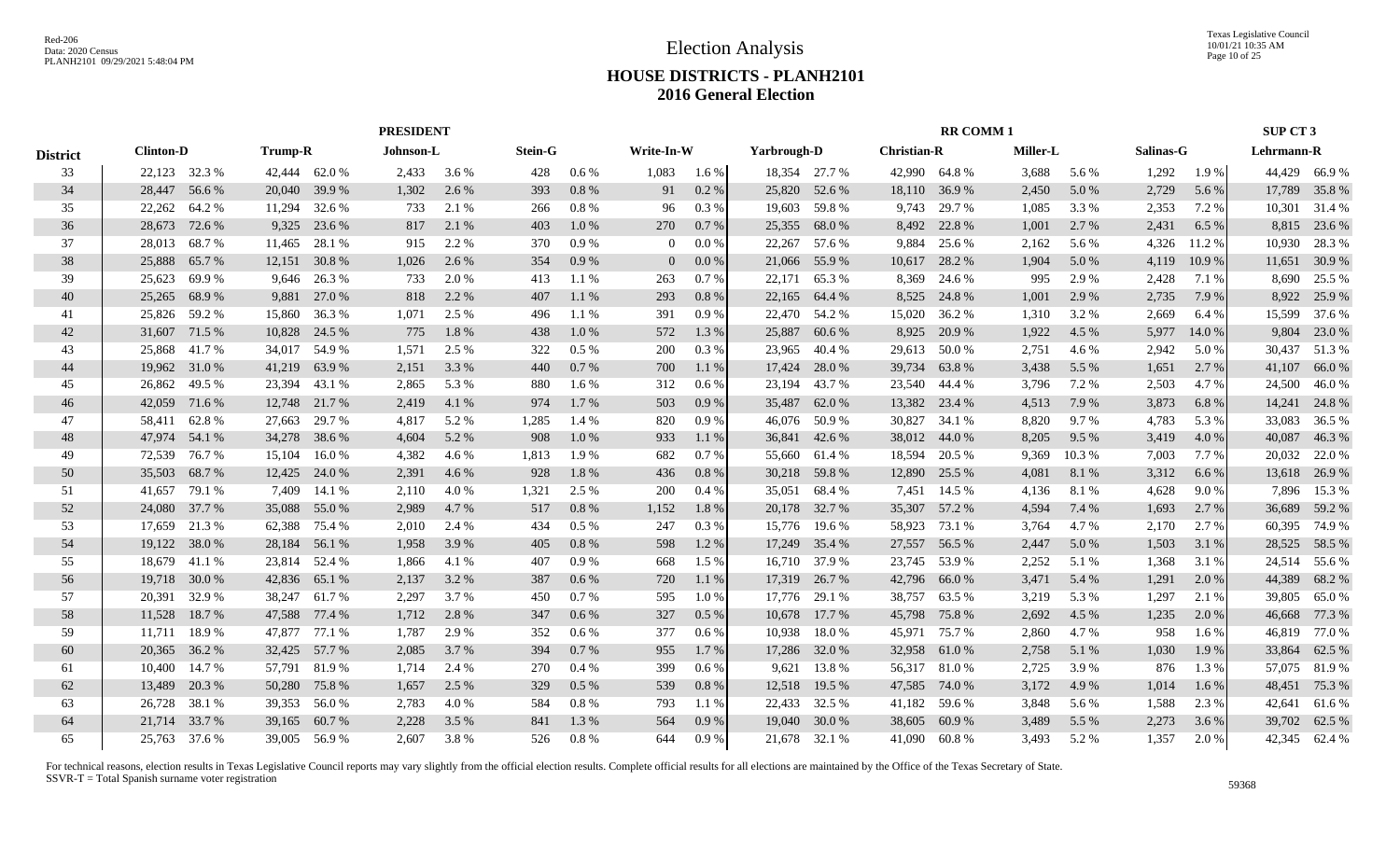Texas Legislative Council 10/01/21 10:35 AM Page 11 of 25

# **HOUSE DISTRICTS - PLANH2101 2016 General Election**

|                 | SUP CT 3            |        |                |       |         |        |         |               | SUP CT 5      |               |          |         |                    |       |                 | <b>SUP CT 9</b> |                   |               |                 |       |
|-----------------|---------------------|--------|----------------|-------|---------|--------|---------|---------------|---------------|---------------|----------|---------|--------------------|-------|-----------------|-----------------|-------------------|---------------|-----------------|-------|
| <b>District</b> | <b>Westergren-D</b> |        | <b>Glass-L</b> |       | Munoz-G |        | Green-R |               | Garza-D       |               | Oxford-L |         | <b>Waterbury-G</b> |       | <b>Guzman-R</b> |                 | <b>Robinson-D</b> |               | <b>Fulton-L</b> |       |
| 33              | 18,359 27.6 %       |        | 2,719          | 4.1 % | 945     | 1.4 %  |         | 43,767 66.0 % |               | 19,655 29.6 % | 2,329    | $3.5\%$ | 592                | 0.9 % |                 | 44.388 66.9 %   |                   | 18,784 28.3 % | 2,442           | 3.7 % |
| 34              | 28,038              | 56.5 % | 1,500          | 3.0 % | 2,324   | 4.7 %  | 18,537  | 37.6 %        | 28,886        | 58.6%         | 1,247    | 2.5 %   | 664                | 1.3 % | 20,525          | 41.7%           | 26,421            | 53.6 %        | 1,527           | 3.1 % |
| 35              | 19,396              | 59.2 % | 969            | 3.0 % | 2,106   | 6.4 %  | 9,714   | 29.6 %        | 21,921        | 66.8%         | 752      | 2.3 %   | 422                | 1.3%  | 11,674          | 35.7 %          | 19,745            | 60.4 %        | 792             | 2.4 % |
| 36              | 25,314              | 67.8%  | 927            | 2.5 % | 2,291   | 6.1 %  | 8,210   | 21.9 %        | 28,057        | 74.9 %        | 712      | 1.9%    | 504                | 1.3 % | 10,382          | 27.8 %          | 25,631            | 68.8%         | 708             | 1.9%  |
| 37              | 22,234              | 57.6 % | 1,674          | 4.3%  | 3,769   | 9.8%   | 10,209  | 26.4 %        | 26,584        | 68.8%         | 1,178    | 3.0 %   | 664                | 1.7%  | 13,306          | 34.7 %          | 23,124            | 60.2%         | 1,257           | 3.3 % |
| 38              | 20,974              | 55.6%  | 1,601          | 4.2 % | 3,471   | 9.2 %  | 10,809  | 28.6 %        | 25,212        | 66.8%         | 1,091    | 2.9%    | 622                | 1.6%  | 14,135          | 37.6 %          | 21,647            | 57.6 %        | 1,153           | 3.1 % |
| 39              | 22,098              | 64.9%  | 900            | 2.6 % | 2,349   | 6.9%   | 8,201   | 24.0 %        | 24,760        | 72.5 %        | 664      | 1.9%    | 517                | 1.5 % | 10,204          | 30.0%           | 22,513            | 66.2%         | 718             | 2.1 % |
| 40              | 22,179              | 64.4 % | 911            | 2.6 % | 2,412   | 7.0 %  | 8,177   | 23.6 %        | 25,217        | 72.9 %        | 682      | 2.0 %   | 533                | 1.5 % | 10,737          | 31.2 %          | 22,406            | 65.1 %        | 704             | 2.0 % |
| 41              | 22,459              | 54.1 % | 1,205          | 2.9 % | 2,278   | 5.5 %  | 14,328  | 34.3 %        | 25,858        | 61.9%         | 957      | 2.3 %   | 648                | 1.6 % | 17,172          | 41.3%           | 22,688            | 54.6 %        | 968             | 2.3 % |
| 42              | 26,114              | 61.1 % | 1,496          | 3.5 % | 5,300   | 12.4 % | 9,705   | 22.7 %        | 31,221        | 73.1 %        | 957      | 2.2 %   | 856                | 2.0 % | 14,452          | 33.8%           | 26,493            | 61.9%         | 986             | 2.3 % |
| 43              | 24,281              | 41.0%  | 1,853          | 3.1 % | 2,715   | 4.6 %  |         | 30,790 51.9 % | 26,389        | 44.5 %        | 1,466    | 2.5 %   | 635                | 1.1 % | 32,771          | 55.5 %          | 23,596            | 39.9 %        | 1,864           | 3.2%  |
| 44              | 17,279              | 27.8 % | 2,626          | 4.2 % | 1,244   | 2.0 %  | 40,923  | 65.7 %        | 18,674        | 30.0 %        | 2,067    | 3.3 %   | 602                | 1.0%  | 41,146          | 66.2%           | 17,983            | 28.9%         | 2,237           | 3.6 % |
| 45              | 23,288              | 43.8%  | 3,342          | 6.3%  | 2,094   | 3.9%   | 24,155  | 45.5 %        | 25,103        | 47.2 %        | 2,838    | 5.3 %   | 1,045              | 2.0 % | 25,064          | 47.2 %          | 23,998            | 45.2 %        | 2,924           | 5.5 % |
| 46              | 37,377              | 65.0%  | 3,652          | 6.4 % | 2,213   | 3.8 %  | 13,699  | 23.8 %        | 39,463        | 68.7 %        | 2,895    | 5.0%    | 1,393              | 2.4 % | 14,869          | 25.9%           | 38,227            | 66.6 %        | 2,972           | 5.2 % |
| 47              | 49,072              | 54.1 % | 6,082          | 6.7 % | 2,520   | 2.8 %  | 31,861  | 35.2 %        | 51,686 57.1 % |               | 5,234    | 5.8%    | 1,778              | 2.0%  | 33,994          | 37.6 %          | 49,602            | 54.8 %        | 5,209           | 5.8%  |
| 48              | 39,296              | 45.4 % | 5,673          | 6.6 % | 1,516   | 1.8%   | 38,711  | 44.8%         | 41,581        | 48.1 %        | 4,999    | 5.8 %   | 1,175              | 1.4 % | 40,483          | 46.9%           | 39,693            | 45.9%         | 5,065           | 5.9%  |
| 49              | 61,481              | 67.5 % | 6,275          | 6.9%  | 3,324   | 3.6 %  | 18,731  | 20.6 %        | 64,648        | 71.0 %        | 5,214    | 5.7 %   | 2,417              | 2.7%  | 20,882          | 23.0 %          | 62,393            | 68.7%         | 5,295           | 5.8 % |
| 50              | 31,464              | 62.2 % | 3,440          | 6.8%  | 2,058   | 4.1 %  | 13,121  | 26.0 %        | 33,343        | 66.0%         | 2,798    | 5.5 %   | 1,254              | 2.5 % | 14,168          | 28.0%           | 32,251            | 63.8%         | 2,908           | 5.8 % |
| 51              | 36,768              | 71.5 % | 3,542          | 6.9%  | 3,253   | 6.3 %  | 7,513   | 14.6 %        | 39,433        | 76.6 %        | 2,754    | 5.4 %   | 1,757              | 3.4 % | 8,885           | 17.3 %          | 37,870            | 73.7 %        | 2,848           | 5.5 % |
| 52              | 20,405              | 32.9 % | 3,683          | 5.9 % | 1,182   | 1.9 %  | 36,174  | 58.6 %        | 21,719        | 35.2 %        | 3,193    | 5.2 %   | 687                | 1.1 % | 36,619          | 59.4 %          | 20,960            | 34.0 %        | 3,346           | 5.4 % |
| 53              | 15,273              | 19.0%  | 3,107          | 3.9 % | 1,816   | 2.3 %  | 60,141  | 74.7 %        | 16,861        | 20.9 %        | 2,686    | 3.3 %   | 842                | 1.0%  | 60,365          | 75.0%           | 15,969            | 19.9 %        | 2,988           | 3.7 % |
| 54              | 16,699              | 34.3 % | 2,363          | 4.8 % | 1,162   | 2.4 %  | 28,245  | 58.0%         | 18,003        | 37.0 %        | 1,853    | 3.8 %   | 575                | 1.2%  | 28,714          | 58.9%           | 17,339            | 35.6 %        | 1,943           | 4.0%  |
| 55              | 16,324              | 37.0 % | 2,280          | 5.2 % | 1,011   | 2.3 %  | 24,195  | 54.9 %        | 17,542        | 39.8%         | 1,773    | 4.0%    | 549                | 1.2%  | 24,656          | 55.9%           | 16,974            | 38.5 %        | 1,794           | 4.1 % |
| 56              | 17,313              | 26.6 % | 2,338          | 3.6 % | 1,014   | 1.6 %  | 44,168  | 68.1 %        | 18,047        | 27.8 %        | 1,962    | 3.0%    | 697                | 1.1 % | 44,187          | 68.1 %          | 17,881            | 27.5 %        | 2,197           | 3.4 % |
| 57              | 17,668              | 28.9%  | 2,832          | 4.6 % | 887     | 1.4 %  | 39,427  | 64.5 %        | 18,647        | 30.5 %        | 2,413    | 3.9 %   | 637                | 1.0%  | 39,666          | 64.9%           | 18,261            | 29.9%         | 2,534           | 4.1 % |
| 58              | 10,432              | 17.3 % | 2,354          | 3.9 % | 905     | 1.5 %  | 46,707  | 77.5 %        | 10,957        | 18.2 %        | 2,012    | 3.3 %   | 615                | 1.0%  | 46,230          | 76.6 %          | 10,947            | 18.1 %        | 2,260           | 3.7 % |
| 59              | 10,706              | 17.6 % | 2,490          | 4.1 % | 809     | 1.3 %  | 46,802  | 77.2 %        | 11,095        | 18.3%         | 2,134    | 3.5 %   | 624                | 1.0%  | 46,484          | 76.6%           | 11,078            | 18.3 %        | 2,293           | 3.8%  |
| 60              | 17,191              | 31.7 % | 2,397          | 4.4 % | 763     | 1.4 %  | 33,402  | 61.8%         | 18,054        | 33.4 %        | 2,075    | 3.8 %   | 523                | 1.0%  | 33,752          | 62.4 %          | 17,595            | 32.5 %        | 2,141           | 4.0 % |
| 61              | 9,481               | 13.6 % | 2,379          | 3.4 % | 778     | 1.1 %  |         | 57,266 82.3 % | 9,647         | 13.9 %        | 2,090    | 3.0%    | 561                | 0.8%  | 56,639          | 81.5 %          | 9,841             | 14.2 %        | 2,296           | 3.3 % |
| 62              | 12,552              | 19.5 % | 2,583          | 4.0 % | 785     | 1.2%   | 48,757  | 75.9 %        | 12,698        | 19.8%         | 2,191    | 3.4 %   | 630                | 1.0%  | 47,883          | 74.6 %          | 12,984            | 20.2 %        | 2,436           | 3.8 % |
| 63              | 22,417              | 32.4 % | 3,108          | 4.5 % | 1,061   | 1.5 %  | 41,904  | 60.6 %        | 23,822        | 34.4 %        | 2,687    | 3.9%    | 773                | 1.1 % | 42,529          | 61.5%           | 23,088            | 33.4 %        | 2,745           | 4.0%  |
| 64              | 19,129              | 30.1 % | 3,115          | 4.9 % | 1,602   | 2.5 %  | 39,546  | 62.3 %        | 20,132        | 31.7 %        | 2,609    | 4.1 %   | 1,163              | 1.8%  | 39,464          | 62.2 %          | 19,899            | 31.4 %        | 2,775           | 4.4 % |
| 65              | 21,746 32.1 %       |        | 2,837          | 4.2 % | 895     | 1.3 %  |         | 41,595 61.4 % | 23,044        | 34.0 %        | 2,477    | 3.7 %   | 649                | 1.0%  | 42,174          | 62.3 %          |                   | 22,402 33.1 % | 2,467           | 3.6 % |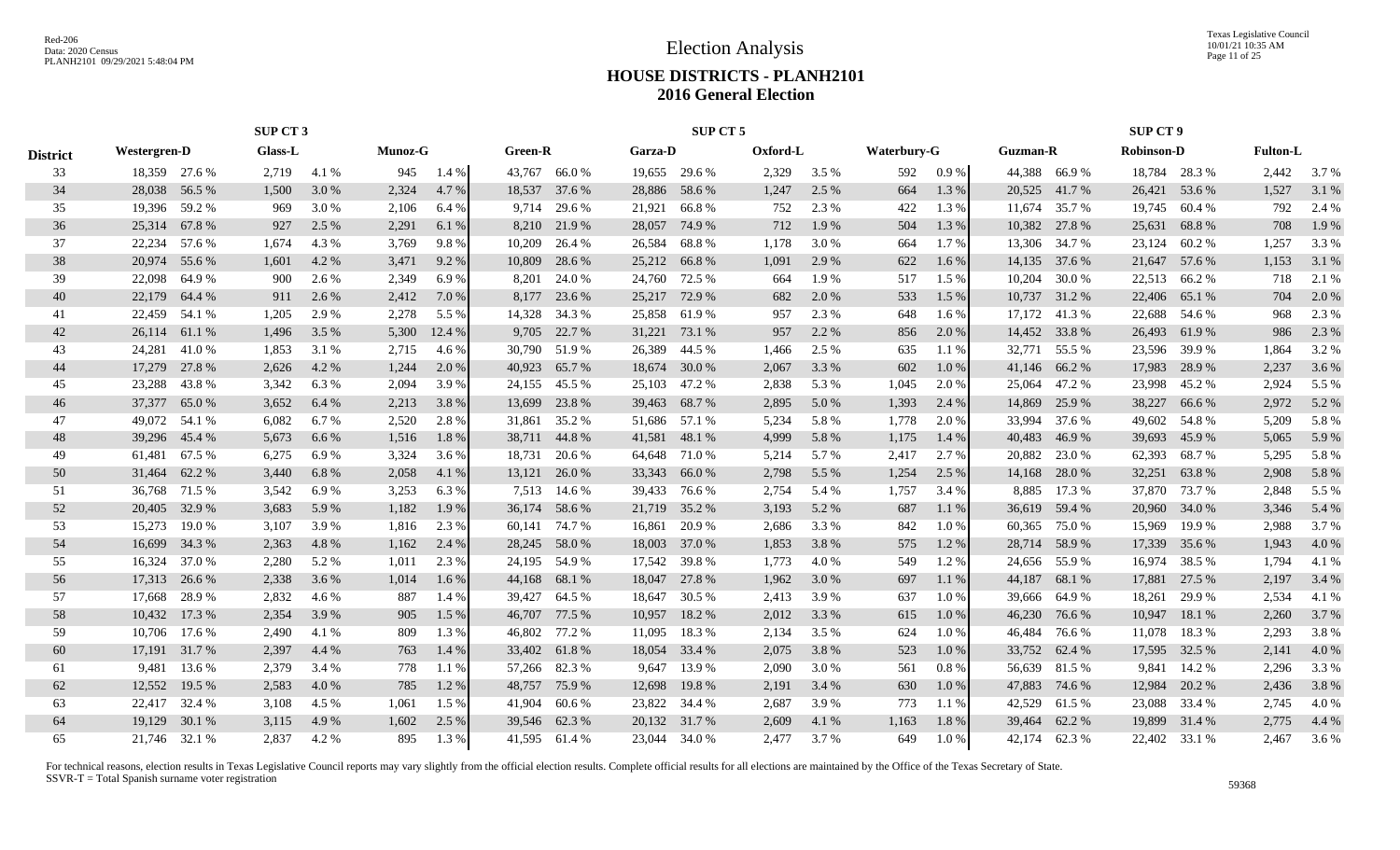Election Analysis

Texas Legislative Council 10/01/21 10:35 AM Page 12 of 25

### **HOUSE DISTRICTS - PLANH2101 2016 General Election**

|                 | SUP CT 9          |         |                 |               |               | CCA <sub>2</sub> |       |       |                 |         |                  |        |                 | CCA <sub>5</sub> |                  |       |                  |       | CCA <sub>6</sub> |               |
|-----------------|-------------------|---------|-----------------|---------------|---------------|------------------|-------|-------|-----------------|---------|------------------|--------|-----------------|------------------|------------------|-------|------------------|-------|------------------|---------------|
| <b>District</b> | <b>Chisholm-G</b> |         | <b>Mevers-D</b> |               | <b>Keel-R</b> |                  | Ash-L |       | <b>Reposa-G</b> |         | <b>Johnson-D</b> |        | <b>Walker-R</b> |                  | <b>Strange-L</b> |       | Sanders-Castro-G |       | <b>Keasler-R</b> |               |
| 33              | 707               | 1.1%    |                 | 18,669 28.2 % |               | 44,276 66.9 %    | 2,557 | 3.9%  | 662             | 1.0%    | 19,189           | 29.0 % |                 | 44,073 66.6 %    | 2,009            | 3.0%  | 942              | 1.4 % |                  | 44,164 66.9 % |
| 34              | 804               | 1.6%    | 27,562          | 56.1 %        | 19,069        | 38.8%            | 1,557 | 3.2 % | 901             | 1.8%    | 27,187           | 55.0%  | 19,438          | 39.3 %           | 1,045            | 2.1 % | 1,733            | 3.5 % | 19,344           | 39.5 %        |
| 35              | 464               | 1.4 %   | 20,501          | 63.0%         | 10,453        | 32.1 %           | 923   | 2.8%  | 669             | 2.1 %   | 20,382           | 62.5 % | 10,132          | 31.1 %           | 670              | 2.1 % | 1,419            | 4.4 % | 10,251           | 31.6 %        |
| 36              | 560               | $1.5\%$ | 26,465          | 71.2 %        | 9,075         | 24.4 %           | 844   | 2.3 % | 765             | 2.1 %   | 26,229           | 70.5 % | 8,774           | 23.6 %           | 673              | 1.8%  | 1,513            | 4.1 % | 9,018            | 24.4 %        |
| 37              | 710               | 1.8%    | 24,534          | 64.1 %        | 11,324        | 29.6 %           | 1,496 | 3.9%  | 892             | 2.3 %   | 24,158           | 62.9%  | 10,567          | 27.5 %           | 1,019            | 2.7 % | 2,636            | 6.9%  | 10,513           | 27.6 %        |
| 38              | 634               | 1.7%    | 23,028          | 61.7 %        | 12,025        | 32.2 %           | 1,393 | 3.7 % | 892             | 2.4 %   | 22,825           | 60.8%  | 11,331          | 30.2 %           | 968              | 2.6 % | 2,406            | 6.4 % | 11,367           | 30.5 %        |
| 39              | 567               | 1.7%    | 23,186          | 68.6 %        | 8,938         | 26.4 %           | 858   | 2.5 % | 835             | 2.5 %   | 23,041           | 68.1 % | 8,615           | 25.5 %           | 670              | 2.0 % | 1,519            | 4.5 % | 8,817            | 26.2 %        |
| 40              | 565               | 1.6 %   | 23,307          | 68.1 %        | 9,170         | 26.8%            | 886   | 2.6 % | 872             | 2.5 %   | 23,127           | 67.4 % | 8,822           | 25.7 %           | 662              | 1.9%  | 1,678            | 4.9 % |                  | 9,115 26.7 %  |
| 41              | 711               | 1.7 %   | 23,555          | 57.0 %        | 15,726        | 38.0%            | 1,144 | 2.8%  | 933             | 2.3 %   | 23,293           | 56.2 % | 15,483          | 37.4 %           | 911              | 2.2 % | 1,727            | 4.2 % | 15,694           | 38.0%         |
| 42              | 856               | 2.0 %   | 29,289          | 68.8%         | 10,734        | 25.2 %           | 1,252 | 2.9 % | 1,278           | 3.0 %   | 28,419           | 66.7%  | 9,699           | 22.8%            | 767              | 1.8%  | 3,723            | 8.7 % | 10,462           | 24.6 %        |
| 43              | 854               | 1.4 %   | 24,994          | 42.5 %        | 31,058        | 52.8%            | 1,954 | 3.3 % | 812             | 1.4 %   | 24,526           | 41.6 % | 31,346          | 53.1 %           | 1,278            | 2.2 % | 1,847            | 3.1 % | 31,167           | 53.2 %        |
| 44              | 754               | 1.2%    | 18,039          | 29.1 %        | 41,025        | 66.2%            | 2,254 | 3.6 % | 664             | 1.1 %   | 18,123           | 29.2 % | 40,871          | 65.8%            | 1,871            | 3.0 % | 1,205            | 1.9 % | 40,894           | 66.1 %        |
| 45              | 1,074             | 2.0 %   | 23,948          | 45.3 %        | 24,494        | 46.3%            | 3,209 | 6.1 % | 1,226           | 2.3 %   | 24,442           | 46.1 % | 24,295          | 45.9%            | 2,457            | 4.6 % | 1,769            | 3.3 % |                  | 24,516 46.6 % |
| 46              | 1,340             | 2.3 %   | 37,828          | 66.0%         | 14,371        | 25.1 %           | 3,319 | 5.8 % | 1,763           | 3.1 %   | 38,604           | 67.6 % | 13,918          | 24.4 %           | 2,477            | 4.3 % | 2,113            | 3.7 % | 14,247           | 25.0 %        |
| 47              | 1,670             | 1.8%    | 49,151          | 54.5 %        | 33,152        | 36.8%            | 5,843 | 6.5 % | 2,043           | 2.3 %   | 50,434           | 56.1 % | 32,397          | 36.1 %           | 4,351            | 4.8%  | 2,663            | 3.0 % | 32,937           | 36.8%         |
| 48              | 1,164             | 1.3%    | 39,056          | 45.3 %        |               | 40,376 46.8 %    | 5,474 | 6.3 % | 1,301           | 1.5 %   | 40,234           | 47.0 % | 39,606          | 46.2 %           | 3,979            | 4.6 % | 1,855            | 2.2 % | 40,046           | 46.9%         |
| 49              | 2,308             | 2.5 %   | 61,700          | 68.2 %        | 19,800        | 21.9 %           | 5,963 | 6.6 % | 3,018           | 3.3 %   | 63,024           | 70.0 % | 19,206          | 21.3 %           | 4,333            | 4.8%  | 3,448            | 3.8%  | 19,659           | 21.9%         |
| 50              | 1,191             | 2.4 %   | 31,812          | 63.1 %        | 13,737        | 27.3 %           | 3,306 | 6.6 % | 1,538           | 3.1 %   | 32,535           | 64.8%  | 13,359          | 26.6 %           | 2,393            | 4.8 % | 1,919            | 3.8 % | 13,683           | 27.4 %        |
| 51              | 1,792             | 3.5 %   | 37,613          | 73.4 %        | 8,071         | 15.7 %           | 3,239 | 6.3%  | 2,325           | 4.5 %   | 38,089           | 74.5 % | 7,687           | 15.0%            | 2,423            | 4.7 % | 2,924            | 5.7 % | 7,935            | 15.6 %        |
| 52              | 770               | 1.2%    | 20,798          | 33.8%         | 36,440        | 59.2 %           | 3,474 | 5.6 % | 793             | 1.3 %   | 21,296           | 34.6 % | 36,352          | 59.1 %           | 2,782            | 4.5 % | 1,085            | 1.8%  | 36,489           | 59.6 %        |
| 53              | 1,115             | 1.4 %   | 16,194          | 20.2 %        | 60,180        | 75.1 %           | 2,965 | 3.7 % | 820             | 1.0%    | 16,318           | 20.3 % | 60,323          | 75.1 %           | 2,182            | 2.7 % | 1,488            | 1.9%  | 60,143           | 75.3 %        |
| 54              | 743               | 1.5 %   | 17,457          | 35.9%         | 28,243        | 58.1 %           | 2,239 | 4.6 % | 643             | 1.3%    | 17,677           | 36.4 % | 28,411          | 58.4 %           | 1,532            | 3.2 % | 990              | 2.0 % | 28,270           | 58.3%         |
| 55              | 674               | 1.5 %   | 16,976          | 38.6 %        | 24,306        | 55.3 %           | 2,058 | 4.7%  | 604             | 1.4 %   | 17,284           | 39.3 % | 24,299          | 55.2 %           | 1,545            | 3.5 % | 882              | 2.0 % | 24,314           | 55.4 %        |
| 56              | 648               | 1.0%    | 18,334          | 28.3 %        | 43,722        | 67.5 %           | 2,139 | 3.3 % | 580             | 0.9%    | 18,024           | 27.8 % | 44,415          | 68.5 %           | 1,642            | 2.5 % | 786              | 1.2 % | 44,257           | 68.6 %        |
| 57              | 659               | 1.1 %   | 17,969          | 29.4 %        | 39,776        | 65.2 %           | 2,606 | 4.3 % | 700             | 1.1 %   | 18,574           | 30.5 % | 39,441          | 64.7%            | 2,134            | 3.5 % | 836              | 1.4 % | 39,555           | 65.0%         |
| 58              | 881               | 1.5 %   | 10,917          | 18.1 %        | 46,131        | 76.7%            | 2,338 | 3.9%  | 780             | 1.3 %   | 11,384           | 18.9 % | 46,441          | 77.1 %           | 1,653            | 2.7 % | 754              | 1.3 % | 46,193           | 76.9 %        |
| 59              | 811               | 1.3 %   | 11,128          | 18.4 %        | 46,553        | 76.9%            | 2,343 | 3.9%  | 540             | 0.9%    | 11,198           | 18.5 % | 46,970          | 77.4 %           | 1,796            | 3.0%  | 718              | 1.2%  | 46,787           | 77.4 %        |
| 60              | 595               | 1.1%    | 17,442          | 32.4 %        | 33,682        | 62.5 %           | 2,243 | 4.2 % | 548             | 1.0%    | 17,861           | 33.1 % | 33,553          | 62.2 %           | 1,798            | 3.3 % | 768              | 1.4 % | 33,568           | 62.4 %        |
| 61              | 762               | 1.1 %   | 9,887           | 14.2 %        | 56,821        | 81.8%            | 2,248 | 3.2 % | 479             | 0.7%    | 10,120           | 14.5 % |                 | 57,112 82.1 %    | 1,725            | 2.5 % | 634              | 0.9%  | 56,984           | 82.3 %        |
| 62              | 890               | 1.4 %   | 13,150          | 20.5 %        | 47,991        | 74.8%            | 2,463 | 3.8%  | 527             | 0.8%    | 12,886           | 20.1 % | 48,695          | 75.9 %           | 1,884            | 2.9%  | 696              | 1.1%  | 48,298           | 75.5 %        |
| 63              | 806               | 1.2%    | 22,754          | 32.9 %        | 42,589        | 61.7%            | 2,875 | 4.2 % | 849             | 1.2 %   | 23,507           | 34.1 % | 42,114          | 61.1 %           | 2,308            | 3.3 % | 1,044            | 1.5 % |                  | 42,306 61.5 % |
| 64              | 1,301             | 2.1 %   | 19,650          | 31.0 %        | 39,545        | 62.4 %           | 2,883 | 4.6 % | 1,247           | 2.0 %   | 20,108           | 31.7 % | 39,565          | 62.4 %           | 2,287            | 3.6 % | 1,436            | 2.3 % | 39,539           | 62.6 %        |
| 65              | 686               | $1.0\%$ | 22,047          | 32.6 %        | 42,267        | 62.5 %           | 2,640 | 3.9 % | 689             | $1.0\%$ | 22,703           | 33.6 % | 41,877          | 62.0%            | 2,117            | 3.1 % | 831              | 1.2%  | 42,024           | 62.3%         |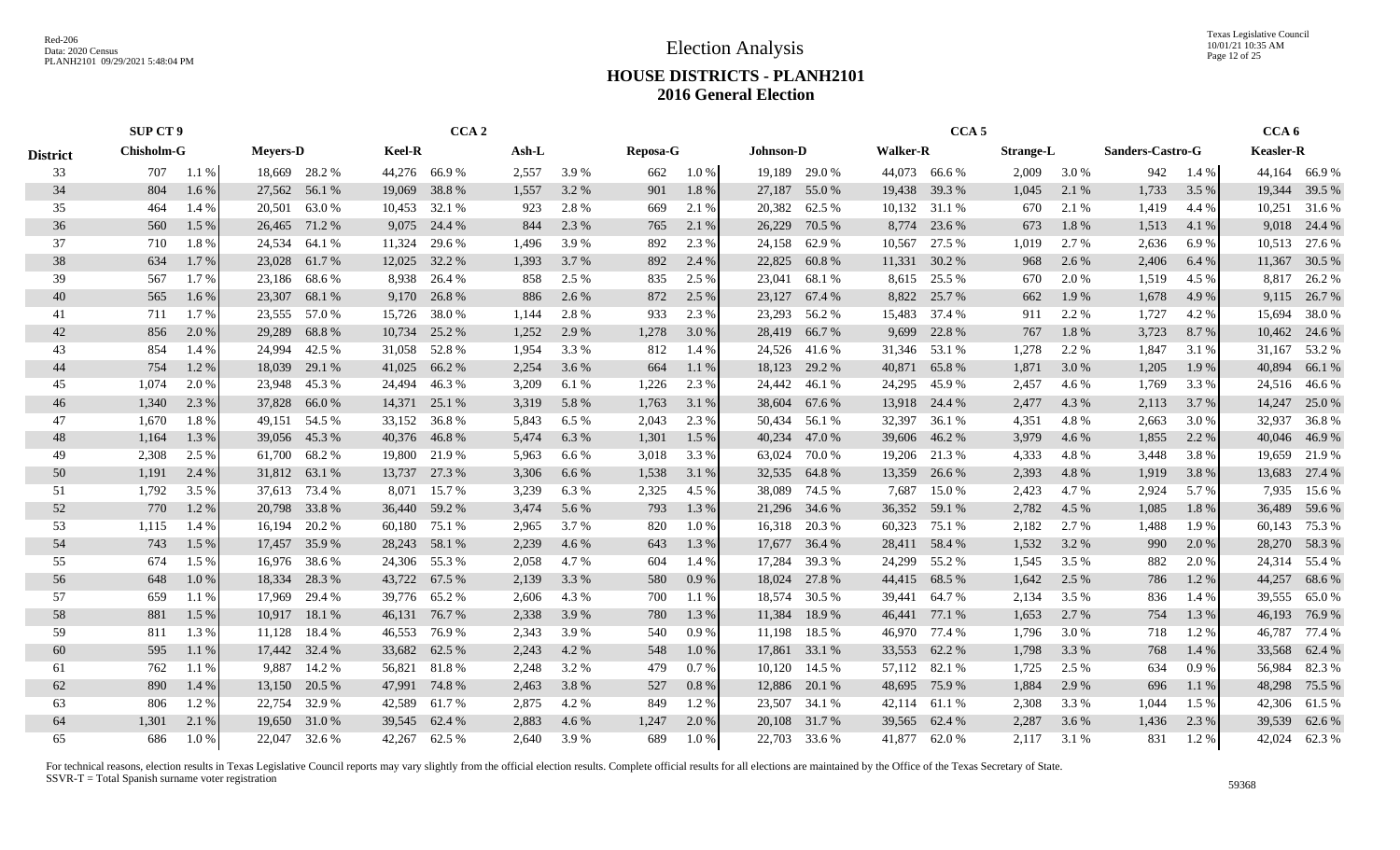|                 |                | CCA <sub>6</sub> |                  |           |
|-----------------|----------------|------------------|------------------|-----------|
| <b>District</b> | <b>Burns-D</b> |                  | <b>Bennett-L</b> |           |
| 33              | 19,127         | 29.0 %           | 2,705            | 4.1 %     |
| 34              | 27,503         | 56.2%            | 2,067            | 4.2 %     |
| 35              | 20,902         | 64.5 %           | 1,273            | 3.9%      |
| 36              | 26,850         | 72.5 %           | 1,153            | 3.1 %     |
| 37              | 25,364         | 66.6%            | 2,220            | 5.8 %     |
| 38              | 23,846         | 64.0%            | 2,061            | 5.5 %     |
| 39              | 23,572         | 70.1 %           | 1,240            | 3.7%      |
| 40              | 23,777         | 69.6%            | 1,276            | 3.7%      |
| 41              | 24,043         | 58.3%            | 1,537            | 3.7 %     |
| 42              | 30,021         | 70.7%            | 1,973            | 4.6 %     |
| 43              | 24,955         | 42.6%            | 2,468            | 4.2 %     |
| 44              | 18,343         | 29.7%            | 2,604            | 4.2 %     |
| 45              | 24,684         | 47.0%            | 3,375            | 6.4%      |
| 46              | 39,191         | 68.9%            | 3,477            | 6.1%      |
| 47              | 50,796         | 56.8%            | 5,766            | 6.4%      |
| 48              | 40,269         | 47.1 %           | 5,152            | 6.0 %     |
| 49              | 64,115         | 71.6%            | 5,804            | 6.5%      |
| 50              | 33,053         | 66.1%            | 3,290            | $6.6\ \%$ |
| 51              | 39,226         | 77.2 %           | 3,648            | 7.2 %     |
| 52              | 21,164         | 34.5 %           | 3,607            | 5.9%      |
| 53              | 16,516         | 20.7%            | 3,184            | 4.0%      |
| 54              | 17,865         | 36.9%            | 2,339            | 4.8 %     |
| 55              | 17,374         | 39.6%            | 2,204            | 5.0%      |
| 56              | 18,060         | 28.0%            | 2,227            | 3.5%      |
| 57              | 18,515         | 30.4 %           | 2,804            | 4.6 %     |
| 58              | 11,414         | 19.0%            | 2,488            | 4.1 %     |
| 59              | 11,229         | 18.6%            | 2,407            | 4.0%      |
| 60              | 17,771         | 33.1 %           | 2,415            | 4.5 %     |
| 61              | 9,922          | 14.3 %           | 2,360            | 3.4 %     |
| 62              | 12,996         | 20.3 %           | 2,668            | 4.2 %     |
| 63              | 23,461         | 34.1 %           | 3,046            | 4.4 %     |
| 64              | 20,473         | 32.4 %           | 3,115            | 4.9%      |
| 65              | 22,665         | 33.6 %           | 2,719            | 4.0%      |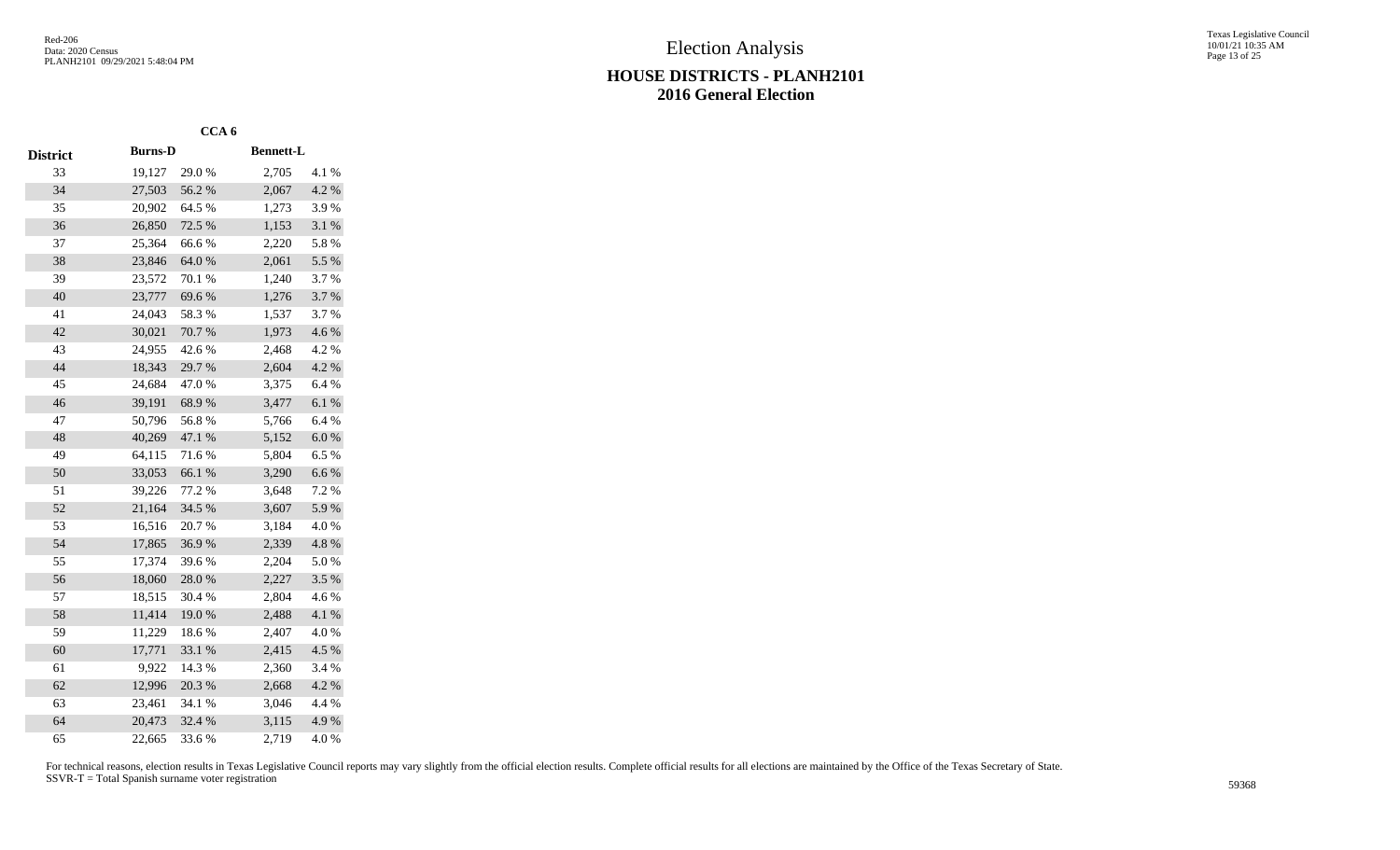Texas Legislative Council 10/01/21 10:35 AM Page 14 of 25

# **HOUSE DISTRICTS - PLANH2101 2016 General Election**

|                 |                  |        |                |               | <b>PRESIDENT</b> |       |                |         |            |         |               |               |                    | <b>RR COMM1</b> |          |       |           |       | SUP CT 3   |               |
|-----------------|------------------|--------|----------------|---------------|------------------|-------|----------------|---------|------------|---------|---------------|---------------|--------------------|-----------------|----------|-------|-----------|-------|------------|---------------|
| <b>District</b> | <b>Clinton-D</b> |        | <b>Trump-R</b> |               | Johnson-L        |       | <b>Stein-G</b> |         | Write-In-W |         | Yarbrough-D   |               | <b>Christian-R</b> |                 | Miller-L |       | Salinas-G |       | Lehrmann-R |               |
| 66              | 27,489 40.7 %    |        | 36,303 53.7 %  |               | 2,258            | 3.3 % | 446            | 0.7%    | 1,077      | $1.6\%$ |               | 22,080 33.9 % |                    | 38,474 59.1 %   | 3,340    | 5.1 % | 1,161     | 1.8%  |            | 39,967 61.2%  |
| 67              | 32,255           | 39.4 % | 44,264         | 54.1 %        | 3,264            | 4.0%  | 583            | 0.7%    | 1,424      | 1.7%    | 25,900        | 32.9 %        | 46,441             | 59.1 %          | 4,728    | 6.0%  | 1,567     | 2.0 % | 48,581     | 61.6%         |
| 68              | 9.818            | 12.8 % | 65,093         | 84.6 %        | 1,524            | 2.0 % | 288            | 0.4%    | 241        | 0.3 %   | 9,668         | 12.9 %        | 61,889             | 82.3%           | 2,692    | 3.6 % | 962       | 1.3 % | 62,443     | 83.0%         |
| 69              | 12,297           | 19.8%  | 47,338         | 76.3 %        | 1,833            | 3.0 % | 325            | 0.5 %   | 217        | 0.3 %   | 12,148        | 20.4 %        |                    | 43,614 73.2 %   | 2,532    | 4.2%  | 1,289     | 2.2 % | 44,577     | 74.8%         |
| 70              | 22,344           | 35.4 % | 36,827         | 58.4 %        | 2,365            | 3.8%  | 351            | 0.6 %   | 1,167      | 1.9 %   | 18,359        | 30.2 %        | 38,530             | 63.4 %          | 2,958    | 4.9 % | 937       | 1.5 % | 39,528     | 64.9%         |
| 71              | 12,619           | 20.3 % | 46,486         | 74.8%         | 2,174            | 3.5 % | 355            | 0.6 %   | 511        | 0.8 %   | 11,326        | 18.6%         | 44,908             | 73.9 %          | 3,150    | 5.2 % | 1,400     | 2.3 % | 46,108     | 75.9%         |
| 72              | 12,431           | 20.7 % | 45,179         | 75.2 %        | 1,843            | 3.1 % | 324            | $0.5\%$ | 273        | 0.5%    | 11,616        | 19.8%         | 43,286             | 73.6 %          | 2,464    | 4.2 % | 1,416     | 2.4 % | 43,895     | 74.6 %        |
| 73              | 20,600           | 25.7 % | 55,568         | 69.4 %        | 2,833            | 3.5 % | 524            | 0.7%    | 504        | $0.6\%$ | 17,290        | 22.0 %        | 54,542             | 69.4 %          | 5,284    | 6.7%  | 1,530     | 1.9%  |            | 56,458 71.6 % |
| 74              | 28,943           | 58.6%  | 17,897         | 36.2 %        | 1,732            | 3.5 % | 501            | 1.0%    | 335        | 0.7%    |               | 23,630 51.4 % | 15,605             | 33.9 %          | 2,554    | 5.6 % | 4,214     | 9.2 % |            | 16,386 35.6 % |
| 75              | 25,071           | 74.2 % | 6,868          | 20.3%         | 1,191            | 3.5 % | 422            | 1.2%    | 237        | 0.7 %   | 21,591        | 67.4 %        | 6,563              | 20.5 %          | 1,447    | 4.5 % | 2,437     | 7.6 % | 6,933      | 21.6 %        |
| 76              | 35,107           | 59.1 % | 21,972         | 37.0 %        | 1,472            | 2.5 % | 514            | 0.9%    | 331        | 0.6 %   | 31,788        | 53.9%         | 23,482             | 39.8%           | 2,372    | 4.0 % | 1,317     | 2.2 % | 24,389     | 41.2%         |
| 77              | 41,052           | 77.4 % | 9,220          | 17.4 %        | 1,560            | 2.9 % | 832            | 1.6 %   | 387        | 0.7%    | 36,039        | 71.0 %        | 8,789              | 17.3 %          | 1,938    | 3.8%  | 3,971     | 7.8%  | 9,383      | 18.4 %        |
| 78              | 36,205           | 58.9%  | 21,181         | 34.5 %        | 2,509            | 4.1 % | 776            | 1.3%    | 762        | 1.2%    | 30,243        | 52.0 %        | 21,244             | 36.5 %          | 2,830    | 4.9%  | 3,808     | 6.6%  | 22,225     | 38.0%         |
| 79              | 40.677           | 68.2%  | 15,686         | 26.3 %        | 1,960            | 3.3 % | 795            | 1.3%    | 542        | 0.9%    | 35,267        | 62.0%         | 15,077             | 26.5 %          | 2,266    | 4.0%  | 4,290     | 7.5 % | 16,206     | 28.4 %        |
| 80              | 26,468 56.3 %    |        | 19,094         | 40.6 %        | 939              | 2.0 % | 333            | 0.7%    | 183        | 0.4%    |               | 22,747 50.8 % | 16,355             | 36.6 %          | 1,914    | 4.3 % | 3,723     | 8.3%  |            | 17,126 38.4 % |
| 81              | 11,456 27.3 %    |        | 29,027         | 69.3%         | 1,141            | 2.7 % | 180            | 0.4%    | 105        | $0.3\%$ | 10,344        | 25.1 %        |                    | 27,946 67.7%    | 1,859    | 4.5 % | 1,119     | 2.7 % | 28,281     | 68.4%         |
| 82              | 11,126 20.5 %    |        | 41,064         | 75.8%         | 1,778            | 3.3 % | 219            | 0.4%    | 6          | $0.0\%$ |               | 9,276 17.4 %  |                    | 39,272 73.6 %   | 3,621    | 6.8%  | 1,213     | 2.3 % | 40,504     | 76.0%         |
| 83              | 12,467           | 19.3 % | 49,332         | 76.4 %        | 2,015            | 3.1 % | 268            | 0.4%    | 451        | 0.7%    | 11,082        | 17.6 %        |                    | 47,519 75.7 %   | 2,871    | 4.6 % | 1,342     | 2.1 % | 48,554     | 77.3 %        |
| 84              | 19,150           | 35.3 % | 31,839         | 58.7 %        | 2,376            | 4.4 % | 441            | 0.8%    | 434        | 0.8%    | 16,320        | 31.0 %        | 31,344             | 59.6 %          | 2,997    | 5.7 % | 1,912     | 3.6 % | 32,189     | 60.9%         |
| 85              | 20,966           | 28.7 % | 49,858         | 68.3%         | 1,433            | 2.0 % | 335            | $0.5\%$ | 402        | $0.6\%$ | 19,410        | 27.3 %        | 47,757             | 67.1 %          | 2,719    | 3.8%  | 1,286     | 1.8%  | 49,175     | 69.2%         |
| 86              | 10,566           | 15.9%  | 52,997         | 79.8%         | 2,139            | 3.2 % | 266            | 0.4%    | 446        | 0.7%    | 9,474         | 14.5 %        | 51,750             | 79.0 %          | 2,906    | 4.4 % | 1,371     | 2.1 % | 52,721     | 80.4%         |
| 87              | 10,533           | 20.1 % | 39,590         | 75.7%         | 1,636            | 3.1 % | 270            | 0.5%    | 268        | 0.5%    | 9,631         | 19.0%         |                    | 37,518 73.8%    | 2,396    | 4.7%  | 1,271     | 2.5 % | 38,317     | 75.5 %        |
| 88              | 9,504            | 16.5 % | 46,025         | 80.1 %        | 1,431            | 2.5 % | 197            | 0.3 %   | 284        | $0.5\%$ | 9,065         | 16.3%         | 42,960             | 77.3 %          | 2,143    | 3.9 % | 1,435     | 2.6 % | 43,609     | 78.6 %        |
| 89              | 25,681           | 38.1 % | 37,147         | 55.1 %        | 2,743            | 4.1 % | 544            | 0.8%    | 1,254      | 1.9%    | 21,447        | 33.2 %        | 38,058             | 59.0 %          | 3,648    | 5.7 % | 1,404     | 2.2 % | 39,228     | 60.6%         |
| 90              | 28,152           | 67.0 % | 11,889         | 28.3 %        | 1,253            | 3.0 % | 369            | 0.9%    | 324        | 0.8 %   | 25,188        | 61.3%         | 12,344             | 30.1 %          | 1,781    | 4.3 % | 1,747     | 4.3 % | 12,961     | 31.5 %        |
| 91              | 20,489           | 32.2 % | 39,669         | 62.3%         | 2,447            | 3.8%  | 568            | 0.9%    | 487        | 0.8%    | 17,980        | 28.7%         |                    | 39,815 63.5 %   | 3,225    | 5.1 % | 1,677     | 2.7 % | 40,855     | 65.0%         |
| 92              | 23,355           | 56.5 % | 15,735         | 38.1 %        | 1,499            | 3.6 % | 516            | 1.2%    | 229        | 0.6%    | 21,085        | 51.9%         | 15,962             | 39.3 %          | 2,130    | 5.2 % | 1,414     | 3.5 % | 16,509     | 40.6 %        |
| 93              | 18,427           | 33.9%  | 32,749         | 60.3%         | 2,205            | 4.1 % | 398            | 0.7%    | 572        | 1.1 %   | 16,052        | 30.0%         | 33,352             | 62.2%           | 2,880    | 5.4 % | 1,302     | 2.4 % | 34,126     | 63.6%         |
| 94              | 27,586           | 35.9 % | 44,920         | 58.5 %        | 3,003            | 3.9 % | 680            | 0.9%    | 611        | $0.8\%$ | 23,713        | 31.3 %        | 45,896             | 60.6 %          | 4,175    | 5.5 % | 1,984     | 2.6 % | 47,375     | 62.5 %        |
| 95              | 37,059 74.4 %    |        | 11,121         | 22.3 %        | 1,055            | 2.1 % | 391            | 0.8 %   | 176        | $0.4\%$ | 35,179        | 71.4 %        | 11,095             | 22.5 %          | 1,728    | 3.5 % | 1,270     | 2.6 % | 11,663     | 23.6 %        |
| 96              | 26,459 36.6 %    |        | 42,445         | 58.7 %        | 2,361            | 3.3 % | 518            | 0.7%    | 521        | 0.7 %   | 23,542 32.9 % |               |                    | 43,016 60.1 %   | 3,356    | 4.7 % | 1,612     | 2.3 % | 44,260     | 61.9%         |
| 97              | 25,569           | 37.1 % | 39,300         | 57.0 %        | 2,794            | 4.1 % | 504            | 0.7%    | 735        | 1.1%    | 21,638        | 31.9 %        | 40,745             | 60.1%           | 3,826    | 5.6 % | 1,639     | 2.4 % | 42,314     | 62.2 %        |
| 98              | 25,622 30.2 %    |        |                | 54,449 64.3 % | 3,390            | 4.0%  | 524            | $0.6\%$ | 734        | 0.9%    |               | 20,168 24.1 % |                    | 57,729 68.9 %   | 4,351    | 5.2 % | 1,481     | 1.8%  |            | 59,330 70.7 % |
|                 |                  |        |                |               |                  |       |                |         |            |         |               |               |                    |                 |          |       |           |       |            |               |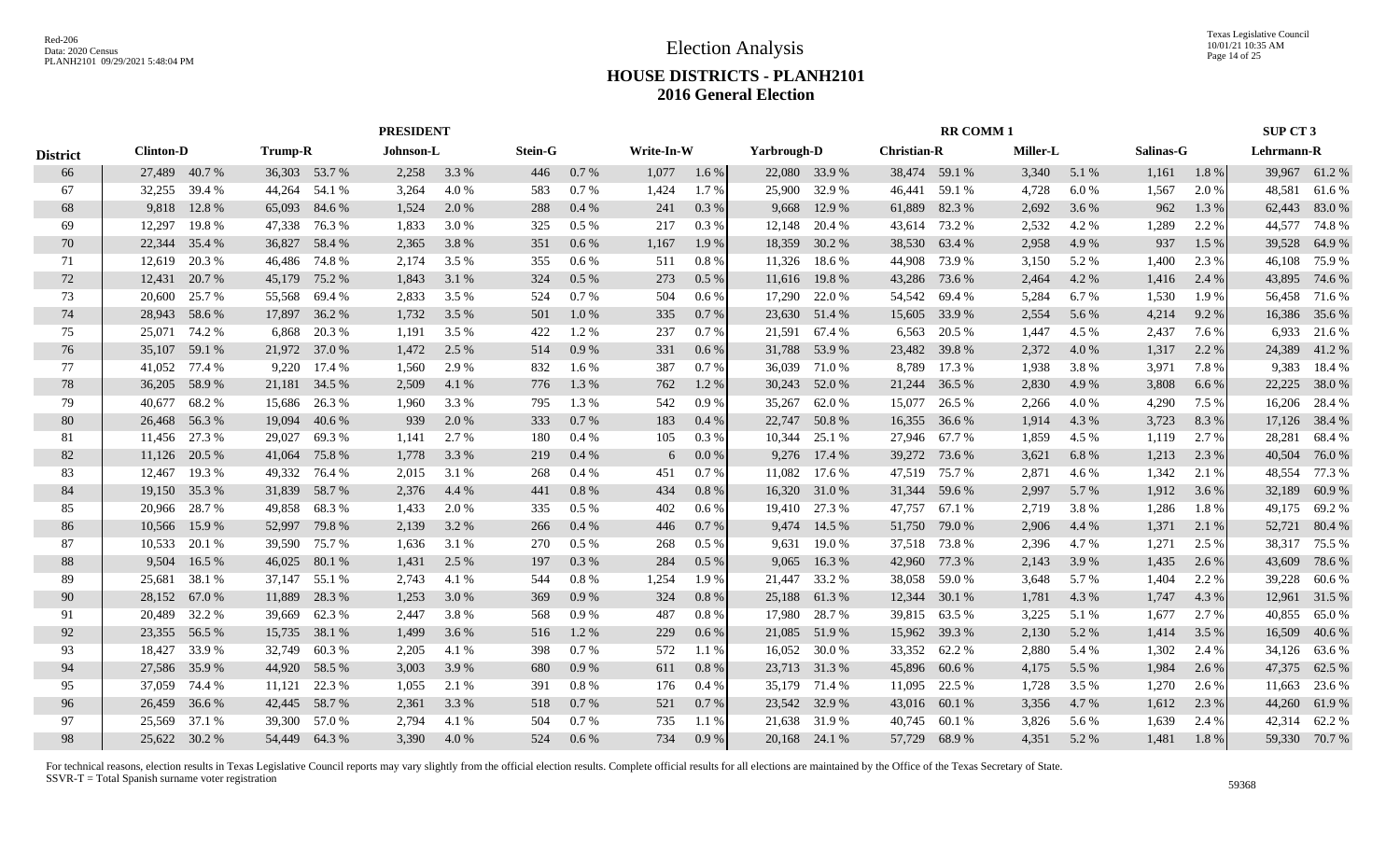Texas Legislative Council 10/01/21 10:35 AM Page 15 of 25

### **HOUSE DISTRICTS - PLANH2101 2016 General Election**

|                 |               | SUP CT 3                                                   |       |       |       |         |        |                |               | SUP CT 5      |          |       |                    |           |                 |               | <b>SUP CT 9</b>   |               |                 |       |
|-----------------|---------------|------------------------------------------------------------|-------|-------|-------|---------|--------|----------------|---------------|---------------|----------|-------|--------------------|-----------|-----------------|---------------|-------------------|---------------|-----------------|-------|
| <b>District</b> |               | <b>Glass-L</b><br>Munoz-G<br>Westergren-D<br>22,244 34.1 % |       |       |       |         |        | <b>Green-R</b> | Garza-D       |               | Oxford-L |       | <b>Waterbury-G</b> |           | <b>Guzman-R</b> |               | <b>Robinson-D</b> |               | <b>Fulton-L</b> |       |
| 66              |               |                                                            | 2,353 | 3.6 % | 732   | 1.1 %   |        | 39,079 59.9 %  | 23,554 36.1 % |               | 2,020    | 3.1 % | 543                | $0.8 \%$  | 39,899          | 61.3%         |                   | 22,606 34.7 % | 2,057           | 3.2 % |
| 67              | 25,895        | 32.8%                                                      | 3,386 | 4.3 % | 980   | 1.2%    | 47,163 | 60.0%          | 27,725        | 35.3 %        | 2,952    | 3.8%  | 796                | 1.0%      | 48,207          | 61.3%         | 26,487            | 33.7 %        | 3,083           | 3.9%  |
| 68              | 9,446         | 12.6 %                                                     | 2,432 | 3.2 % | 893   | 1.2%    | 62,861 | 83.7%          | 9,455         | 12.6 %        | 2,098    | 2.8%  | 675                | 0.9%      | 61,922          | 82.5 %        | 9,777             | 13.0 %        | 2,406           | 3.2 % |
| 69              | 11,615        | 19.5 %                                                     | 2,350 | 3.9 % | 1,062 | 1.8%    | 44,684 | 75.1 %         | 12,004        | 20.2 %        | 2,056    | 3.5 % | 739                | 1.2%      | 44,241          | 74.3 %        | 12,125            | 20.4 %        | 2,235           | 3.8%  |
| 70              | 18,396        | 30.2 %                                                     | 2,348 | 3.9%  | 661   | 1.1%    | 38,998 | 64.1 %         | 19,386        | 31.9%         | 2,046    | 3.4 % | 426                | 0.7%      | 39,471          | 64.9%         | 18,747            | 30.8%         | 2,143           | 3.5 % |
| 71              | 10,900        | 17.9 %                                                     | 2,500 | 4.1 % | 1,246 | 2.1 %   | 46,231 | 76.2 %         | 11,637        | 19.2 %        | 2,126    | 3.5 % | 640                | 1.1%      | 45,771          | 75.5 %        | 11,423            | 18.9%         | 2,484           | 4.1%  |
| 72              | 11,165        | 19.0%                                                      | 2,444 | 4.2%  | 1,304 | 2.2 %   | 44,198 | 75.2 %         | 11,985        | 20.4 %        | 2,021    | 3.4 % | 538                | $0.9\ \%$ | 44,214          | 75.3 %        | 11,515            | 19.6 %        | 2,230           | 3.8%  |
| 73              | 17,471        | 22.2 %                                                     | 3,708 | 4.7 % | 1,211 | $1.5\%$ |        | 56,065 71.3 %  | 18,664        | 23.7 %        | 3,082    | 3.9%  | 820                | 1.0 %     | 56,371          | 71.7 %        | 18,054            | 23.0 %        | 3,344           | 4.3 % |
| 74              | 23,498        | 51.1 %                                                     | 2,118 | 4.6 % | 3,987 | 8.7 %   |        | 16,267 35.4 %  | 27,182        | 59.1 %        | 1,668    | 3.6 % | 899                | 2.0%      | 18,924          | 41.1 %        | 24,359            | 52.9 %        | 1,728           | 3.8%  |
| 75              | 21,269        | 66.1%                                                      | 1,424 | 4.4 % | 2,540 | 7.9 %   | 6,817  | 21.2 %         | 23,486        | 73.1 %        | 1,095    | 3.4 % | 713                | 2.2 %     | 8,357           | 26.0%         | 21,939            | 68.4%         | 1,080           | 3.4 % |
| 76              | 31,974        | 54.1 %                                                     | 1,618 | 2.7 % | 1,147 | 1.9 %   | 24,054 | 40.8%          | 32,999        | 55.9%         | 1,333    | 2.3 % | 599                | 1.0%      | 24,798          | 42.0%         | 32,232            | 54.6 %        | 1,368           | 2.3 % |
| 77              | 35,484        | 69.7%                                                      | 2,065 | 4.1 % | 3,983 | 7.8%    | 9,116  | 17.9 %         | 38,882        | 76.5 %        | 1,544    | 3.0%  | 1,286              | 2.5 %     | 11,327          | 22.3 %        | 36,498            | 71.8 %        | 1,529           | 3.0 % |
| 78              | 29,885        | 51.1 %                                                     | 2,954 | 5.1 % | 3,418 | 5.8 %   |        | 21,839 37.4 %  | 32,880        | 56.3 %        | 2,185    | 3.7%  | 1,485              | 2.5 %     | 23,681          | 40.6 %        |                   | 30,778 52.7 % | 2,309           | 4.0 % |
| 79              | 33,990        | 59.5 %                                                     | 2,606 | 4.6 % | 4,309 | 7.5 %   | 15,627 | 27.4 %         | 38,291        | 67.2 %        | 1,851    | 3.2%  | 1,224              | 2.1 %     | 18,259          | 32.1 %        | 35,367            | 62.1 %        | 1,851           | 3.3 % |
| 80              | 22,562        | 50.6 %                                                     | 1,376 | 3.1 % | 3,486 | 7.8%    | 17,100 | 38.4 %         |               | 25,761 57.8 % | 1,038    | 2.3 % | 636                | 1.4 %     | 19,467          | 43.7%         | 23,161            | 52.0%         | 1,155           | 2.6 % |
| 81              | 10,236        | 24.8%                                                      | 1,583 | 3.8%  | 1,237 | 3.0 %   |        | 28,415 68.8%   |               | 11,145 27.0 % | 1,348    | 3.3%  | 369                | 0.9%      | 28,744          | 69.7%         | 10,474            | 25.4 %        | 1,582           | 3.8%  |
| 82              | 9,130         | 17.1 %                                                     | 2,489 | 4.7 % | 1,181 | 2.2 %   |        | 40,388 75.9 %  | 10,267        | 19.3 %        | 2,155    | 4.1 % | 396                | 0.7%      | 40,799          | 76.7 %        | 9,453             | 17.8 %        | 2,404           | 4.5 % |
| 83              | 10,646        | 16.9%                                                      | 2,306 | 3.7 % | 1,314 | 2.1 %   | 48,820 | 77.8 %         | 11,479        | 18.3 %        | 1,957    | 3.1 % | 503                | 0.8%      | 48,342          | 77.0 %        | 11,187            | 17.8 %        | 2,390           | 3.8%  |
| 84              | 16,187        | 30.6 %                                                     | 2,720 | 5.1 % | 1,768 | 3.3 %   | 32,198 | 61.0%          | 17,508        | 33.2 %        | 2,338    | 4.4 % | 757                | 1.4 %     | 32,665          | 61.8%         | 16,733            | 31.7 %        | 2,542           | 4.8%  |
| 85              | 18,982        | 26.7 %                                                     | 1,793 | 2.5 % | 1,092 | 1.5 %   |        | 49,266 69.4 %  | 19,776        | 27.9 %        | 1,454    | 2.0%  | 468                | 0.7%      | 49,209          | 69.4%         | 19,356            | 27.3 %        | 1,739           | 2.5 % |
| 86              | 9,027         | 13.8%                                                      | 2,633 | 4.0 % | 1,187 | 1.8%    |        | 52,920 80.5 %  | 9,909         | 15.1 %        | 2,206    | 3.4 % | 711                | 1.1 %     | 52,537          | 80.2%         | 9,574             | 14.6 %        | 2,467           | 3.8%  |
| 87              | 9,255         | 18.2 %                                                     | 2,027 | 4.0%  | 1,178 | 2.3 %   | 38,516 | 76.0 %         | 9,869         | 19.5 %        | 1,696    | 3.3 % | 630                | 1.2%      | 38,195          | 75.3 %        | 9,595             | 18.9%         | 1,869           | 3.7 % |
| 88              | 8,574         | 15.4 %                                                     | 1,735 | 3.1 % | 1,592 | 2.9 %   | 44,153 | 79.7 %         | 9,363         | 16.9%         | 1,422    | 2.6%  | 474                | 0.9 %     | 43,750          | 79.0%         | 8,880             | 16.0%         | 1,832           | 3.3 % |
| 89              | 21,496        | 33.2 %                                                     | 2,971 | 4.6 % | 1,032 | 1.6 %   | 38,599 | 59.8%          | 22,739        | 35.2 %        | 2,583    | 4.0%  | 675                | 1.0%      | 39,287          | 60.8%         | 21,934            | 34.0 %        | 2,636           | 4.1 % |
| 90              | 25,014        | 60.8%                                                      | 1,439 | 3.5 % | 1,721 | 4.2 %   | 12,706 | 30.9%          | 26,694        | 64.8%         | 1,222    | 3.0%  | 544                | $1.3~\%$  | 13,720          | 33.4 %        | 25,605            | 62.3 %        | 1,222           | 3.0%  |
| 91              | 17,794        | 28.3 %                                                     | 2,911 | 4.6 % | 1,254 | 2.0 %   | 40,643 | 64.6 %         | 18,830        | 29.9 %        | 2,508    | 4.0%  | 906                | 1.4 %     | 40,816          | 65.1 %        | 18,463            | 29.4 %        | 2,565           | 4.1 % |
| 92              | 21,100        | 52.0 %                                                     | 1,854 | 4.6 % | 1,151 | 2.8 %   | 16,264 | 40.0 %         | 22,129        | 54.5 %        | 1,536    | 3.8%  | 706                | 1.7%      | 16,651          | 41.1 %        | 21,595            | 53.3 %        | 1,573           | 3.9 % |
| 93              | 15,935        | 29.7 %                                                     | 2,563 | 4.8%  | 1,028 | 1.9%    | 33,975 | 63.2 %         | 16,997        | 31.6 %        | 2,209    | 4.1 % | 607                | 1.1%      | 34,325          | 64.0%         | 16,423            | 30.6 %        | 2,249           | 4.2%  |
| 94              | 23,569        | 31.1 %                                                     | 3,498 | 4.6 % | 1,340 | 1.8%    | 46,765 | 61.7 %         | 24,991        | 33.0 %        | 2,991    | 3.9%  | 1,025              | 1.4 %     | 47,127          | 62.3%         | 24,414            | 32.3 %        | 3,046           | 4.0%  |
| 95              | 35,032        | 71.0 %                                                     | 1,538 | 3.1 % | 1,113 | 2.3 %   | 11,457 | 23.2 %         | 36,071        | 73.1 %        | 1,194    | 2.4 % | 603                | 1.2%      | 11,860          | 24.0 %        | 35,693            | 72.3 %        | 1,187           | 2.4 % |
| 96              | 23,354        | 32.6 %                                                     | 2,735 | 3.8 % | 1,199 | 1.7 %   | 43,869 | 61.3%          | 24,580        | 34.3 %        | 2,296    | 3.2 % | 847                | 1.2%      | 44,081          | 61.7%         | 24,108            | 33.8%         | 2,361           | 3.3 % |
| 97              | 21,621        | 31.8%                                                      | 2,882 | 4.2 % | 1,193 | 1.8%    | 41,727 | 61.4 %         | 22,903        | 33.7 %        | 2,512    | 3.7%  | 864                | 1.3%      | 42,016          | 62.0%         | 22,297            | 32.9%         | 2,659           | 3.9%  |
| 98              | 20,356 24.2 % |                                                            | 3,295 | 3.9%  | 992   | 1.2%    |        | 58,512 69.7 %  |               | 21,750 25.9 % | 2.946    | 3.5 % | 787                | 0.9%      |                 | 58,986 70.4 % |                   | 21,037 25.1 % | 3.005           | 3.6 % |
|                 |               |                                                            |       |       |       |         |        |                |               |               |          |       |                    |           |                 |               |                   |               |                 |       |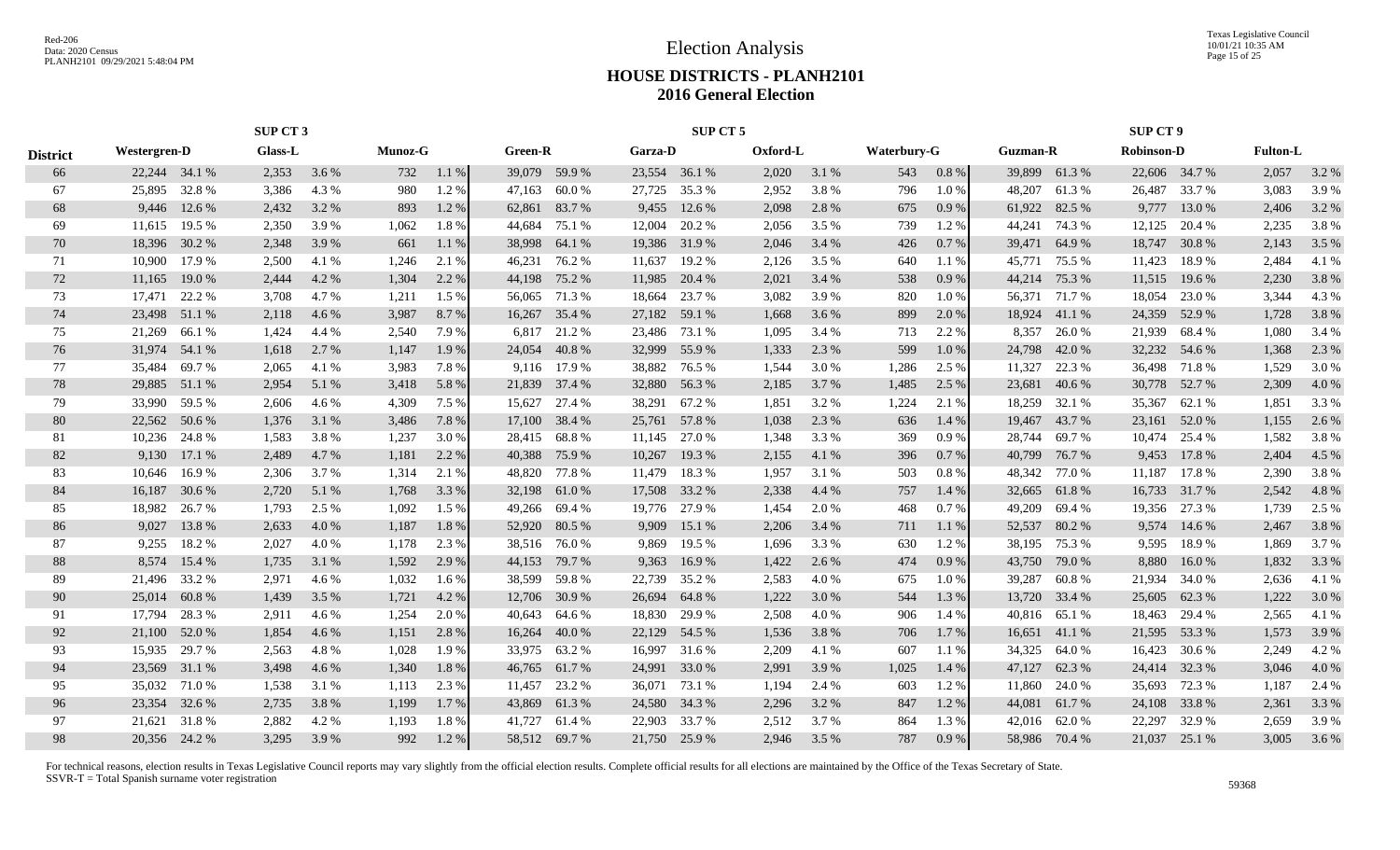Election Analysis

Texas Legislative Council 10/01/21 10:35 AM Page 16 of 25

### **HOUSE DISTRICTS - PLANH2101 2016 General Election**

|                 | SUP CT 9 |                                                                      |        |               | CCA <sub>2</sub> |               |       |       |          |       |                  |               | CCA <sub>5</sub> |               |                  |       |                  | CCA <sub>6</sub> |                  |               |
|-----------------|----------|----------------------------------------------------------------------|--------|---------------|------------------|---------------|-------|-------|----------|-------|------------------|---------------|------------------|---------------|------------------|-------|------------------|------------------|------------------|---------------|
| <b>District</b> |          | <b>Chisholm-G</b><br><b>Meyers-D</b><br>543<br>0.8%<br>22,413 34.6 % |        |               | <b>Keel-R</b>    |               | Ash-L |       | Reposa-G |       | <b>Johnson-D</b> |               | <b>Walker-R</b>  |               | <b>Strange-L</b> |       | Sanders-Castro-G |                  | <b>Keasler-R</b> |               |
| 66              |          |                                                                      |        |               |                  | 39,711 61.2 % | 2,172 | 3.3 % | 575      | 0.9%  |                  | 23,021 35.5 % |                  | 39,360 60.6%  | 1,781            | 2.7 % | 762              | 1.2%             |                  | 39,490 61.0%  |
| 67              | 811      | 1.0%                                                                 | 26,196 | 33.4 %        | 48,167           | 61.5 %        | 3,168 | 4.0%  | 800      | 1.0%  | 27,096           | 34.6 %        | 47,607           | 60.7%         | 2,577            | 3.3 % | 1,089            | 1.4 %            | 47,970           | 61.3%         |
| 68              | 927      | 1.2%                                                                 | 9,757  | 13.0 %        | 62,196           | 83.1 %        | 2,362 | 3.2 % | 570      | 0.8%  | 9,693            | 12.9 %        | 62,940           | 83.8%         | 1,738            | 2.3 % | 719              | 1.0%             |                  | 62,510 83.7 % |
| 69              | 935      | $1.6\%$                                                              | 12,191 | 20.6 %        | 44,124           | 74.5 %        | 2,330 | 3.9%  | 590      | 1.0%  | 12,031           | 20.3 %        | 44,712           | 75.4 %        | 1,659            | 2.8 % | 864              | 1.5 %            | 44,541           | 75.4 %        |
| 70              | 474      | 0.8 %                                                                | 18,562 | 30.6 %        | 39,426           | 65.0%         | 2,163 | 3.6 % | 477      | 0.8%  |                  | 19,017 31.3 % | 39,217           | 64.6 %        | 1,816            | 3.0%  | 663              | 1.1 %            | 39,238           | 64.8 %        |
| 71              | 918      | 1.5 %                                                                | 11,536 | 19.1 %        | 45,848           | 75.8%         | 2,447 | 4.0%  | 681      | 1.1 % | 11,378           | 18.8%         | 46,404           | 76.7 %        | 1,777            | 2.9%  | 959              | 1.6 %            | 46,040           | 76.3%         |
| 72              | 770      | 1.3 %                                                                | 11,754 | 20.1 %        | 44,024           | 75.2 %        | 2,205 | 3.8%  | 576      | 1.0%  | 11,681           | 19.9 %        | 44,317           | 75.5 %        | 1,730            | 2.9%  | 947              | 1.6%             | 44,044           | 75.3 %        |
| 73              | 864      | 1.1%                                                                 | 17,889 | 22.8%         | 56,393           | 71.9 %        | 3,412 | 4.4 % | 740      | 0.9%  | 18,298           | 23.3 %        | 56,447           | 71.8%         | 2,649            | 3.4 % | 1,218            | 1.5 %            |                  | 56,442 72.2 % |
| 74              | 1,033    | 2.2 %                                                                | 25,734 | 56.4 %        | 16,762           | 36.7 %        | 1,971 | 4.3 % | 1,191    | 2.6 % |                  | 25,216 55.2 % | 16,415           | 35.9%         | 1,465            | 3.2 % | 2,622            | 5.7 %            |                  | 16,655 36.5 % |
| 75              | 708      | 2.2 %                                                                | 22,631 | 70.7 %        | 7,196            | 22.5 %        | 1,230 | 3.8%  | 952      | 3.0%  | 22,420           | 70.0%         | 6,930            | 21.6 %        | 1,029            | 3.2 % | 1,652            | 5.2 %            | 7,084            | 22.3 %        |
| 76              | 600      | 1.0%                                                                 | 32,630 | 55.4 %        | 24,199           | 41.1 %        | 1,410 | 2.4 % | 676      | 1.1 % | 32,634           | 55.3 %        | 24,233           | 41.1 %        | 1,199            | 2.0 % | 963              | 1.6 %            | 24,254           | 41.3%         |
| 77              | 1,451    | 2.9 %                                                                | 37,581 | 74.2 %        | 9,683            | 19.1 %        | 1,752 | 3.5 % | 1,638    | 3.2 % | 37,348           | 73.6 %        | 9,107            | 18.0%         | 1,429            | 2.8 % | 2,842            | 5.6 %            | 9,536            | 18.9%         |
| 78              | 1,599    | 2.7 %                                                                | 31,737 | 54.6 %        | 22,209           | 38.2 %        | 2,514 | 4.3 % | 1,617    | 2.8 % | 31,734           | 54.5 %        | 21,840           | 37.5 %        | 1,977            | 3.4 % | 2,634            | 4.5 %            | 22,230           | 38.5 %        |
| 79              | 1,463    | 2.6 %                                                                |        | 36,502 64.3 % | 16,549           | 29.2 %        | 2,108 | 3.7 % | 1,587    | 2.8 % | 36,424           | 64.2 %        | 15,735           | 27.7 %        | 1,668            | 2.9 % | 2,947            | 5.2 %            | 16,147           | 28.6 %        |
| 80              | 758      | 1.7 %                                                                |        | 24,615 55.6 % | 17,462           | 39.4 %        | 1,308 | 3.0 % | 923      | 2.1 % |                  | 23,990 54.0 % | 17,125           | 38.6 %        | 859              | 1.9%  | 2,448            | 5.5 %            | 17,437           | 39.5 %        |
| 81              | 468      | 1.1%                                                                 | 10,809 | 26.2 %        | 28,357           | 68.8%         | 1,644 | 4.0 % | 415      | 1.0%  | 10,839           | 26.2 %        | 28,601           | 69.1 %        | 1,150            | 2.8%  | 783              | 1.9%             | 28,661           | 69.5 %        |
| 82              | 515      | 1.0%                                                                 | 9,669  | 18.2 %        |                  | 40,552 76.5 % | 2,374 | 4.5 % | 441      | 0.8%  | 9,744            | 18.4 %        | 40,588           | 76.5 %        | 1,899            | 3.6 % | 850              | 1.6 %            |                  | 40,515 76.5 % |
| 83              | 828      | 1.3%                                                                 | 11,311 | 18.1 %        | 48,342           | 77.4 %        | 2,272 | 3.6 % | 506      | 0.8%  | 11,206           | 17.9 %        | 48,862           | 78.1 %        | 1,621            | 2.6 % | 912              | 1.5 %            | 48,780           | 78.2 %        |
| 84              | 907      | 1.7 %                                                                | 16,789 | 32.0 %        |                  | 32,316 61.6 % | 2,549 | 4.9%  | 831      | 1.6%  | 17,051           | 32.4 %        | 32,210           | 61.3%         | 1,944            | 3.7 % | 1,371            | 2.6 %            | 32,478           | 62.0%         |
| 85              | 633      | 0.9%                                                                 | 19,839 | 28.0%         | 48,718           | 68.9%         | 1,627 | 2.3 % | 569      | 0.8%  | 19,646           | 27.7 %        | 49,041           | 69.3%         | 1,277            | 1.8%  | 849              | 1.2%             | 48,925           | 69.2%         |
| 86              | 966      | 1.5 %                                                                | 9,445  | 14.4 %        | 52,870           | 80.8%         | 2,487 | 3.8%  | 662      | 1.0%  | 9,624            | 14.7 %        | 52,942           | 80.9%         | 1,904            | 2.9 % | 997              | 1.5 %            |                  | 52,940 81.0 % |
| 87              | 1,048    | 2.1 %                                                                | 9,579  | 18.9%         | 38,441           | 76.0%         | 1,954 | 3.9%  | 600      | 1.2%  | 9,685            | 19.1 %        | 38,528           | 76.1 %        | 1,485            | 2.9%  | 923              | 1.8%             | 38,373           | 76.1 %        |
| 88              | 919      | 1.7 %                                                                | 9,232  | 16.7 %        | 43,670           | 79.1 %        | 1,773 | 3.2 % | 550      | 1.0%  | 8,903            | 16.1%         | 44,197           | 79.8%         | 1,273            | 2.3 % | 1,020            | 1.8%             | 43,970           | 79.7 %        |
| 89              | 719      | 1.1%                                                                 | 21,765 | 33.8%         | 39,105           | 60.7%         | 2,764 | 4.3 % | 752      | 1.2 % | 22,342           | 34.7 %        | 38,790           | 60.2%         | 2,254            | 3.5 % | 1,037            | 1.6 %            | 39,017           | 60.8%         |
| 90              | 563      | 1.4 %                                                                | 26,043 | 63.5 %        | 12,874           | 31.4 %        | 1,401 | 3.4 % | 666      | 1.6 % | 26,408           | 64.4 %        | 12,526           | 30.5 %        | 1,050            | 2.6 % | 1,053            | 2.6 %            | 12,808           | 31.3 %        |
| 91              | 853      | 1.4 %                                                                | 18,384 | 29.4 %        | 40,679           | 65.0%         | 2,738 | 4.4 % | 788      | 1.3 % | 19,234           | 30.7 %        | 40,196           | 64.2 %        | 2,131            | 3.4 % | 1,078            | 1.7 %            | 40,647           | 65.1 %        |
| 92              | 718      | 1.8%                                                                 | 21,599 | 53.3 %        | 16,433           | 40.6 %        | 1,675 | 4.1 % | 786      | 1.9 % | 22,018           | 54.4 %        | 16,147           | 39.9%         | 1,341            | 3.3 % | 1,004            | 2.5 %            | 16,357           | 40.5 %        |
| 93              | 602      | 1.1 %                                                                | 16,458 | 30.8%         | 34,075           | 63.7%         | 2,369 | 4.4 % | 616      | 1.2%  | 17,175           | 32.1 %        | 33,649           | 62.9%         | 1,915            | 3.6%  | 799              | 1.5 %            | 34,010           | 63.7 %        |
| 94              | 1,044    | 1.4 %                                                                | 24,213 | 32.1 %        | 47,061           | 62.3 %        | 3,205 | 4.2 % | 1,046    | 1.4 % | 25,332           | 33.5 %        | 46,514           | 61.6 %        | 2,462            | 3.3 % | 1,239            | 1.6 %            | 46,963           | 62.4 %        |
| 95              | 604      | 1.2%                                                                 |        | 35,858 72.8 % | 11,494           | 23.3 %        | 1,319 | 2.7 % | 598      | 1.2%  | 36,281           | 73.6 %        | 11,254           | 22.8%         | 981              | 2.0 % | 806              | 1.6 %            |                  | 11,436 23.3 % |
| 96              | 874      | 1.2%                                                                 | 24,065 | 33.7 %        | 43,943           | 61.6%         | 2,523 | 3.5 % | 801      | 1.1%  | 24,965           | 35.0 %        | 43,465           | 60.9%         | 1,931            | 2.7%  | 987              | 1.4 %            | 43,867           | 61.7%         |
| 97              | 829      | 1.2%                                                                 | 22,595 | 33.4 %        | 41,491           | 61.3%         | 2,761 | 4.1 % | 798      | 1.2%  | 23,294           | 34.4 %        | 41,237           | 60.9%         | 2,151            | 3.2 % | 1,008            | 1.5 %            | 41,612           | 61.8%         |
| 98              | 728      | 0.9%                                                                 |        | 20,749 24.8 % |                  | 58,911 70.5 % | 3,131 | 3.7 % | 771      | 0.9%  |                  | 21,733 26.0 % |                  | 58,382 69.8 % | 2,555            | 3.1 % | 977              | 1.2%             |                  | 58,758 70.5 % |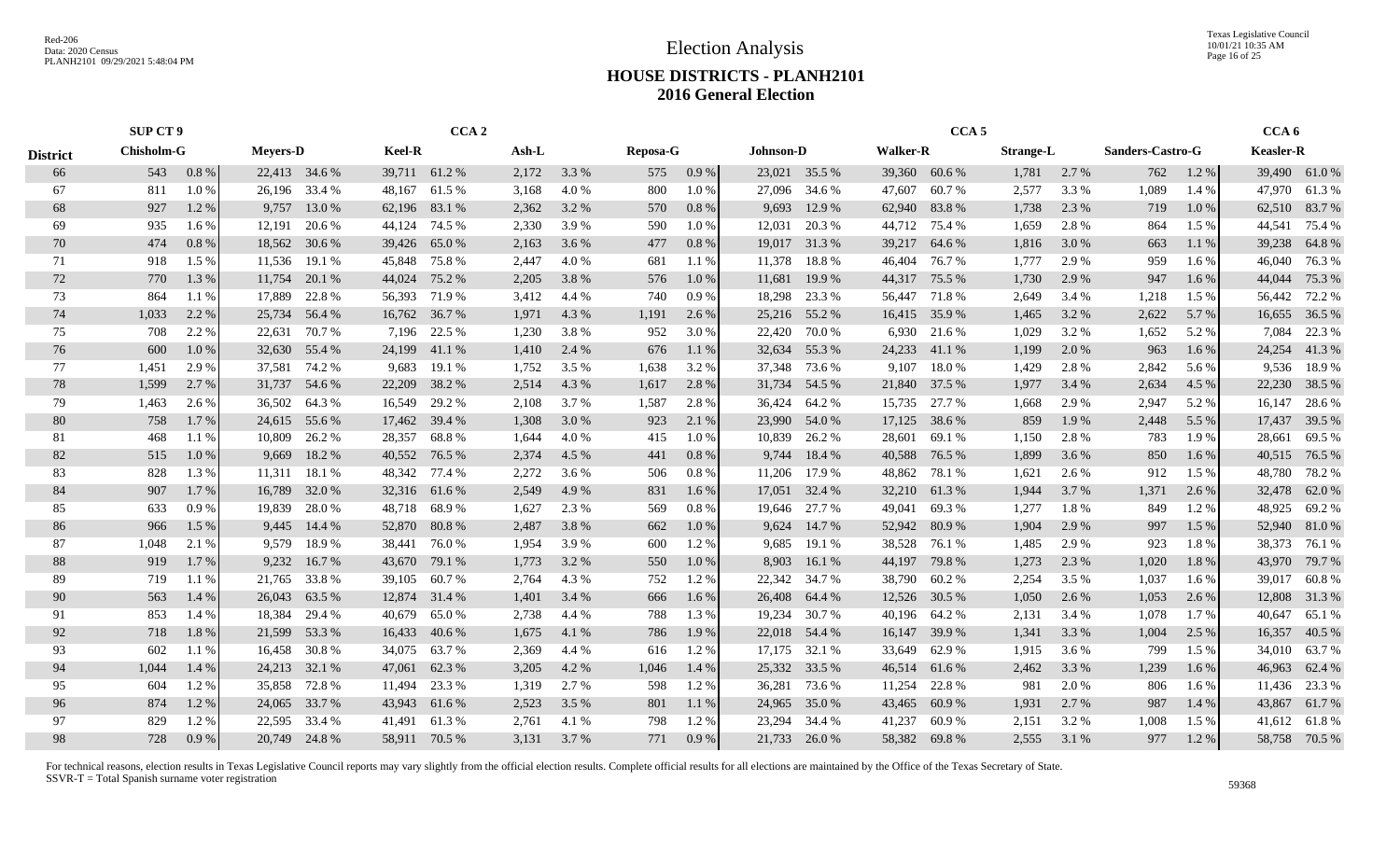|                 |                | CCA <sub>6</sub> |                  |       |
|-----------------|----------------|------------------|------------------|-------|
| <b>District</b> | <b>Burns-D</b> |                  | <b>Bennett-L</b> |       |
| 66              | 22,921         | 35.4 %           | 2,313            | 3.6%  |
| 67              | 26,873         | 34.4 %           | 3,352            | 4.3 % |
| 68              | 9,764          | 13.1 %           | 2,431            | 3.3%  |
| 69              | 12,168         | 20.6%            | 2,383            | 4.0%  |
| 70              | 18,971         | 31.3%            | 2,326            | 3.8%  |
| 71              | 11,655         | 19.3 %           | 2,624            | 4.4 % |
| 72              | 12,013         | 20.6%            | 2,396            | 4.1 % |
| 73              | 18,246         | 23.3 %           | 3,514            | 4.5 % |
| 74              | 26,369         | 57.9%            | 2,551            | 5.6 % |
| 75              | 22,999         | 72.3 %           | 1,746            | 5.5 % |
| 76              | 32,859         | 55.9%            | 1,641            | 2.8 % |
| 77              | 38,190         | 75.9%            | 2,621            | 5.2 % |
| 78              | 32,187         | 55.7%            | 3,336            | 5.8 % |
| 79              | 37,269         | 66.1%            | 2,994            | 5.3 % |
| 80              | 24,902         | 56.5 %           | 1,772            | 4.0%  |
| 81              | 10,889         | 26.4 %           | 1,663            | 4.0 % |
| 82              | 9,970          | 18.8%            | 2,445            | 4.6%  |
| 83              | 11,300         | 18.1%            | 2,313            | 3.7%  |
| 84              | 17,193         | 32.8%            | 2,747            | 5.2 % |
| 85              | 19,840         | 28.1 %           | 1,901            | 2.7 % |
| 86              | 9,750          | 14.9 %           | 2,652            | 4.1 % |
| 87              | 9,928          | 19.7 %           | 2,152            | 4.3 % |
| 88              | 9,254          | 16.8%            | 1,933            | 3.5%  |
| 89              | 22,211         | 34.6%            | 2,948            | 4.6%  |
| 90              | 26,472         | 64.8%            | 1,583            | 3.9%  |
| 91              | 18,892         | 30.2 %           | 2,931            | 4.7%  |
| 92              | 22,056         | 54.6%            | 1,957            | 4.8 % |
| 93              | 16,866         | 31.6%            | 2,522            | 4.7%  |
| 94              | 24,882         | 33.0%            | 3,450            | 4.6 % |
| 95              | 36,157         | 73.6 %           | 1,552            | 3.2%  |
| 96              | 24,462         | 34.4 %           | 2,803            | 3.9%  |
| 97              | 22,836         | 33.9%            | 2,936            | 4.4 % |
| 98              | 21,267         | 25.5 %           | 3,335            | 4.0%  |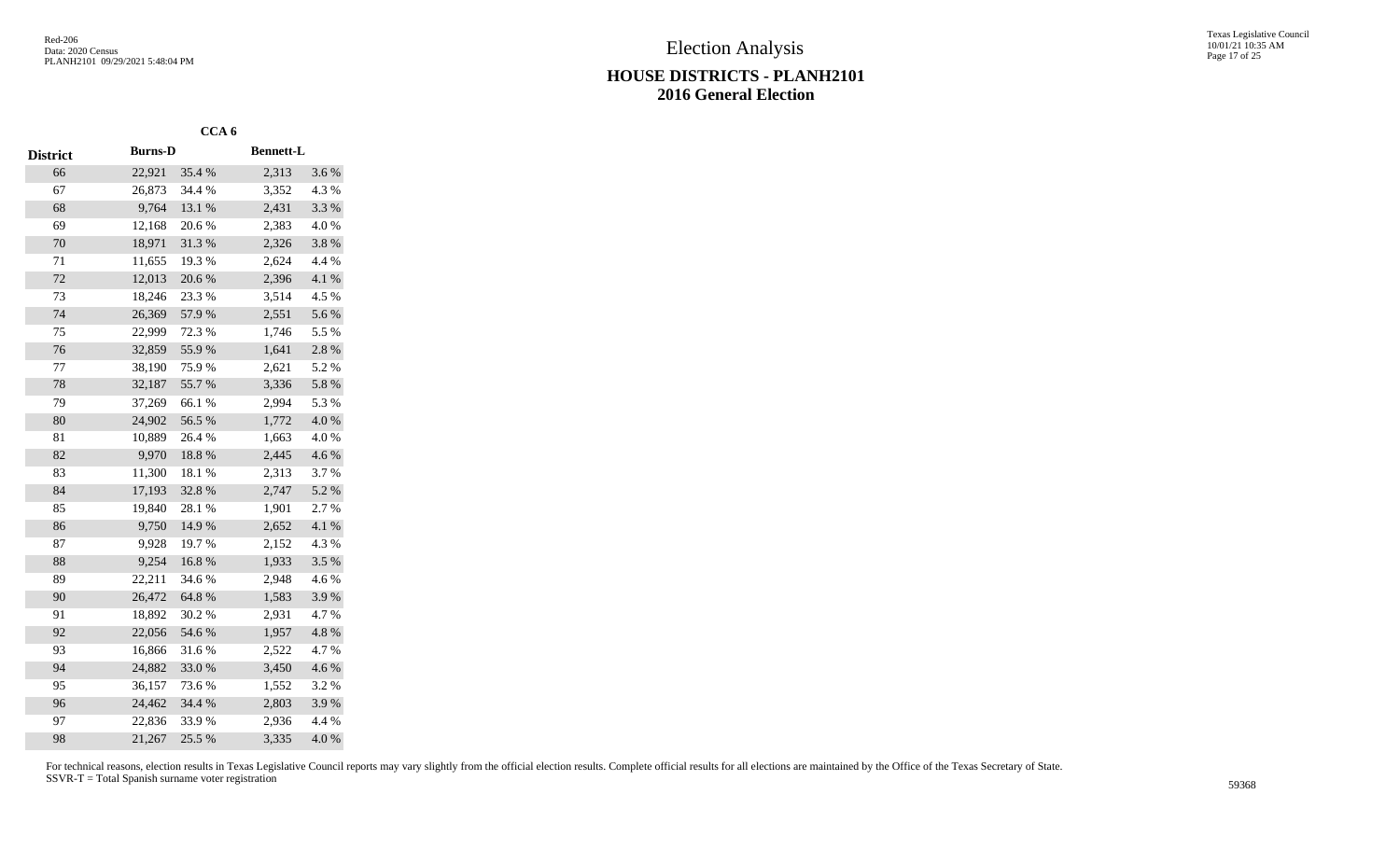|                 |                  |        |                |             | <b>PRESIDENT</b> |       |                |           |                |         |             |               |                    | <b>RR COMM1</b> |                 |           |           |       | SUP CT 3   |               |
|-----------------|------------------|--------|----------------|-------------|------------------|-------|----------------|-----------|----------------|---------|-------------|---------------|--------------------|-----------------|-----------------|-----------|-----------|-------|------------|---------------|
| <b>District</b> | <b>Clinton-D</b> |        | <b>Trump-R</b> |             | Johnson-L        |       | <b>Stein-G</b> |           | Write-In-W     |         | Yarbrough-D |               | <b>Christian-R</b> |                 | <b>Miller-L</b> |           | Salinas-G |       | Lehrmann-R |               |
| 99              | 21,466 35.1 %    |        | 36,494 59.7%   |             | 2,273            | 3.7 % | 467            | 0.8%      | 405            | 0.7 %   |             | 18,493 30.7 % |                    | 36,800 61.2 %   | 3,236           | 5.4 %     | 1,620     | 2.7 % |            | 37,733 62.6 % |
| 100             | 39,513           | 72.2 % | 12,478         | 22.8%       | 2,196            | 4.0 % | 511            | 0.9%      | $\overline{0}$ | $0.0\%$ | 32,947      | 61.2%         | 14,430             | 26.8%           | 4,175           | 7.8 %     | 2,250     | 4.2 % | 15,837     | 29.4 %        |
| 101             | 34,208           | 63.9%  | 17,150         | 32.0 %      | 1,495            | 2.8 % | 478            | 0.9 %     | 219            | $0.4\%$ | 31,437      | 59.6 %        | 17,636             | 33.4 %          | 2,032           | 3.9%      | 1,671     | 3.2 % | 18,190     | 34.4 %        |
| 102             | 29,210           | 60.7%  | 16,707         | 34.7 %      | 1,688            | 3.5 % | 511            | 1.1 %     | $\overline{0}$ | $0.0\%$ | 25,062      | 52.8%         | 17,516             | 36.9%           | 3,088           | 6.5 %     | 1,790     | 3.8%  | 18,822     | 39.6 %        |
| 103             | 31,617           | 71.0 % | 11,037         | 24.8%       | 1,457            | 3.3 % | 419            | $0.9\ \%$ | $\overline{0}$ | 0.0 %   | 26,504      | 60.8%         | 11,833             | 27.2 %          | 2,719           | 6.2%      | 2,506     | 5.8 % | 12,675     | 29.1 %        |
| 104             | 31,920           | 81.4%  | 6,096          | 15.6 %      | 796              | 2.0 % | 387            | 1.0%      | $\overline{0}$ | $0.0\%$ | 28,035      | 73.2 %        | 6,004              | 15.7 %          | 1,591           | 4.2 %     | 2,674     | 7.0 % | 6,412      | 16.7%         |
| 105             | 21,847           | 55.0%  | 16,134         | 40.6 %      | 1,318            | 3.3 % | 400            | 1.0%      | $\overline{0}$ | 0.0 %   | 18,660      | 48.0%         | 16,448             | 42.3 %          | 2,083           | 5.4 %     | 1,702     | 4.4 % | 17,043     | 43.8%         |
| 106             | 19,706           | 33.9 % | 35,503         | 61.1%       | 2,173            | 3.7 % | 350            | 0.6 %     | 411            | 0.7%    | 16,689      | 29.2 %        | 36,754             | 64.2 %          | 2,784           | 4.9 %     | 1,011     | 1.8%  | 37,658     | 65.6%         |
| 107             | 28,550           | 56.5 % | 19,440         | 38.5 %      | 2,017            | 4.0%  | 502            | 1.0%      | $\overline{0}$ | 0.0 %   | 23,565      | 47.4 %        | 20,390             | 41.0%           | 3,508           | 7.1 %     | 2,217     | 4.5 % | 21,843     | 43.9%         |
| 108             | 38,721           | 42.4 % | 48,265         | 52.8%       | 3,990            | 4.4 % | 428            | $0.5\ \%$ | $\overline{0}$ | 0.0 %   | 26,192      | 28.8%         | 55,102             | 60.7%           | 7,997           | $8.8\ \%$ | 1,553     | 1.7%  | 59,947     | 65.8%         |
| 109             | 47,417           | 81.4%  | 9,699          | 16.7%       | 759              | 1.3 % | 351            | 0.6 %     | $\overline{0}$ | 0.0 %   | 45,442      | 78.9%         | 9,458              | 16.4 %          | 1,427           | 2.5 %     | 1,298     | 2.3 % | 9,935      | 17.2 %        |
| 110             | 25,526           | 80.6%  | 5,381          | 17.0 %      | 526              | 1.7 % | 219            | 0.7%      | $\overline{0}$ | $0.0\%$ | 23,451      | 75.7 %        | 5,140              | 16.6%           | 899             | 2.9 %     | 1,483     | 4.8%  | 5,359      | 17.3 %        |
| 111             | 50,583 77.4 %    |        | 13,231         | 20.2 %      | 1,121            | 1.7 % | 439            | 0.7 %     | $\overline{0}$ | $0.0\%$ | 47,658      | 73.5 %        | 13,504             | 20.8%           | 1,901           | 2.9 %     | 1,802     | 2.8%  | 14,336     | 22.1 %        |
| 112             | 30,480           | 41.1 % | 40,174         | 54.2 %      | 2,982            | 4.0 % | 524            | 0.7%      | $\overline{0}$ | $0.0\%$ | 24,669      | 33.6 %        | 41,850             | 57.0 %          | 4,998           | 6.8%      | 1,866     | 2.5 % | 44,341     | 60.4%         |
| 113             | 28,133 53.2 %    |        | 22,768         | 43.1 %      | 1,503            | 2.8%  | 461            | 0.9%      | $\overline{0}$ | $0.0\%$ | 24,935      | 48.1 %        | 22,531             | 43.5 %          | 2,388           | 4.6 %     | 1,968     | 3.8%  | 23,282     | 44.9%         |
| 114             | 26,736           | 61.8%  | 14,940 34.6 %  |             | 1,135            | 2.6 % | 430            | 1.0 %     | $\overline{0}$ | $0.0\%$ | 23,960      | 56.4 %        |                    | 14,756 34.7 %   | 1,722           | 4.1 %     | 2,062     | 4.9 % | 15,265     | 35.9%         |
| 115             | 30,827           | 51.0%  | 26,595         | 44.0 %      | 2,537            | 4.2 % | 532            | 0.9%      | $\overline{0}$ | 0.0 %   | 25,242      | 42.3 %        | 28,688             | 48.1 %          | 3,930           | 6.6%      | 1,801     | 3.0 % | 30,264     | 50.6 %        |
| 116             | 35,845           | 60.8%  | 19,276         | 32.7 %      | 2,107            | 3.6 % | 890            | 1.5 %     | 804            | 1.4 %   | 30,573      | 53.8%         | 19,375             | 34.1 %          | 3,458           | 6.1 %     | 3,450     | 6.1 % | 20,757     | 36.5 %        |
| 117             | 24,745           | 58.4 % | 15,285         | 36.1 %      | 1,427            | 3.4 % | 401            | 0.9 %     | 523            | 1.2 %   | 21,592      | 52.9 %        | 14,964             | 36.6 %          | 1,979           | 4.8%      | 2,305     | 5.6 % | 15,782     | 38.6 %        |
| 118             | 28,259           | 51.7 % | 23,612         | 43.2 %      | 1,699            | 3.1 % | 533            | 1.0%      | 523            | 1.0%    | 25,001      | 47.4 %        | 22,496             | 42.6 %          | 2,552           | 4.8 %     | 2,729     | 5.2 % | 23,565     | 44.7 %        |
| 119             | 30,892           | 59.5 % | 18,538         | 35.7 %      | 1,449            | 2.8 % | 575            | 1.1 %     | 508            | 1.0%    | 27,714      | 54.9 %        |                    | 17,455 34.6 %   | 2,452           | 4.9%      | 2,831     | 5.6 % | 18,482     | 36.8%         |
| 120             | 31,843           | 62.8%  | 16,075         | 31.7 %      | 1,580            | 3.1 % | 646            | 1.3%      | 545            | 1.1 %   | 28,563      | 58.0%         | 15,540             | 31.6 %          | 2,657           | 5.4 %     | 2,467     | 5.0 % | 16,622     | 33.9%         |
| 121             | 33,728           | 40.3%  | 44,745         | 53.4 %      | 3,094            | 3.7 % | 745            | 0.9%      | 1,452          | 1.7%    | 26,457      | 32.6 %        | 45,910             | 56.5 %          | 6,141           | 7.6 %     | 2,699     | 3.3 % | 49,178     | 60.6%         |
| 122             | 27,516 36.5 %    |        | 43,211         | 57.4 %      | 2,737            | 3.6 % | 552            | 0.7%      | 1,277          | 1.7%    | 21,423      | 29.4 %        | 44,453             | 61.0%           | 4,826           | 6.6 %     | 2,216     | 3.0 % | 46,917     | 64.2 %        |
| 123             | 39,552           | 59.7 % | 22,707         | 34.3 %      | 2,163            | 3.3 % | 905            | 1.4 %     | 893            | 1.3 %   | 32,951      | 51.5 %        | 22,951             | 35.9%           | 4,339           | 6.8%      | 3,704     | 5.8%  | 24,992     | 39.2 %        |
| 124             | 29,700           | 65.3%  | 13,248         | 29.1 %      | 1,492            | 3.3 % | 538            | 1.2%      | 525            | 1.2 %   | 26,335      | 59.9%         | 12,915             | 29.4 %          | 1,966           | 4.5 %     | 2,722     | 6.2%  | 13,754     | 31.3%         |
| 125             | 37,470           | 57.5 % | 23,636         | 36.2 %      | 2,343            | 3.6 % | 860            | 1.3 %     | 905            | 1.4 %   | 32,640      | 51.7 %        | 23,486             | 37.2 %          | 3,403           | 5.4 %     | 3,573     | 5.7 % | 24,938     | 39.5 %        |
| 126             | 25,736           | 35.1 % | 43,983         | 60.0 %      | 2,495            | 3.4 % | 563            | 0.8%      | 570            | $0.8\%$ | 21,690      | 29.9 %        | 45,335             | 62.5 %          | 4,111           | 5.7 %     | 1,442     | 2.0 % | 46,972     | 64.7%         |
| 127             | 25,508 35.1 %    |        | 43,801         | 60.3%       | 2,324            | 3.2 % | 496            | 0.7 %     | 508            | 0.7%    | 21,906      | 30.5 %        | 44,822             | 62.3%           | 3,681           | 5.1 %     | 1,483     | 2.1 % | 46,177     | 64.2 %        |
| 128             | 16,689           | 28.5 % | 39,824         | 68.1 %      | 1,451            | 2.5 % | 366            | 0.6%      | 186            | $0.3\%$ | 15,150      | 26.3 %        | 38,959             | 67.7 %          | 2,141           | 3.7%      | 1,327     | 2.3 % | 39,498     | 68.5 %        |
| 129             | 27,216 37.8 %    |        | 41,142         | 57.1 %      | 2,577            | 3.6 % | 684            | 0.9%      | 463            | 0.6 %   | 22,205      | 31.4 %        | 41,949             | 59.3 %          | 4,685           | 6.6 %     | 1,921     | 2.7 % | 43,937     | 62.1 %        |
| 130             | 18.842           | 27.2 % | 47,320         | 68.2 %      | 2,265            | 3.3 % | 446            | 0.6%      | 481            | 0.7%    | 15,532      | 22.7 %        | 48,317             | 70.5 %          | 3,508           | 5.1 %     | 1,197     | 1.7%  | 49,562     | 72.2 %        |
| 131             | 33,238 81.4 %    |        |                | 6,530 16.0% | 613              | 1.5 % | 401            | 1.0%      | 58             | 0.1%    | 30,999      | 77.3 %        |                    | 6,578 16.4 %    | 1,182           | 2.9 %     | 1,368     | 3.4 % |            | 6,984 17.4 %  |
|                 |                  |        |                |             |                  |       |                |           |                |         |             |               |                    |                 |                 |           |           |       |            |               |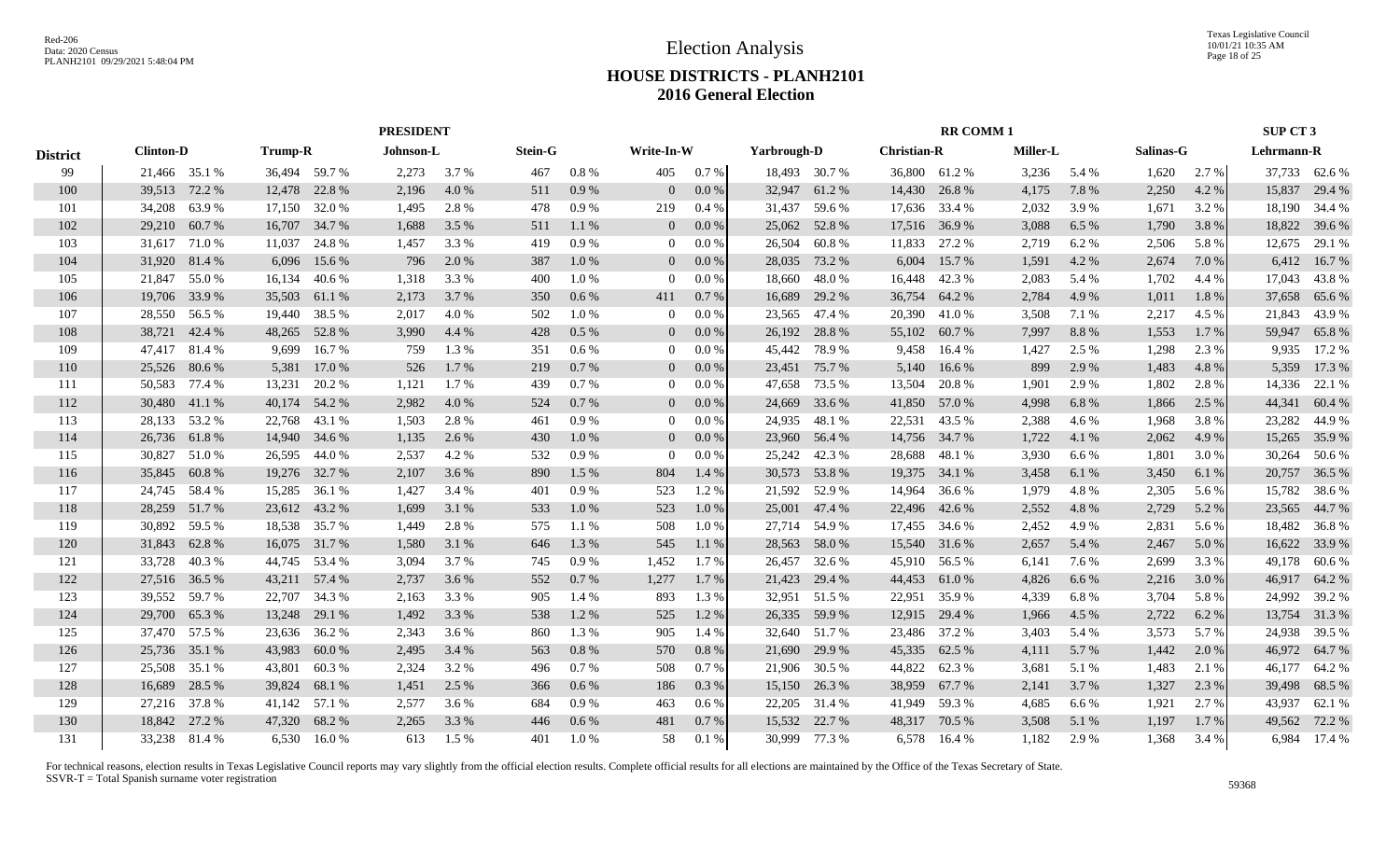Texas Legislative Council 10/01/21 10:35 AM Page 19 of 25

### **HOUSE DISTRICTS - PLANH2101 2016 General Election**

|                 |                     | <b>SUP CT 3</b> |         |       |         |       |                |               |         | SUP CT 5      |          |       |             |       |          |               | <b>SUP CT 9</b>   |               |                 |         |
|-----------------|---------------------|-----------------|---------|-------|---------|-------|----------------|---------------|---------|---------------|----------|-------|-------------|-------|----------|---------------|-------------------|---------------|-----------------|---------|
| <b>District</b> | <b>Westergren-D</b> |                 | Glass-L |       | Munoz-G |       | <b>Green-R</b> |               | Garza-D |               | Oxford-L |       | Waterbury-G |       | Guzman-R |               | <b>Robinson-D</b> |               | <b>Fulton-L</b> |         |
| 99              | 18,548 30.8 %       |                 | 2,617   | 4.3 % | 1,357   | 2.3 % |                | 37,636 62.4 % |         | 19,534 32.4 % | 2,276    | 3.8 % | 833         | 1.4%  |          | 37,848 62.9 % | 19,050 31.7 %     |               | 2,373           | 3.9 %   |
| 100             | 33,468              | 62.1 %          | 2,902   | 5.4 % | 1,723   | 3.2 % |                | 14,739 27.4 % | 35,929  | 66.8%         | 2,306    | 4.3 % | 852         | 1.6 % | 16,475   | 30.6 %        | 34,184 63.6 %     |               | 2,334           | 4.3 %   |
| 101             | 31,285              | 59.2 %          | 1,874   | 3.5 % | 1,485   | 2.8%  | 17,821         | 33.7 %        | 32,837  | 62.2 %        | 1,475    | 2.8 % | 680         | 1.3 % | 18,582   | 35.2 %        | 32,062            | 60.7%         | 1,474           | 2.8%    |
| 102             | 24,982              | 52.6 %          | 2,317   | 4.9 % | 1,357   | 2.9 % |                | 18,127 38.2 % | 26,725  | 56.3%         | 1,819    | 3.8%  | 774         | 1.6%  | 19,227   | 40.5 %        | 25,616 54.0 %     |               | 1,837           | 3.9%    |
| 103             | 26,750              | 61.3%           | 2,043   | 4.7%  | 2,140   | 4.9 % | 12,043         | 27.6 %        | 29,272  | 67.2 %        | 1,595    | 3.7%  | 652         | 1.5 % | 13,946   | 32.0%         | 27,359            | 62.8%         | 1,642           | 3.8%    |
| 104             | 28,023              | 73.2 %          | 1,301   | 3.4 % | 2,558   | 6.7%  | 6,141          | 16.0%         | 30,564  | 79.9 %        | 1,010    | 2.6 % | 557         | 1.5 % | 8,101    | 21.2%         | 28,674 74.9 %     |               | 969             | 2.5 %   |
| 105             | 18,667              | 47.9 %          | 1,748   | 4.5 % | 1,475   | 3.8%  |                | 16,666 42.8 % |         | 20,375 52.4 % | 1,355    | 3.5 % | 500         | 1.3 % | 17,713   | 45.6 %        | 19,223            | 49.5 %        | 1,417           | 3.6 %   |
| 106             | 16,762              | 29.2 %          | 2,279   | 4.0%  | 712     | 1.2%  |                | 37,218 64.9 % |         | 17,618 30.7 % | 2,005    | 3.5 % | 496         | 0.9%  | 37,531   | 65.5 %        | 17,226            | 30.0 %        | 2,043           | 3.6%    |
| 107             | 23,632              | 47.5 %          | 2,460   | 4.9%  | 1.774   | 3.6 % | 20,986         | 42.3 %        | 25,897  | 52.1 %        | 2,005    | 4.0%  | 777         | 1.6 % | 22.533   | 45.4 %        | 24,301            | 49.0%         | 2,051           | 4.1 %   |
| 108             | 26,747              | 29.3 %          | 3,534   | 3.9%  | 918     | 1.0 % |                | 56,606 62.2%  |         | 30,618 33.6 % | 3,073    | 3.4 % | 755         | 0.8%  | 60,113   | 66.1 %        | 27,023            | 29.7 %        | 3,148           | 3.5 %   |
| 109             | 45,154              | 78.4 %          | 1,409   | 2.4 % | 1,111   | 1.9 % | 9,685          | 16.8%         | 46,341  | 80.5 %        | 1,015    | 1.8%  | 514         | 0.9%  | 10,162   | 17.7 %        | 45,975            | 79.9 %        | 973             | $1.7\%$ |
| 110             | 23,266              | 75.1 %          | 835     | 2.7 % | 1,506   | 4.9 % | 5,258          | 17.0 %        | 24,669  | 79.7 %        | 658      | 2.1 % | 366         | 1.2%  | 6,232    | 20.1 %        | 23,770            | 76.8%         | 643             | 2.1 %   |
| 111             | 47,201              | 72.8%           | 1,736   | 2.7 % | 1,557   | 2.4 % | 13,906         | 21.5 %        | 48,989  | 75.6 %        | 1,275    | 2.0%  | 604         | 0.9%  | 14,881   | 23.0 %        | 48,128            | 74.3 %        | 1,227           | 1.9%    |
| 112             | 24,651 33.6 %       |                 | 3,182   | 4.3 % | 1,275   | 1.7%  | 42,733 58.2 %  |               |         | 27,061 36.9 % | 2,764    | 3.8 % | 811         | 1.1%  | 44,293   | 60.4%         | 25,297            | 34.5 %        | 2,848           | 3.9%    |
| 113             | 24,675 47.6 %       |                 | 2,181   | 4.2 % | 1,707   | 3.3 % |                | 23,030 44.5 % |         | 26,416 51.0 % | 1,684    | 3.3 % | 668         | 1.3 % | 24,002   | 46.3%         | 25,395 49.0 %     |               | 1,735           | 3.3 %   |
| 114             | 23,772 55.9 %       |                 | 1,535   | 3.6 % | 1,939   | 4.6 % |                | 15,074 35.5 % |         | 25,658 60.4 % | 1,209    | 2.8%  | 530         | 1.2%  | 16,291   | 38.4 %        | 24,441 57.5 %     |               | 1,195           | 2.8 %   |
| 115             | 25,390              | 42.5 %          | 2,823   | 4.7 % | 1,279   | 2.1 % | 29,007         | 48.6%         | 27,635  | 46.3%         | 2,323    | 3.9%  | 687         | 1.2%  | 30,454   | 51.1 %        | 26,086            | 43.8 %        | 2,386           | 4.0%    |
| 116             | 30,770              | 54.1 %          | 2,732   | 4.8%  | 2,589   | 4.6 % | 20,028         | 35.1 %        |         | 33,696 59.1 % | 2,120    | 3.7 % | 1,160       | 2.0 % | 21,930   | 38.6 %        | 31,579            | 55.6 %        | 2,092           | 3.7 %   |
| 117             | 21,365              | 52.3 %          | 1,867   | 4.6 % | 1,840   | 4.5 % |                | 15,219 37.1 % | 23,774  | 58.0%         | 1,358    | 3.3 % | 646         | 1.6 % | 16,795   | 41.1 %        | 22,113 54.1 %     |               | 1,307           | 3.2%    |
| 118             | 24,650              | 46.8%           | 2,198   | 4.2 % | 2,262   | 4.3 % |                | 22,927 43.4 % | 27,384  | 51.8%         | 1,690    | 3.2 % | 836         | 1.6 % | 24,734   | 47.0%         | 25,396            | 48.2 %        | 1,694           | 3.2 %   |
| 119             | 27,179 54.1 %       |                 | 2,246   | 4.5 % | 2,301   | 4.6 % | 17,893         | 35.5 %        | 29,987  | 59.5 %        | 1,602    | 3.2 % | 947         | 1.9%  | 19,515   | 38.9%         | 28,131            | 56.0 %        | 1,611           | 3.2%    |
| 120             | 28,300              | 57.7 %          | 2,318   | 4.7%  | 1,819   | 3.7%  |                | 16,145 32.8 % |         | 30,492 61.9 % | 1,672    | 3.4 % | 948         | 1.9%  | 17,255   | 35.2 %        | 29,234            | 59.6 %        | 1,622           | 3.3 %   |
| 121             | 26,554              | 32.7 %          | 3,582   | 4.4 % | 1,801   | 2.2 % | 48,323         | 59.4 %        | 29,035  | 35.7 %        | 2,920    | 3.6 % | 1,020       | 1.3 % | 49,639   | 61.3%         | 27,226            | 33.6 %        | 2,955           | 3.6 %   |
| 122             | 21,617              | 29.6 %          | 3,070   | 4.2 % | 1,467   | 2.0 % | 46,092         | 63.0 %        |         | 23,675 32.4 % | 2,515    | 3.4 % | 823         | 1.1 % | 47,416   | 65.0%         | 22,073            | 30.2 %        | 2,605           | 3.6 %   |
| 123             | 33,280              | 52.1 %          | 2,845   | 4.5 % | 2,709   | 4.2 % |                | 24,216 37.8 % |         | 36,280 56.7 % | 2,146    | 3.4 % | 1,350       | 2.1 % | 26,248   | 41.2%         | 34,031            | 53.4 %        | 2,171           | 3.4 %   |
| 124             | 26,042              | 59.3 %          | 1,967   | 4.5 % | 2,182   | 5.0 % | 13,093         | 29.7 %        | 28,870  | 65.5 %        | 1,403    | 3.2 % | 717         | 1.6 % | 15,032   | 34.2 %        | 26,820            | 61.0%         | 1,367           | 3.1 %   |
| 125             | 32,365              | 51.3%           | 3,044   | 4.8%  | 2,786   | 4.4 % | 24,011         | 38.0%         |         | 35,866 56.7 % | 2,233    | 3.5 % | 1,128       | 1.8%  | 26,397   | 41.8%         | 33,320            | 52.8%         | 2,265           | 3.6 %   |
| 126             | 21,912              | 30.2 %          | 2,412   | 3.3 % | 1,263   | 1.7%  | 46,617 64.0 %  |               | 23,372  | 32.1 %        | 2,063    | 2.8%  | 766         | 1.1%  | 47,428   | 65.4 %        | 22,180            | 30.6 %        | 2,204           | 3.0 %   |
| 127             | 21,963              | 30.5 %          | 2,305   | 3.2 % | 1,452   | 2.0 % | 45,902 63.7 %  |               |         | 23,536 32.6 % | 1,960    | 2.7 % | 688         | 1.0%  | 46,780   | 65.1 %        | 22,366 31.1 %     |               | 2,059           | 2.9 %   |
| 128             | 15,201              | 26.4 %          | 1,715   | 3.0 % | 1,227   | 2.1 % | 39,680         | 68.8%         | 15,949  | 27.7 %        | 1,409    | 2.4 % | 598         | 1.0%  | 39,929   | 69.3%         |                   | 15,414 26.7 % | 1,590           | 2.8 %   |
| 129             | 22,582              | 31.9%           | 2,784   | 3.9%  | 1,490   | 2.1 % | 43,155 61.0 %  |               |         | 24,422 34.5 % | 2,324    | 3.3 % | 885         | 1.3%  | 44,558   | 62.9%         | 22,933            | 32.4 %        | 2,446           | 3.5 %   |
| 130             | 15,810              | 23.0 %          | 2,259   | 3.3 % | 978     | 1.4 % | 49,363         | 71.8%         |         | 16,840 24.5 % | 1,967    | 2.9 % | 616         | 0.9%  | 49,934   | 72.8%         | 15,982            | 23.3 %        | 2,051           | 3.0%    |
| 131             | 31,058 77.3 %       |                 | 904     | 2.3 % | 1,231   | 3.1 % |                | 6,977 17.4 %  |         | 32,056 79.9 % | 624      | 1.6 % | 482         | 1.2%  |          | 7,671 19.1 %  | 31,439 78.1 %     |               | 650             | $1.6\%$ |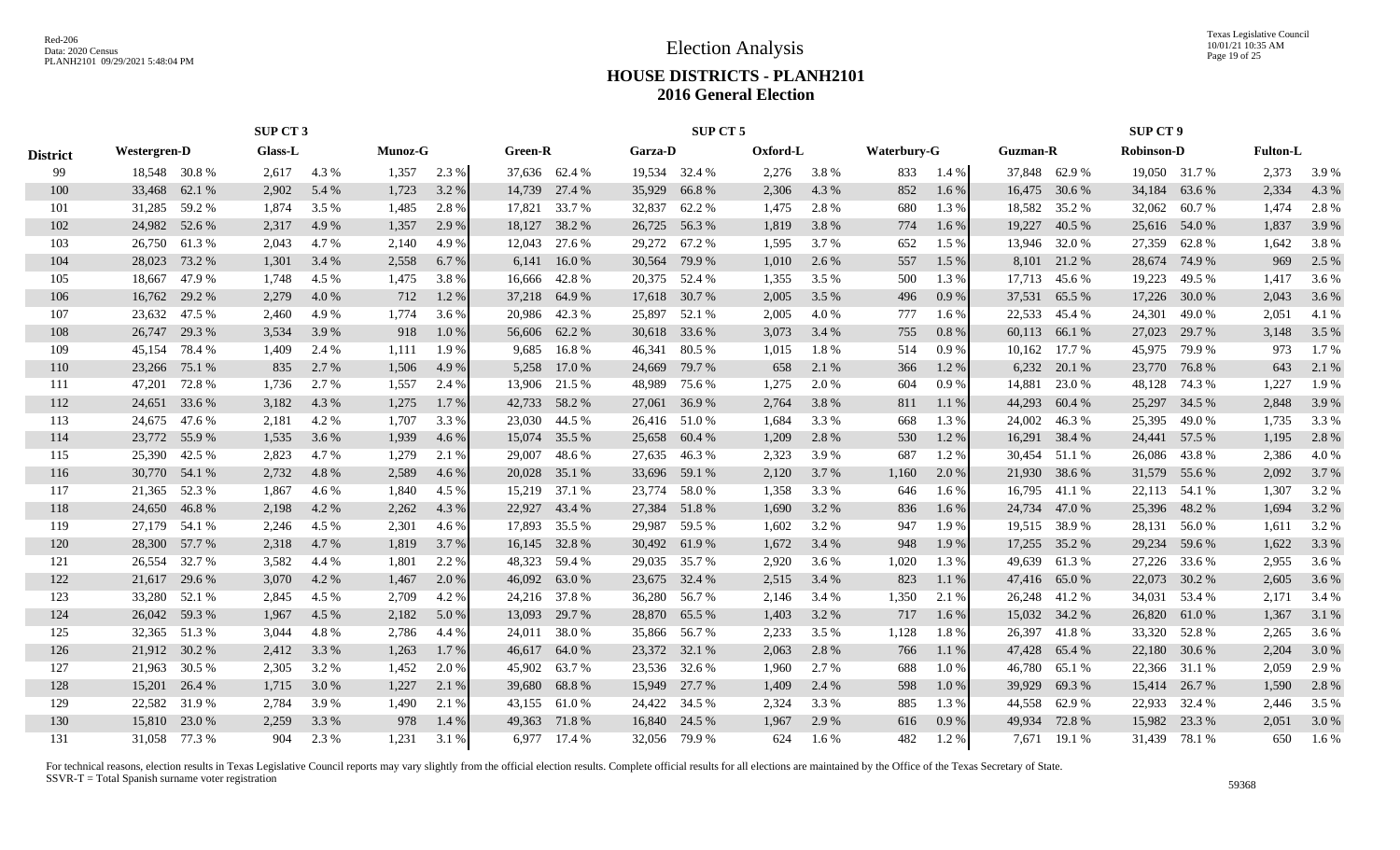Election Analysis

Texas Legislative Council 10/01/21 10:35 AM Page 20 of 25

### **HOUSE DISTRICTS - PLANH2101 2016 General Election**

|                 |            | <b>SUP CT 9</b> |        |                 |               | CCA <sub>2</sub> |       |       |                 |         |                  |               |                 | CCA <sub>5</sub> |                  |       |                  |       | CCA <sub>6</sub> |               |
|-----------------|------------|-----------------|--------|-----------------|---------------|------------------|-------|-------|-----------------|---------|------------------|---------------|-----------------|------------------|------------------|-------|------------------|-------|------------------|---------------|
| <b>District</b> | Chisholm-G | 1.4%<br>872     |        | <b>Mevers-D</b> | <b>Keel-R</b> |                  | Ash-L |       | <b>Reposa-G</b> |         | <b>Johnson-D</b> |               | <b>Walker-R</b> |                  | <b>Strange-L</b> |       | Sanders-Castro-G |       | <b>Keasler-R</b> |               |
| 99              |            |                 |        | 19,263 32.1 %   |               | 37,416 62.4 %    | 2,476 | 4.1 % | 814             | 1.4%    |                  | 20,006 33.3 % |                 | 37,059 61.7%     | 1,918            | 3.2 % | 1,083            | 1.8%  |                  | 37,436 62.7%  |
| 100             | 777        | 1.4 %           | 34,086 | 63.6 %          | 15,868        | 29.6 %           | 2,612 | 4.9%  | 1,032           | 1.9%    | 34,751           | 64.8%         | 15,322          | 28.6 %           | 2,045            | 3.8 % | 1,513            | 2.8%  | 15,472           | 29.0 %        |
| 101             | 691        | 1.3 %           | 32,178 | 61.0 %          | 18,126        | 34.4 %           | 1,627 | 3.1 % | 837             | 1.6 %   | 32,781           | 62.1 %        | 17,604          | 33.4 %           | 1,266            | 2.4 % | 1,125            | 2.1 % | 18,027           | 34.3 %        |
| 102             | 758        | 1.6 %           | 25,558 | 54.0 %          | 18,911        | 40.0 %           | 2,015 | 4.3 % | 851             | 1.8%    | 26,054           | 55.0%         | 18,453          | 39.0 %           | 1,558            | 3.3 % | 1,266            | 2.7 % | 18,637           | 39.5 %        |
| 103             | 608        | 1.4 %           | 27,677 | 63.8%           | 12,925        | 29.8%            | 1,860 | 4.3 % | 952             | 2.2 %   | 27,919           | 64.3 %        | 12,435          | 28.6 %           | 1,375            | 3.2 % | 1,698            | 3.9%  | 12,671           | 29.3 %        |
| 104             | 530        | 1.4 %           | 29,323 | 76.8%           | 6,697         | 17.5 %           | 1,274 | 3.3 % | 881             | 2.3 %   | 29,319           | 76.7 %        | 6,292           | 16.5 %           | 861              | 2.3 % | 1,753            | 4.6 % | 6,599            | 17.3 %        |
| 105             | 518        | 1.3%            | 19,401 | 50.0%           | 17,142        | 44.2 %           | 1,572 | 4.1 % | 649             | 1.7 %   | 19,684           | 50.8%         | 16,808          | 43.4 %           | 1,154            | 3.0%  | 1,125            | 2.9 % | 16,984           | 43.9%         |
| 106             | 530        | 0.9%            | 16,845 | 29.4 %          | 37,669        | 65.8%            | 2,149 | 3.8%  | 564             | 1.0%    | 17,337           | 30.3 %        | 37,425          | 65.5 %           | 1,700            | 3.0 % | 702              | 1.2%  | 37,460           | 65.7 %        |
| 107             | 755        | 1.5 %           | 24,360 | 49.2 %          | 21,890        | 44.3 %           | 2,304 | 4.7 % | 913             | 1.8%    | 24,814           | 50.1 %        | 21,471          | 43.4 %           | 1,720            | 3.5 % | 1,508            | 3.0 % |                  | 21,578 43.8 % |
| 108             | 666        | 0.7%            | 27,060 | 29.9 %          | 59,536        | 65.8%            | 3,207 | 3.5 % | 681             | 0.8%    | 27,816           | 30.7 %        | 59,015          | 65.2 %           | 2,621            | 2.9 % | 1,027            | 1.1 % | 58,945           | 65.3%         |
| 109             | 455        | $0.8 \%$        | 46,051 | 80.1%           | 9,835         | 17.1 %           | 1,100 | 1.9%  | 534             | 0.9%    | 46,367           | 80.6 %        | 9,576           | 16.6 %           | 793              | 1.4 % | 821              | 1.4 % | 9,740            | 17.0 %        |
| 110             | 305        | 1.0%            | 24,211 | 78.3 %          | 5,431         | 17.6 %           | 792   | 2.6 % | 481             | 1.6 %   | 24,115           | 77.9 %        | 5,253           | 17.0 %           | 568              | 1.8%  | 1,021            | 3.3 % | 5,356            | 17.4 %        |
| 111             | 570        | 0.9%            | 48,319 | 74.7 %          | 14,238        | 22.0 %           | 1,448 | 2.2 % | 714             | 1.1 %   | 48,736           | 75.2 %        | 13,820          | 21.3 %           | 1,037            | 1.6 % | 1,208            | 1.9%  | 14,220           | 22.0 %        |
| 112             | 846        | 1.2%            | 25,116 | 34.4 %          | 44,189        | 60.5 %           | 2,934 | 4.0 % | 860             | 1.2%    | 25,894           | 35.4 %        | 43,585          | 59.6 %           | 2,301            | 3.1 % | 1,323            | 1.8%  | 43,688           | 59.9 %        |
| 113             | 703        | 1.4 %           | 25,548 | 49.4 %          | 23,399        | 45.2 %           | 1,958 | 3.8%  | 836             | 1.6 %   | 25,844           | 49.9 %        |                 | 23,075 44.6 %    | 1,454            | 2.8%  | 1,416            | 2.7 % | 23,251           | 45.1 %        |
| 114             | 547        | 1.3 %           | 24,778 | 58.5 %          | 15,383        | 36.3 %           | 1,433 | 3.4 % | 796             | 1.9 %   |                  | 24,911 58.7 % | 15,079          | 35.5 %           | 1,034            | 2.4 % | 1,435            | 3.4 % |                  | 15,436 36.5 % |
| 115             | 689        | 1.2 %           | 25,799 | 43.4 %          | 30,348        | 51.0 %           | 2,515 | 4.2 % | 796             | 1.3 %   | 26,651           | 44.8%         | 29,610          | 49.8 %           | 1,955            | 3.3 % | 1,218            | 2.0 % | 29,781           | 50.3%         |
| 116             | 1,214      | 2.1 %           | 32,195 | 56.6 %          | 20,672        | 36.4 %           | 2,446 | 4.3 % | 1,526           | 2.7 %   | 32,048           | 56.5 %        | 20,078          | 35.4 %           | 1,877            | 3.3 % | 2,734            | 4.8%  | 20,504           | 36.3 %        |
| 117             | 651        | 1.6 %           |        | 22,645 55.4 %   | 15,864        | 38.8%            | 1,565 | 3.8%  | 827             | 2.0 %   | 22,529           | 55.2 %        | 15,323          | 37.5 %           | 1,169            | 2.9 % | 1,803            | 4.4 % | 15,751           | 38.7 %        |
| 118             | 848        | 1.6 %           | 26,229 | 49.7 %          | 23,512        | 44.6 %           | 1,926 | 3.7 % | 1,064           | 2.0 %   | 26,035           | 49.5 %        | 23,008          | 43.7 %           | 1,432            | 2.7 % | 2,151            | 4.1 % | 23,491           | 44.7 %        |
| 119             | 969        | 1.9%            | 28,903 | 57.4 %          | 18,435        | 36.6 %           | 1,841 | 3.7 % | 1,147           | 2.3 %   | 28,657           | 57.1 %        | 17,915          | 35.7 %           | 1,421            | 2.8 % | 2,229            | 4.4 % | 18,307           | 36.5 %        |
| 120             | 947        | 1.9%            | 29,583 | 60.2%           | 16,586        | 33.7 %           | 1,913 | 3.9 % | 1,094           | 2.2 %   | 29,545           | 60.2 %        | 16,181          | 32.9 %           | 1,472            | 3.0 % | 1,911            | 3.9%  | 16,487           | 33.7 %        |
| 121             | 1,165      | 1.4 %           | 27,881 | 34.5 %          | 48,562        | 60.0%            | 3,273 | 4.0 % | 1,183           | 1.5 %   | 28,086           | 34.7 %        | 48,204          | 59.6 %           | 2,569            | 3.2 % | 2,005            | 2.5 % | 48,521           | 60.2%         |
| 122             | 889        | 1.2%            | 22,565 | 31.0 %          | 46,608        | 64.0 %           | 2,750 | 3.8%  | 928             | 1.3%    | 22,888           | 31.4 %        | 46,085          | 63.3 %           | 2,264            | 3.1 % | 1,620            | 2.2 % | 46,449           | 64.0 %        |
| 123             | 1,329      | 2.1 %           | 34,973 | 54.9 %          | 24,684        | 38.7%            | 2,439 | 3.8%  | 1,633           | 2.6 %   | 34,541           | 54.2 %        | 24,302          | 38.2 %           | 1,888            | 3.0 % | 2,941            | 4.6 % | 24,500           | 38.7 %        |
| 124             | 741        | 1.7 %           | 27,569 | 62.7 %          | 13,785        | 31.3 %           | 1,636 | 3.7 % | 1,007           | 2.3 %   | 27,407           | 62.4 %        | 13,142          | 29.9 %           | 1,231            | 2.8 % | 2,156            | 4.9 % | 13,588           | 31.1 %        |
| 125             | 1,139      | 1.8%            | 34,180 | 54.2 %          | 24,815        | 39.3 %           | 2,626 | 4.2 % | 1,455           | 2.3 %   | 34,083           | 54.0 %        | 24,038          | 38.1 %           | 2,028            | 3.2 % | 2,953            | 4.7 % | 24,691           | 39.3 %        |
| 126             | 731        | 1.0%            | 22,789 | 31.5 %          | 46,584        | 64.3 %           | 2,280 | 3.1 % | 751             | 1.0 %   | 22,641           | 31.3 %        | 46,848          | 64.7 %           | 1,860            | 2.6 % | 1,058            | 1.5 % |                  | 46,513 64.4 % |
| 127             | 632        | 0.9%            | 22,906 | 31.9 %          | 45,881        | 64.0%            | 2,213 | 3.1 % | 709             | $1.0\%$ | 22,782           | 31.8 %        | 46,061          | 64.3 %           | 1,773            | 2.5 % | 1,072            | 1.5 % | 45,864           | 64.1 %        |
| 128             | 705        | 1.2%            | 15,701 | 27.3 %          | 39,555        | 68.9%            | 1,523 | 2.7 % | 645             | 1.1 %   | 15,663           | 27.3 %        | 39,566          | 68.9%            | 1,263            | 2.2 % | 964              | 1.7 % | 39,537           | 69.0%         |
| 129             | 939        | 1.3%            | 23,552 | 33.4 %          |               | 43,415 61.6 %    | 2,540 | 3.6 % | 982             | 1.4 %   |                  | 23,451 33.3 % | 43,621          | 61.9 %           | 2,006            | 2.8%  | 1,376            | 2.0 % | 43,315           | 61.7%         |
| 130             | 634        | 0.9 %           | 16,360 | 23.9 %          | 49,355        | 72.1 %           | 2,101 | 3.1 % | 611             | 0.9%    | 16,291           | 23.8 %        | 49,577          | 72.5 %           | 1,686            | 2.5 % | 847              | 1.2%  | 49,382           | 72.3 %        |
| 131             | 488        | 1.2%            |        | 31,865 79.5 %   |               | 6,976 17.4 %     | 707   | 1.8%  | 530             | 1.3 %   | 31,779           | 79.2 %        | 6,889           | 17.2 %           | 576              | 1.4 % | 893              | 2.2 % |                  | 6,962 17.4 %  |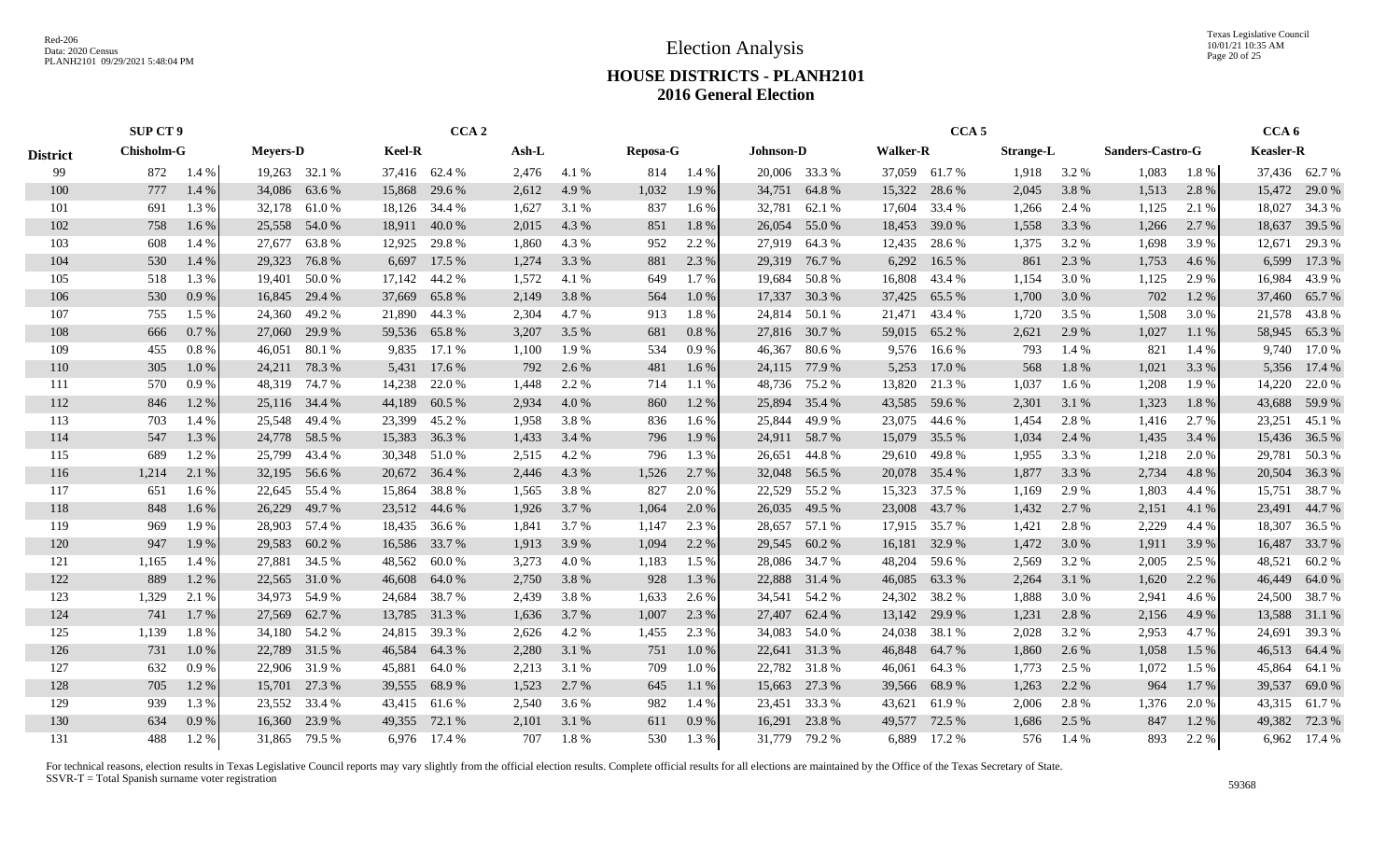|                 |                | CCA <sub>6</sub> |                  |          |
|-----------------|----------------|------------------|------------------|----------|
| <b>District</b> | <b>Burns-D</b> |                  | <b>Bennett-L</b> |          |
| 99              | 19,577         | 32.8%            | 2,739            | 4.6 %    |
| 100             | 35,093         | 65.7%            | 2,862            | 5.4 %    |
| 101             | 32,669         | 62.1 %           | 1,877            | 3.6 %    |
| 102             | 26,260         | 55.7%            | 2,283            | 4.8 %    |
| 103             | 28,555         | 66.0%            | 2,054            | 4.7%     |
| 104             | 29,971         | 78.7%            | 1,500            | 3.9%     |
| 105             | 19,906         | 51.5%            | 1,767            | 4.6%     |
| 106             | 17,342         | 30.4 %           | 2,252            | 3.9%     |
| 107             | 25,205         | 51.1%            | 2,527            | 5.1 %    |
| 108             | 28,043         | 31.1%            | 3,230            | 3.6%     |
| 109             | 46,364         | 80.7%            | 1,347            | 2.3 %    |
| 110             | 24,476         | 79.3 %           | 1,020            | 3.3 %    |
| 111             | 48,673         | 75.4 %           | 1,702            | 2.6 %    |
| 112             | 25,988         | 35.6%            | 3,250            | 4.5 %    |
| 113             | 26,036         | 50.5 %           | 2,311            | 4.5 %    |
| 114             | 25,226         | 59.6%            | 1,657            | 3.9%     |
| 115             | 26,630         | 44.9%            | 2,846            | 4.8 %    |
| 116             | 33,077         | 58.5 %           | 2,916            | 5.2 %    |
| 117             | 23,124         | 56.7%            | 1,874            | 4.6%     |
| 118             | 26,654         | 50.7%            | 2,377            | 4.5 %    |
| 119             | 29,449         | 58.8%            | 2,358            | 4.7%     |
| 120             | 30,154         | 61.6%            | 2,335            | 4.8%     |
| 121             | 28,469         | 35.3 %           | 3,635            | 4.5 %    |
| 122             | 23,076         | 31.8%            | 3,082            | 4.2 %    |
| 123             | 35,832         | 56.5 %           | 3,034            | 4.8 %    |
| 124             | 28,078         | 64.2 %           | 2,088            | 4.8 %    |
| 125             | 34,974         | 55.7%            | 3,165            | 5.0%     |
| 126             | 23,216         | 32.1 %           | 2,527            | 3.5 %    |
| 127             | 23,241         | 32.5 %           | 2,467            | 3.4 %    |
| 128             | 15,907         | 27.7 %           | 1,886            | 3.3 %    |
| 129             | 24,083         | 34.3 %           | 2,845            | $4.1~\%$ |
| 130             | 16,613         | 24.3 %           | 2,288            | 3.4 %    |
| 131             | 32,050         | 80.1 %           | 1,000            | 2.5 %    |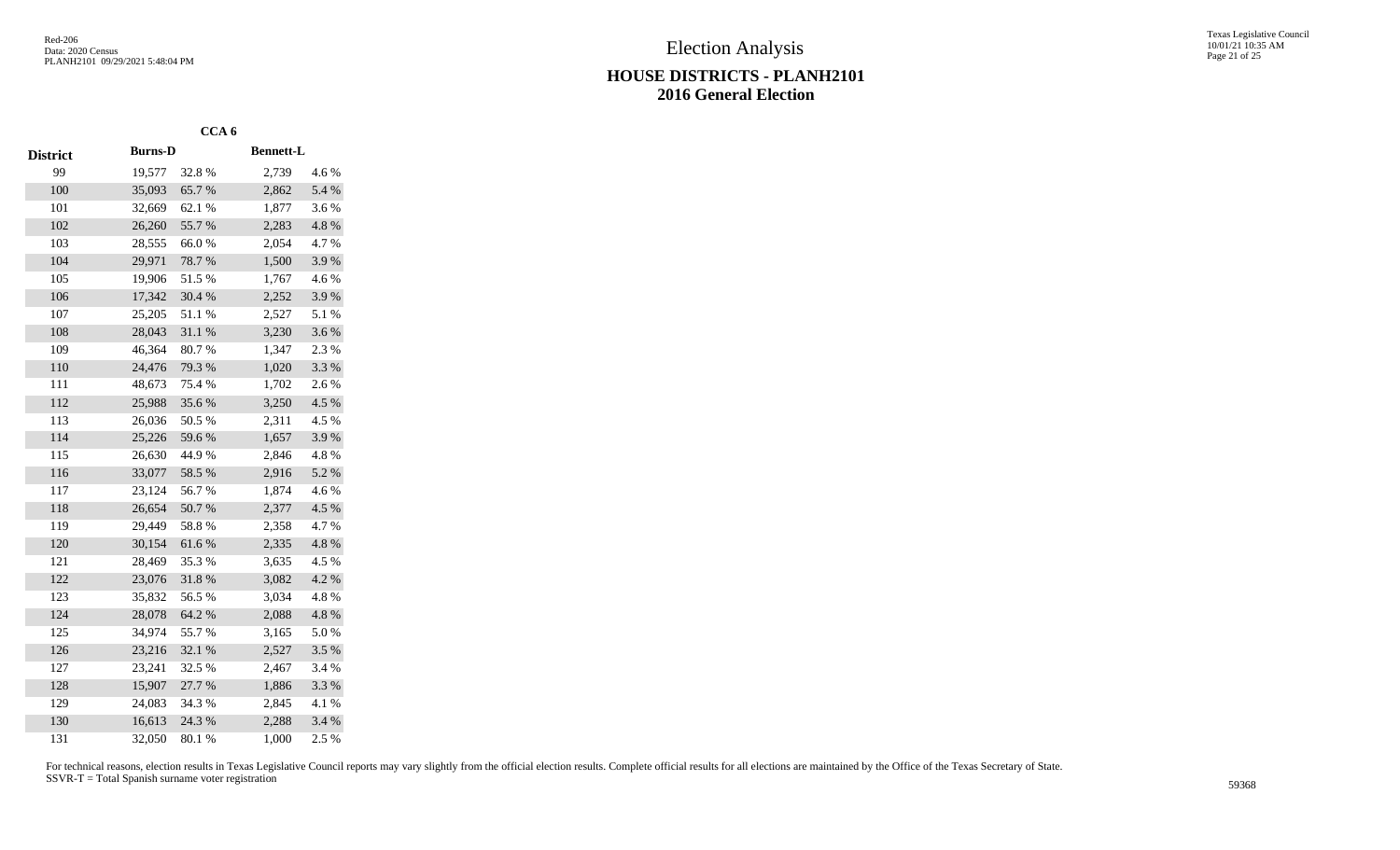Texas Legislative Council 10/01/21 10:35 AM Page 22 of 25

### **HOUSE DISTRICTS - PLANH2101 2016 General Election**

|                 |                  |               |         |               | <b>PRESIDENT</b> |       |                |          |            |          |             |               |                    | <b>RR COMM1</b> |                 |        |           |       | SUP CT 3   |               |
|-----------------|------------------|---------------|---------|---------------|------------------|-------|----------------|----------|------------|----------|-------------|---------------|--------------------|-----------------|-----------------|--------|-----------|-------|------------|---------------|
| <b>District</b> | <b>Clinton-D</b> |               | Trump-R |               | Johnson-L        |       | <b>Stein-G</b> |          | Write-In-W |          | Yarbrough-D |               | <b>Christian-R</b> |                 | <b>Miller-L</b> |        | Salinas-G |       | Lehrmann-R |               |
| 132             |                  | 20,114 36.3 % |         | 32,383 58.5 % | 2,009            | 3.6 % | 402            | 0.7 %    | 437        | $0.8 \%$ |             | 16,985 31.0 % |                    | 33,619 61.4 %   | 2,992           | 5.5 %  | 1,129     | 2.1%  |            | 34,591 63.2 % |
| 133             | 30,554           | 42.4 %        | 37,842  | 52.5 %        | 2,602            | 3.6 % | 567            | $0.8 \%$ | 478        | 0.7%     | 22,132      | 31.2 %        | 40,986             | 57.7 %          | 6,338           | 8.9%   | 1,531     | 2.2 % | 44,384     | 62.5 %        |
| 134             |                  | 50,735 56.7 % | 33,231  | 37.1 %        | 4,091            | 4.6 % | 770            | $0.9\%$  | 684        | 0.8 %    | 34,619      | 39.7 %        |                    | 39,357 45.2 %   | 10,851          | 12.5 % | 2,310     | 2.7 % | 45,061     | 51.6 %        |
| 135             | 27,521           | 55.7 %        | 19,613  | 39.7 %        | 1,519            | 3.1%  | 517            | 1.0 %    | 221        | $0.4\%$  |             | 24,640 50.6 % | 20,233             | 41.6 %          | 2,243           | 4.6 %  | 1,569     | 3.2 % | 20,802     | 42.7 %        |
| 136             |                  | 34,719 51.9 % | 26,208  | 39.1 %        | 3,777            | 5.6 % | 884            | 1.3 %    | 1,356      | 2.0 %    |             | 28,397 44.2 % |                    | 27,444 42.7 %   | 5,734           | 8.9%   | 2,629     | 4.1 % |            | 28,957 44.9 % |
| 137             | 19,372           | 65.2%         | 9,070   | 30.5 %        | 811              | 2.7 % | 366            | 1.2 %    | 114        | $0.4\%$  | 16,671      | 57.7 %        | 9,426              | 32.6 %          | 1,734           | 6.0 %  | 1,068     | 3.7 % | 10,045     | 34.7 %        |
| 138             |                  | 27,744 42.3 % |         | 34,681 52.8 % | 2,266            | 3.5 % | 562            | 0.9%     | 402        | $0.6\%$  |             | 22,070 34.2 % | 36,601             | 56.7 %          | 4,246           | 6.6%   | 1,634     | 2.5 % |            | 38,544 59.6 % |
| 139             | 39,342           | 74.5 %        | 11,509  | 21.8%         | 1,324            | 2.5 % | 466            | 0.9%     | 138        | $0.3\%$  | 36,262      | 69.6 %        | 12,187             | 23.4 %          | 2,114           | 4.1 %  | 1,506     | 2.9 % | 12,956     | 24.9 %        |
| 140             |                  | 23,101 75.5 % |         | 6,523 21.3 %  | 586              | 1.9 % | 323            | 1.1%     | 48         | $0.2\%$  | 21,027      | 70.4 %        |                    | 6,373 21.3 %    | 785             | 2.6 %  | 1,678     | 5.6 % | 6,581      | 22.0 %        |
| 141             | 33,803           | 83.9%         | 5,508   | 13.7 %        | 575              | 1.4 % | 338            | $0.8 \%$ | 45         | 0.1%     | 32,611      | 81.9 %        | 5,390              | 13.5 %          | 822             | 2.1 %  | 994       | 2.5 % | 5,615      | 14.1 %        |
| 142             | 32,587           | 75.2 %        |         | 9,330 21.5 %  | 898              | 2.1 % | 347            | $0.8\%$  | 150        | 0.3 %    | 30,754      | 72.0 %        | 9,618              | 22.5 %          | 1,175           | 2.7 %  | 1,186     | 2.8 % | 9,944      | 23.3 %        |
| 143             | 26,548           | 69.7%         | 10,332  | 27.1 %        | 728              | 1.9 % | 421            | 1.1%     | 51         | 0.1%     | 24,107      | 65.0%         | 9,864              | 26.6 %          | 1,004           | 2.7 %  | 2,088     | 5.6 % | 10,193     | 27.5 %        |
| 144             |                  | 22,433 58.4 % |         | 14,410 37.5 % | 1,073            | 2.8 % | 416            | 1.1%     | 75         | 0.2 %    |             | 20,260 53.7 % |                    | 14,205 37.7 %   | 1,348           | 3.6 %  | 1,903     | 5.0 % |            | 14,529 38.6 % |
| 145             | 37,774           | 72.3 %        | 11,656  | 22.3 %        | 1,985            | 3.8%  | 613            | 1.2 %    | 254        | $0.5\%$  | 30,968      | 60.9 %        | 12,879             | 25.3 %          | 4,030           | 7.9 %  | 2,999     | 5.9%  | 14,332     | 28.1 %        |
| 146             | 48,385           | 80.2 %        | 9,729   | 16.1 $%$      | 1,254            | 2.1 % | 625            | $1.0\%$  | 317        | $0.5\%$  | 43,907      | 74.1 %        | 10,595             | 17.9 %          | 3,042           | 5.1 %  | 1,684     | 2.8 % | 11,927     | 20.1 %        |
| 147             | 45,437           | 78.0%         | 10,058  | 17.3 %        | 1,819            | 3.1%  | 712            | 1.2 %    | 190        | $0.3\%$  | 39,737      | 69.6 %        | 11,447             | 20.0 %          | 3,701           | 6.5%   | 2,231     | 3.9%  | 12,485     | 21.8%         |
| 148             |                  | 24,939 55.3 % |         | 18,076 40.0 % | 1,445            | 3.2 % | 470            | $1.0\%$  | 208        | $0.5\%$  | 21,937      | 49.5 %        |                    | 18,514 41.8 %   | 2,213           | 5.0 %  | 1,614     | 3.6%  | 19,224     | 43.4 %        |
| 149             | 28,936           | 66.5 %        | 13,008  | 29.9 %        | 1,016            | 2.3 % | 427            | 1.0 %    | 125        | 0.3 %    | 26,102      | 61.4 %        | 13,398             | 31.5 %          | 1,668           | 3.9%   | 1,354     | 3.2 % | 13,828     | 32.5 %        |
| 150             | 21,360           | 35.1 %        | 36,396  | 59.9 %        | 2,055            | 3.4 % | 486            | $0.8\%$  | 475        | $0.8\%$  | 18,377      | 30.6 %        | 37,309             | 62.2 %          | 3,004           | 5.0 %  | 1,288     | 2.1%  |            | 38,315 63.9 % |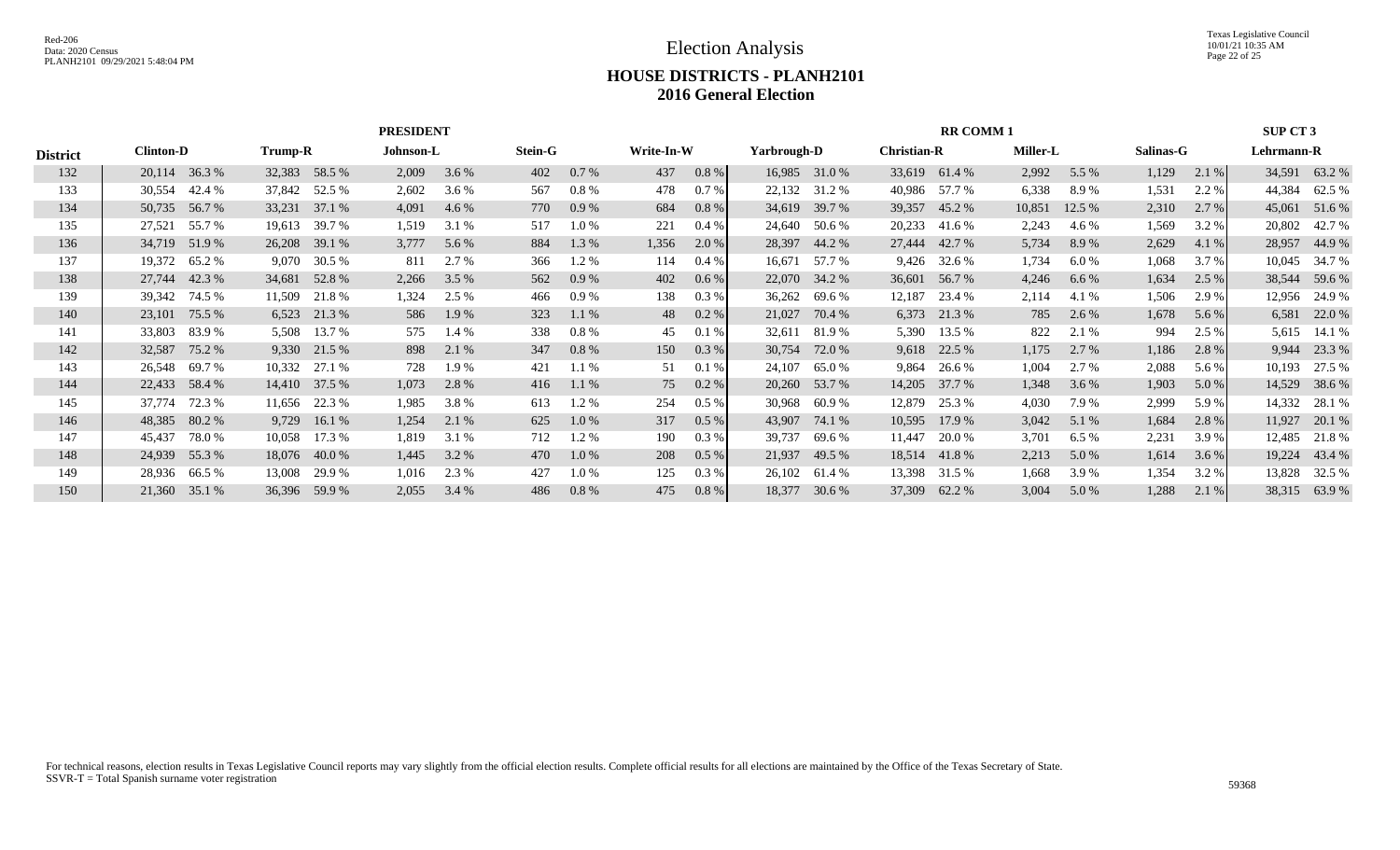Texas Legislative Council 10/01/21 10:35 AM Page 23 of 25

### **HOUSE DISTRICTS - PLANH2101 2016 General Election**

|                 |                                                      |                                                                   | SUP CT 3 |       |       |         |        |                |         | SUP CT 5      |          |         |             |       |          |              | SUP CT 9          |               |                 |       |
|-----------------|------------------------------------------------------|-------------------------------------------------------------------|----------|-------|-------|---------|--------|----------------|---------|---------------|----------|---------|-------------|-------|----------|--------------|-------------------|---------------|-----------------|-------|
| <b>District</b> |                                                      | <b>Glass-L</b><br><b>Munoz-G</b><br>Westergren-D<br>17,244 31.5 % |          |       |       |         |        | <b>Green-R</b> | Garza-D |               | Oxford-L |         | Waterbury-G |       | Guzman-R |              | <b>Robinson-D</b> |               | <b>Fulton-L</b> |       |
| 132             |                                                      |                                                                   | 2,015    | 3.7 % | 907   | 1.7 %   |        | 34,396 62.7 %  | 18,234  | 33.2 %        | 1,696    | 3.1 %   | 549         | 1.0%  | 35,046   | 64.0 %       |                   | 17,390 31.8 % | 1.771           | 3.2 % |
| 133             | 23,126                                               | 32.6 %                                                            | 2,429    | 3.4 % | 1,050 | 1.5 %   | 42,583 | 60.0%          | 25,535  | 36.0 %        | 2,061    | 2.9 %   | 736         | 1.0%  | 45,072   | 63.4 %       | 23,142            | 32.6 %        | 2,042           | 2.9 % |
| 134             | 37,548 43.0 %                                        |                                                                   | 3,343    | 3.8%  | 1,388 | $1.6\%$ | 41,269 | 47.3 %         | 41,814  | 47.9 %        | 3,038    | 3.5 %   | 1,085       | 1.2%  | 46,588   | 53.4 %       | 36,571            | 41.9%         | 2,992           | 3.4 % |
| 135             | 24,818                                               | 50.9 %                                                            | 1,786    | 3.7 % | 1,335 | 2.7 %   | 20,774 | 42.6 %         |         | 26,032 53.4 % | 1,338    | 2.7 %   | 613         | 1.3%  | 21,606   | 44.3 %       |                   | 25,075 51.4 % | 1,450           | 3.0 % |
| 136             | 29,215                                               | 45.3 %                                                            | 4,647    | 7.2 % | 1,709 | 2.6 %   | 27,983 | 43.6 %         | 31,120  | 48.5 %        | 3,966    | 6.2 %   | 1,140       | 1.8%  | 28,940   | 45.1 %       | 29,916            | 46.6 %        | 4,098           | 6.4 % |
| 137             | 17,037                                               | 58.8 %                                                            | 1,006    | 3.5 % | 875   | 3.0 %   | 9,789  | 33.8%          |         | 17,875 61.8 % | 821      | 2.8 %   | 458         | 1.6%  | 10,538   | 36.3 %       | 17,192            | 59.2 %        | 816             | 2.8 % |
| 138             | 22,510                                               | 34.8 %                                                            | 2,115    | 3.3 % | 1,456 | 2.3 %   |        | 37,805 58.4 %  | 24,367  | 37.6 %        | 1,783    | 2.8 %   | 781         | 1.2%  | 39,527   | 61.2 %       | 22,501            | 34.8 %        | 1,805           | 2.8 % |
| 139             | 36,238                                               | 69.7 %                                                            | 1,386    | 2.7 % | 1,422 | 2.7 %   | 12,704 | 24.3 %         | 37,714  | 72.2 %        | 1,081    | 2.1 %   | 744         | 1.4%  | 13,756   | 26.5 %       | 36,557            | 70.3 %        | 1,079           | 2.1 % |
| 140             | 20,821                                               | 69.7 %                                                            | 683      | 2.3 % | 1,794 | 6.0%    |        | 6,647 22.2 %   | 22,366  | 74.6 %        | 541      | 1.8%    | 441         | 1.5 % |          | 7,856 26.3 % | 21,042            | 70.5 %        | 570             | 1.9%  |
| 141             | 32,354                                               | 81.3 %                                                            | 777      | 2.0 % | 1,054 | 2.6 %   |        | 5,686 14.2 %   | 33,160  | 83.0 %        | 586      | $1.5\%$ | 532         | 1.3 % | 6,133    | 15.4 %       | 32,755            | 82.2 %        | 568             | 1.4 % |
| 142             | 30,639                                               | 71.7 %                                                            | 996      | 2.3 % | 1,172 | 2.7 %   |        | 9,902 23.1 %   | 31,666  | 73.9 %        | 770      | 1.8%    | 534         | 1.2%  | 10,570   | 24.7 %       | 30,965            | 72.4 %        | 799             | 1.9 % |
| 143             | 23,951                                               | 64.6 %                                                            | 827      | 2.2 % | 2,089 | 5.6 %   | 10,301 | 27.7 %         |         | 25,616 68.9 % | 678      | 1.8%    | 596         | 1.6%  | 11,607   | 31.3 %       | 24,209            | 65.3 %        | 686             | 1.9 % |
| 144             | 20,127 53.4 %                                        |                                                                   | 1,094    | 2.9 % | 1,937 | 5.1 %   |        | 14,654 38.7 %  |         | 21,761 57.5 % | 846      | 2.2 %   | 562         | 1.5%  | 15,930   | 42.3 %       |                   | 20,295 53.9 % | 888             | 2.4 % |
| 145             | 31,839                                               | 62.5 %                                                            | 1,953    | 3.8%  | 2,809 | 5.5 %   | 13,398 | 26.2 %         | 35,056  | 68.7 %        | 1,646    | 3.2 %   | 958         | 1.9%  | 16,598   | 32.7 %       | 31,719            | 62.4 %        | 1,631           | 3.2 % |
| 146             | 44,545                                               | 75.1 %                                                            | 1,563    | 2.6 % | 1,247 | 2.1 %   | 11,253 | 19.0 %         | 46,058  | 77.7 %        | 1,179    | 2.0 %   | 779         | 1.3%  | 12,598   | 21.2 %       | 44,830            | 75.5 %        | 1,172           | 2.0 % |
| 147             | 40,716                                               | 71.2 %                                                            | 2,065    | 3.6 % | 1,907 | 3.3 %   | 11,781 | 20.6 %         | 42,672  | 74.5 %        | 1,774    | 3.1 %   | 1,016       | 1.8%  | 13,616   | 23.8 %       | 40,920            | 71.6 %        | 1,727           | 3.0 % |
| 148             | 22,054                                               | 49.8 %                                                            | 1,557    | 3.5 % | 1,454 | 3.3 %   |        | 19,073 43.0 %  |         | 23,366 52.6 % | 1,293    | 2.9 %   | 666         | 1.5 % | 20,137   | 45.5 %       | 22,161            | 50.1 %        | 1,324           | 3.0 % |
| 149             | 26,390                                               | 61.9 %                                                            | 1,231    | 2.9%  | 1,153 | 2.7 %   | 13,777 | 32.4 %         | 27,265  | 64.1 %        | 954      | 2.2 %   | 569         | 1.3 % | 14,392   | 33.7 %       | 26,686            | 62.6 %        | 982             | 2.3 % |
| 150             | 2,087<br>3.5 %<br>2.0 %<br>18,415<br>30.7 %<br>1,190 |                                                                   |          |       |       |         | 38,138 | 63.4 %         | 19,585  | 32.6 %        | 1,824    | 3.0 %   | 613         | 1.0%  | 38,775   | 64.6 %       | 18,731            | 31.2 %        | 1,891           | 3.2 % |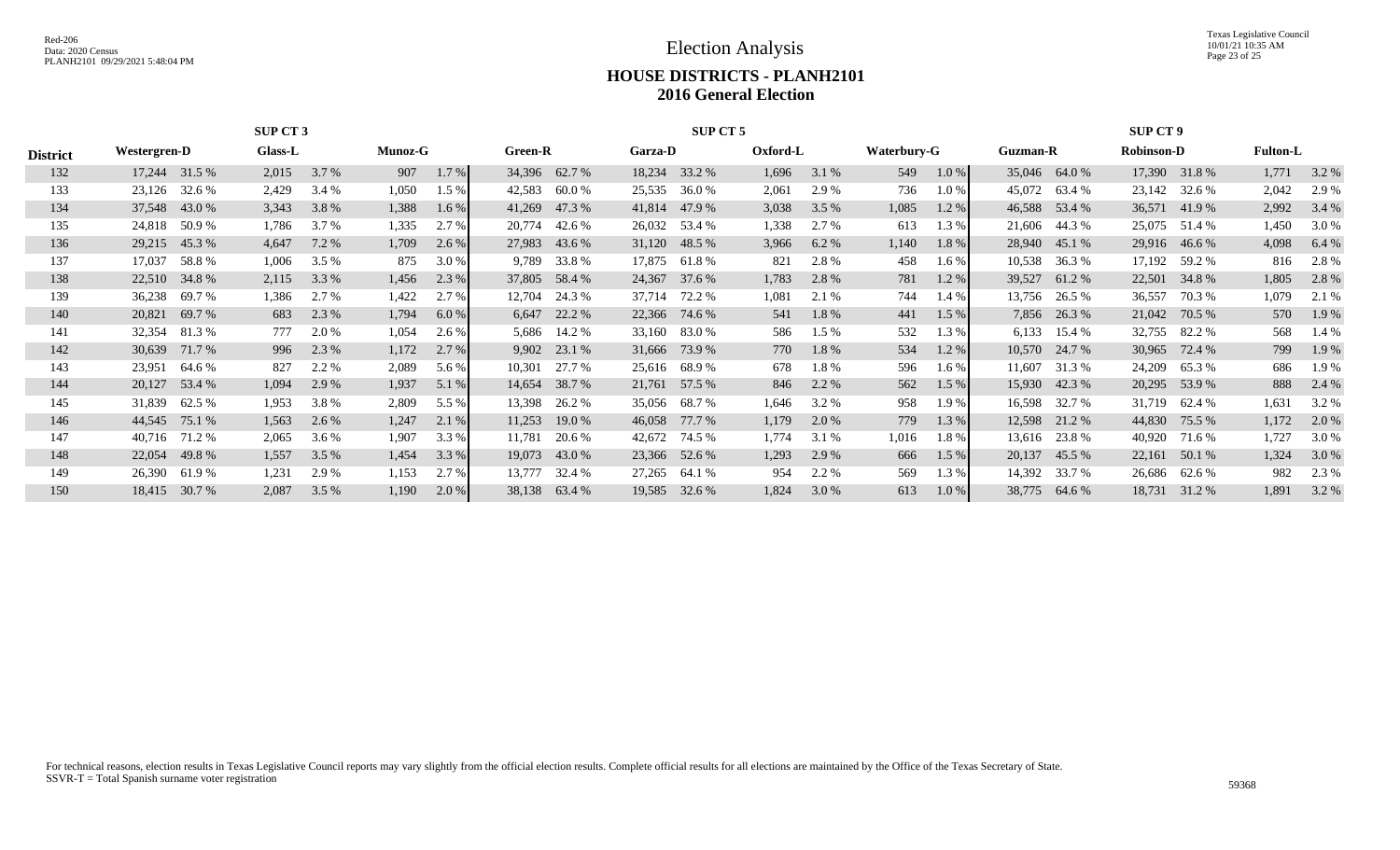Election Analysis

Texas Legislative Council 10/01/21 10:35 AM Page 24 of 25

#### **HOUSE DISTRICTS - PLANH2101 2016 General Election**

|                 | SUP CT 9          |         |                 |               |               | CCA <sub>2</sub> |       |         |                 |         |                  |               |                 | CCA <sub>5</sub> |                  |         |                  |         | CCA <sub>6</sub> |               |
|-----------------|-------------------|---------|-----------------|---------------|---------------|------------------|-------|---------|-----------------|---------|------------------|---------------|-----------------|------------------|------------------|---------|------------------|---------|------------------|---------------|
| <b>District</b> | <b>Chisholm-G</b> |         | <b>Meyers-D</b> |               | <b>Keel-R</b> |                  | Ash-L |         | <b>Reposa-G</b> |         | <b>Johnson-D</b> |               | <b>Walker-R</b> |                  | <b>Strange-L</b> |         | Sanders-Castro-G |         | <b>Keasler-R</b> |               |
| 132             | 537               | 1.0%    |                 | 17,771 32.5 % |               | 34,508 63.2 %    | 1,821 | 3.3 %   | 521             | 1.0%    |                  | 17,745 32.5 % |                 | 34,570 63.3 %    | 1,503            | 2.8 %   | 780              | 1.4%    |                  | 34,462 63.2 % |
| 133             | 788               | 1.1 %   | 24,548          | 34.8%         | 43,102        | 61.1 %           | 2,123 | 3.0 %   | 758             | 1.1%    | 23,926           | 34.0 %        | 43,709          | 62.1 %           | 1,706            | 2.4 %   | 1,061            | 1.5%    | 42,764           | 60.9%         |
| 134             | 1,056             | 1.2%    |                 | 39,860 46.1 % |               | 42,298 48.9 %    | 3,153 | 3.6 %   | 1,127           | 1.3 %   |                  | 38,532 44.7 % |                 | 43,532 50.5 %    | 2,547            | 3.0 %   | 1,555            | 1.8%    |                  | 41,671 48.5 % |
| 135             | 651               | 1.3 %   | 25,484          | 52.4 %        | 20,924        | 43.1 %           | 1,498 | 3.1 %   | 693             | $1.4\%$ | 25,515           | 52.5 %        | 20,793          | 42.8 %           | 1,237            | 2.5 %   | 1,082            | 2.2 %   | 20,907           | 43.1 %        |
| 136             | 1,211             | 1.9 %   |                 | 29,468 46.1 % |               | 28,745 45.0 %    | 4,399 | 6.9%    | 1,335           | 2.1 %   | 30,370           | 47.6 %        | 28,285          | 44.3 %           | 3,483            | 5.5 %   | 1,723            | 2.7%    |                  | 28,542 44.9 % |
| 137             | 478               | $1.6\%$ | 17,546          | 60.8 %        | 9,903         | 34.3 %           | 895   | 3.1 %   | 521             | 1.8%    | 17,432           | 60.3 %        | 10,057          | 34.8 %           | 698              | 2.4 %   | 702              | 2.4 %   | 9,871            | 34.3 %        |
| 138             | 754               | 1.2%    |                 | 23,595 36.7 % | 37,951        | 59.0%            | 1,966 | 3.1 %   | 803             | 1.2%    | 23,275           | 36.2 %        |                 | 38,232 59.5 %    | 1,574            | 2.4 %   | 1,167            | 1.8 %   | 37,774           | 58.9%         |
| 139             | 615               | 1.2 %   | 37,193          | 71.6 %        | 12,825        | 24.7 %           | 1,197 | 2.3 %   | 704             | 1.4%    | 37,185           | 71.6 %        | 12,768          | 24.6 %           | 914              | 1.8%    | 1,049            | 2.0 %   | 12,757           | 24.6 %        |
| 140             | 398               | 1.3 %   | 21,751          | 73.0 %        | 6,771         | 22.7 %           | 665   | 2.2 %   | 614             | 2.1 %   | 21,533           | 72.3 %        |                 | 6,590 22.1 %     | 516              | 1.7 %   | 1,161            | 3.9 %   |                  | 6,798 22.9 %  |
| 141             | 389               | 1.0%    | 33,104          | 83.2 %        | 5,620         | 14.1 %           | 583   | $1.5\%$ | 497             | 1.2%    | 33,084           | 83.1 %        | 5,472           | 13.7 %           | 480              | 1.2 %   | 770              | 1.9 %   | 5,598            | 14.1 %        |
| 142             | 416               | 1.0%    |                 | 31,324 73.4 % | 9,997         | 23.4 %           | 824   | 1.9 %   | 537             | 1.3 %   | 31,413           | 73.5 %        | 9,821           | 23.0 %           | 648              | $1.5\%$ | 836              | 2.0%    | 10,007           | 23.5 %        |
| 143             | 557               | 1.5%    | 24,958          | 67.6 %        | 10,467        | 28.3 %           | 772   | 2.1 %   | 741             | $2.0\%$ | 24,794           | 67.1 %        | 10,209          | 27.6 %           | 577              | 1.6 %   | 1,386            | 3.7%    | 10,360           | 28.1 %        |
| 144             | 541               | $1.4\%$ |                 | 21,047 56.0 % | 14,804        | 39.4 %           | 1,041 | 2.8 %   | 694             | 1.8%    |                  | 20,878 55.6 % |                 | 14,585 38.8 %    | 821              | 2.2 %   | 1,298            | 3.5%    |                  | 14,793 39.5 % |
| 145             | 884               | $1.7\%$ | 33,415          | 66.1%         | 14,095        | 27.9 %           | 1,859 | 3.7 %   | 1,174           | 2.3 %   | 32,895           | 65.2 %        | 13,990          | 27.7 %           | 1,439            | 2.9 %   | 2,137            | 4.2 %   | 13,890           | 27.6 %        |
| 146             | 749               | 1.3 %   | 45,668          | 77.3 %        | 11,339        | 19.2 %           | 1,273 | 2.2 %   | 767             | 1.3 %   | 45,405           | 76.9 %        | 11,584          | 19.6 %           | 967              | 1.6 %   | 1,082            | 1.8%    | 11,248           | 19.1 %        |
| 147             | 885               | 1.5%    | 41,822          | 73.5 %        | 12,098        | 21.3 %           | 1,906 | 3.3 %   | 1,104           | 1.9%    | 41,579           | 73.1 %        | 12,158          | 21.4 %           | 1,548            | 2.7 %   | 1,579            | 2.8 %   | 11,943           | 21.1 %        |
| 148             | 634               | 1.4 %   |                 | 22,760 51.6 % | 19,157        | 43.4 %           | 1,445 | 3.3 %   | 743             | $1.7\%$ |                  | 22,708 51.5 % |                 | 19,133 43.4 %    | 1,127            | 2.6 %   | 1,125            | $2.6\%$ |                  | 19,161 43.5 % |
| 149             | 600               | 1.4%    | 26,981          | 63.5 %        | 13,800        | 32.5 %           | 1,051 | 2.5 %   | 641             | 1.5%    | 26,921           | 63.3 %        | 13,758          | 32.4 %           | 868              | 2.0 %   | 972              | 2.3 %   | 13,789           | 32.5 %        |
| 150             | 609               | $1.0\%$ |                 | 19,040 31.8 % | 38,204        | 63.8%            | 1,951 | 3.3 %   | 646             | $1.1\%$ | 19,087           | 31.9%         | 38,255          | 64.0 %           | 1,539            | 2.6 %   | 917              | 1.5%    |                  | 38,232 64.0 % |